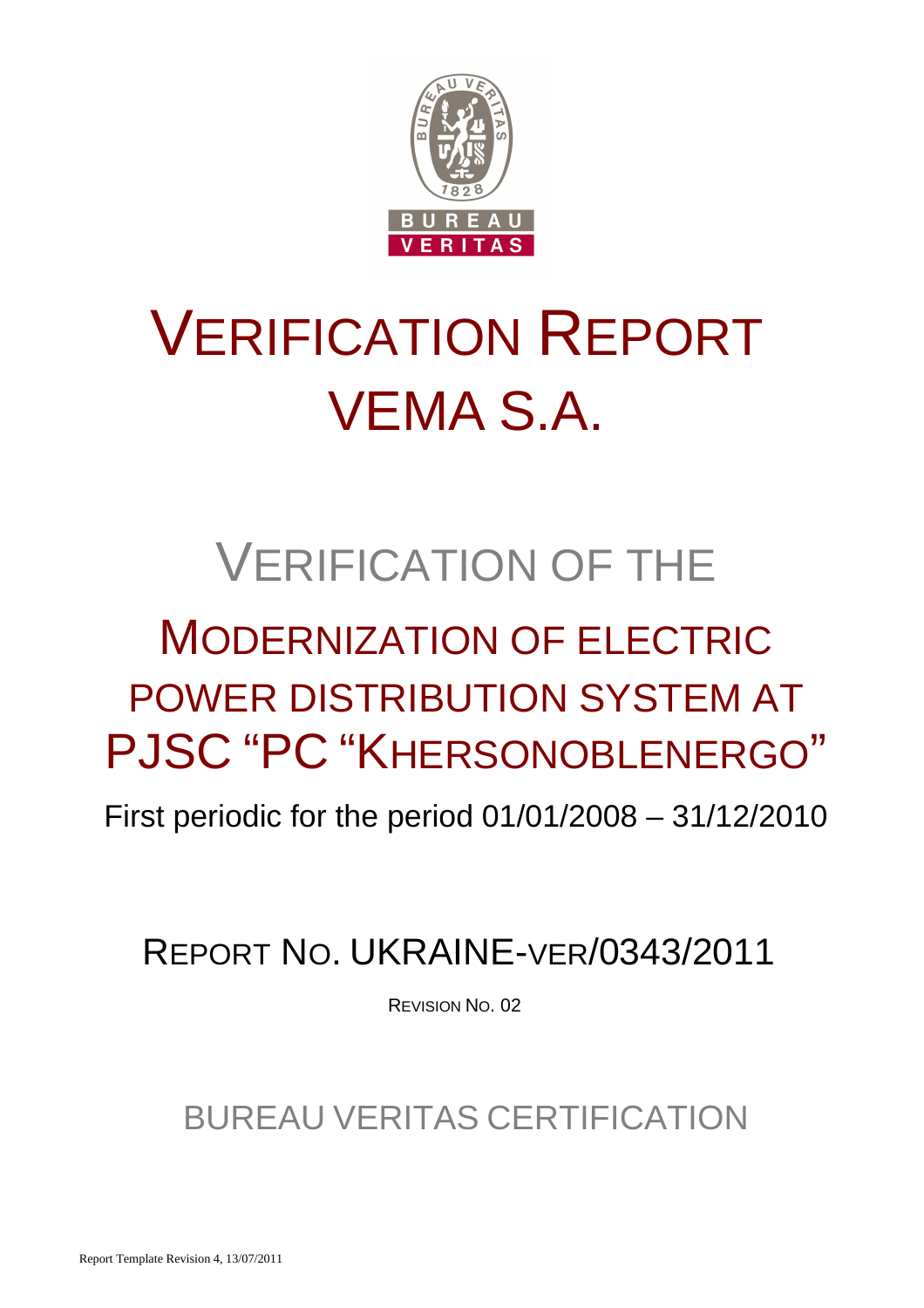

#### VERIFICATION REPORT

| Date of first issue:<br>16/09/2011                                                                                                                                     |                      | Organizational unit:<br><b>Holding SAS</b>            |                  | <b>Bureau Veritas Certification</b> |                                                                                                                                                                                                                                                                                                                                                                                                                                                                                                                                                                                                                                                                                                                                                                                                                                                                                                                                                                                                                    |
|------------------------------------------------------------------------------------------------------------------------------------------------------------------------|----------------------|-------------------------------------------------------|------------------|-------------------------------------|--------------------------------------------------------------------------------------------------------------------------------------------------------------------------------------------------------------------------------------------------------------------------------------------------------------------------------------------------------------------------------------------------------------------------------------------------------------------------------------------------------------------------------------------------------------------------------------------------------------------------------------------------------------------------------------------------------------------------------------------------------------------------------------------------------------------------------------------------------------------------------------------------------------------------------------------------------------------------------------------------------------------|
| Client:<br><b>VEMA S.A.</b>                                                                                                                                            |                      | Client ref.:<br><b>Fabian Knodel</b>                  |                  |                                     |                                                                                                                                                                                                                                                                                                                                                                                                                                                                                                                                                                                                                                                                                                                                                                                                                                                                                                                                                                                                                    |
| Summary:<br>subsequent decisions by the JI Supervisory Committee, as well as the host country criteria.                                                                |                      |                                                       |                  |                                     | Bureau Veritas Certification has made the first periodic verification for the period from 01 January 2008 to 31<br>December 2010 of the "Modernization of electric power distribution system at PJSC "PC "Khersonoblenergo"<br>project of VEMA S.A., located in Kherson region, Ukraine, and applying JI specific approach, on the basis of<br>UNFCCC criteria for the JI, as well as criteria given to provide for consistent project operations, monitoring and<br>reporting. UNFCCC criteria refer to Article 6 of the Kyoto Protocol, the JI rules and modalities and the                                                                                                                                                                                                                                                                                                                                                                                                                                      |
| was conducted using Bureau Veritas Certification internal procedures.                                                                                                  |                      |                                                       |                  |                                     | The verification scope is defined as a periodic independent review and ex post determination by the Accredited<br>Entity of the monitored reductions in GHG emissions during defined verification period, and consisted of the<br>following three phases: i) desk review of the project design and the baseline and monitoring plan; ii) follow-up<br>interviews with project stakeholders; iii) resolution of outstanding issues and the issuance of the final<br>verification report and opinion. The overall verification, from Contract Review to Verification Report & Opinion,                                                                                                                                                                                                                                                                                                                                                                                                                               |
| Actions Requests (CL, CAR and FAR), presented in Appendix A.<br>31/12/2010).<br>related to the approved project baseline and monitoring, and its associated documents. |                      |                                                       |                  |                                     | The first output of the verification process is a list of Clarification, Corrective Actions Requests, Forward<br>In summary, Bureau Veritas Certification confirms that the project is implemented as planned and described in<br>approved project design documents. Installed equipment being essential for generating emission reduction<br>runs reliably and is calibrated appropriately. The monitoring system is in place and the project is generating<br>GHG emission reductions. The GHG emission reduction is calculated accurately and without material errors,<br>omissions, or misstatements, and the emission reductions totalize 1235371 tons of CO2eq for the monitoring<br>period from 01/01/2008 to 31/12/2010 (287995 tons of CO2eq for the period 01/01/2008-31/12/2008, 395912<br>tons of CO2eq for the period 01/01/2009-31/12/2009, 551464 tons of CO2eq for the period 01/01/2010-<br>Our opinion relates to the project's GHG emissions and resulting GHG emission reductions reported and |
| Report No.:<br>UKRAINE-ver/0343/2011<br>Project title:<br>Modernization of electric power distribution<br>system at PJSC PC "Khersonoblenergo"                         | Subject Group:<br>JI |                                                       |                  |                                     |                                                                                                                                                                                                                                                                                                                                                                                                                                                                                                                                                                                                                                                                                                                                                                                                                                                                                                                                                                                                                    |
| Work carried out by:<br>Team Leader, Lead Verifier:<br>Team Member, Lead Verifier:<br>Team Member, Lead Verifier:                                                      |                      | Igor Kachan (///w//<br>Victoria Legka<br>Oleg Skoblyk |                  |                                     |                                                                                                                                                                                                                                                                                                                                                                                                                                                                                                                                                                                                                                                                                                                                                                                                                                                                                                                                                                                                                    |
| Work reviewed by:<br>Ivan Sokolov - Internal Technical Reviewer<br>Daniil Ukhanov - Technical Spegialist<br>Work approved by:<br>Flavio Gomes - Operational Manager    |                      |                                                       | tification<br>١S | Limited distribution                | No distribution without permission from the<br>Client or responsible organizational unit                                                                                                                                                                                                                                                                                                                                                                                                                                                                                                                                                                                                                                                                                                                                                                                                                                                                                                                           |
| Date of this revision:<br>20/09/2011<br>02                                                                                                                             | Rev. No.:<br>42      | Number of pages:                                      |                  | Unrestricted distribution           |                                                                                                                                                                                                                                                                                                                                                                                                                                                                                                                                                                                                                                                                                                                                                                                                                                                                                                                                                                                                                    |

1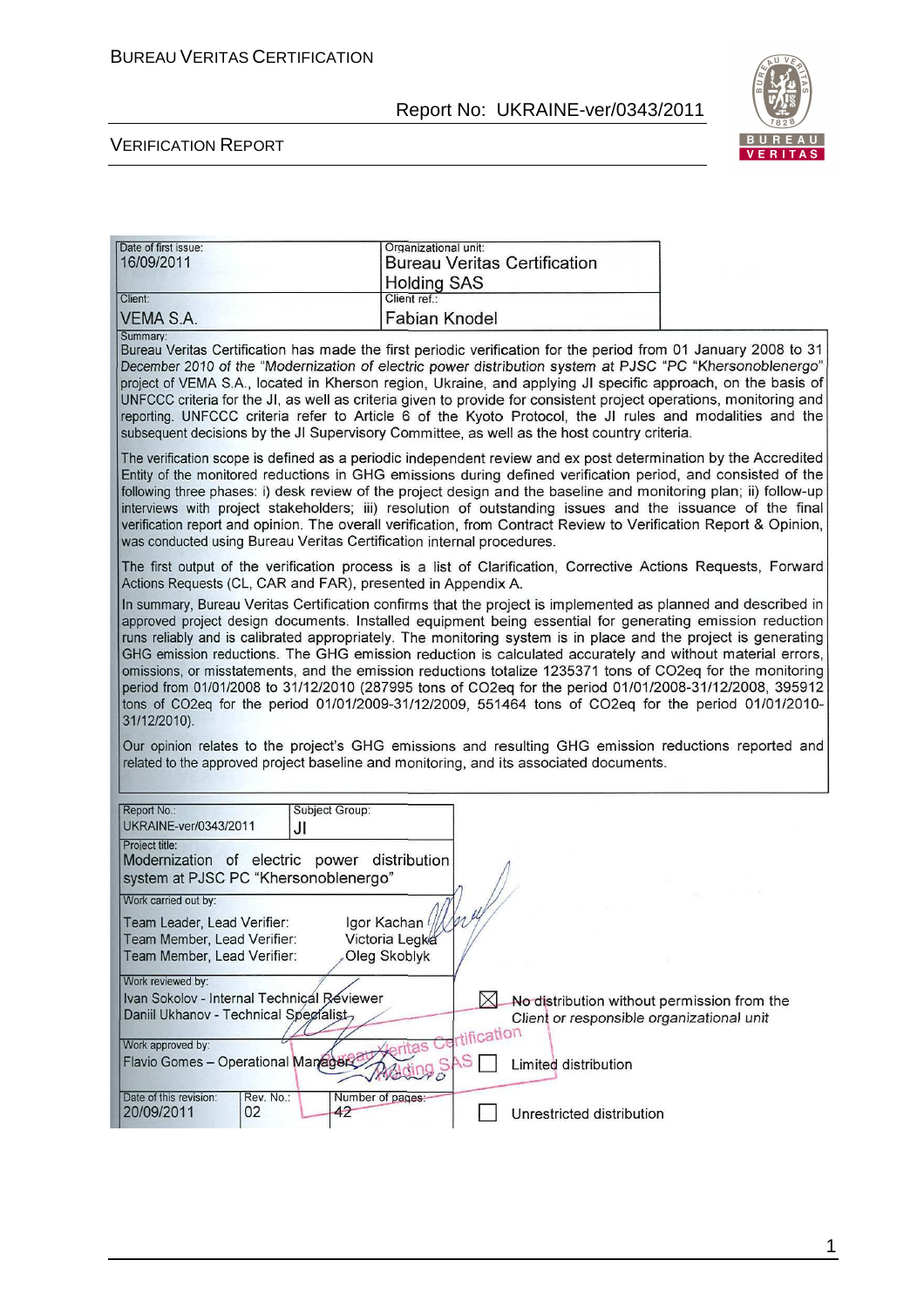

VERIFICATION REPORT

## **Table of Contents Page 2018**

| $\mathbf 1$<br>1.1<br>1.2<br>1.3 | Objective<br>Scope<br><b>Verification Team</b>                               | $\overline{4}$<br>$\overline{4}$<br>5 |
|----------------------------------|------------------------------------------------------------------------------|---------------------------------------|
| $\overline{2}$                   |                                                                              |                                       |
| 2.1                              | <b>Review of Documents</b>                                                   | 6                                     |
| 2.2                              | Follow-up Interviews                                                         | 6                                     |
| 2.3                              | Resolution of Clarification, Corrective and Forward Action<br>Requests       | $\overline{7}$                        |
| 3                                |                                                                              |                                       |
| 3.1                              | Remaining issues and FARs from previous verifications                        | 8                                     |
| 3.2                              | Project approval by Parties involved (90-91)                                 | 8                                     |
| 3.3                              | Project implementation (92-93)                                               | 8                                     |
| 3.4                              | Compliance of the monitoring plan with the monitoring<br>methodology (94-98) | 11                                    |
| 3.5                              | Revision of monitoring plan (99-100)                                         | 12                                    |
| 3.6                              | Data management (101)                                                        | 12                                    |
| 3.7                              | Verification regarding programmes of activities (102-110)                    | 13                                    |
| $\overline{4}$                   |                                                                              |                                       |
| 5                                |                                                                              |                                       |
|                                  | APPENDIX A: PROJECT VERIFICATION PROTOCOL  24                                |                                       |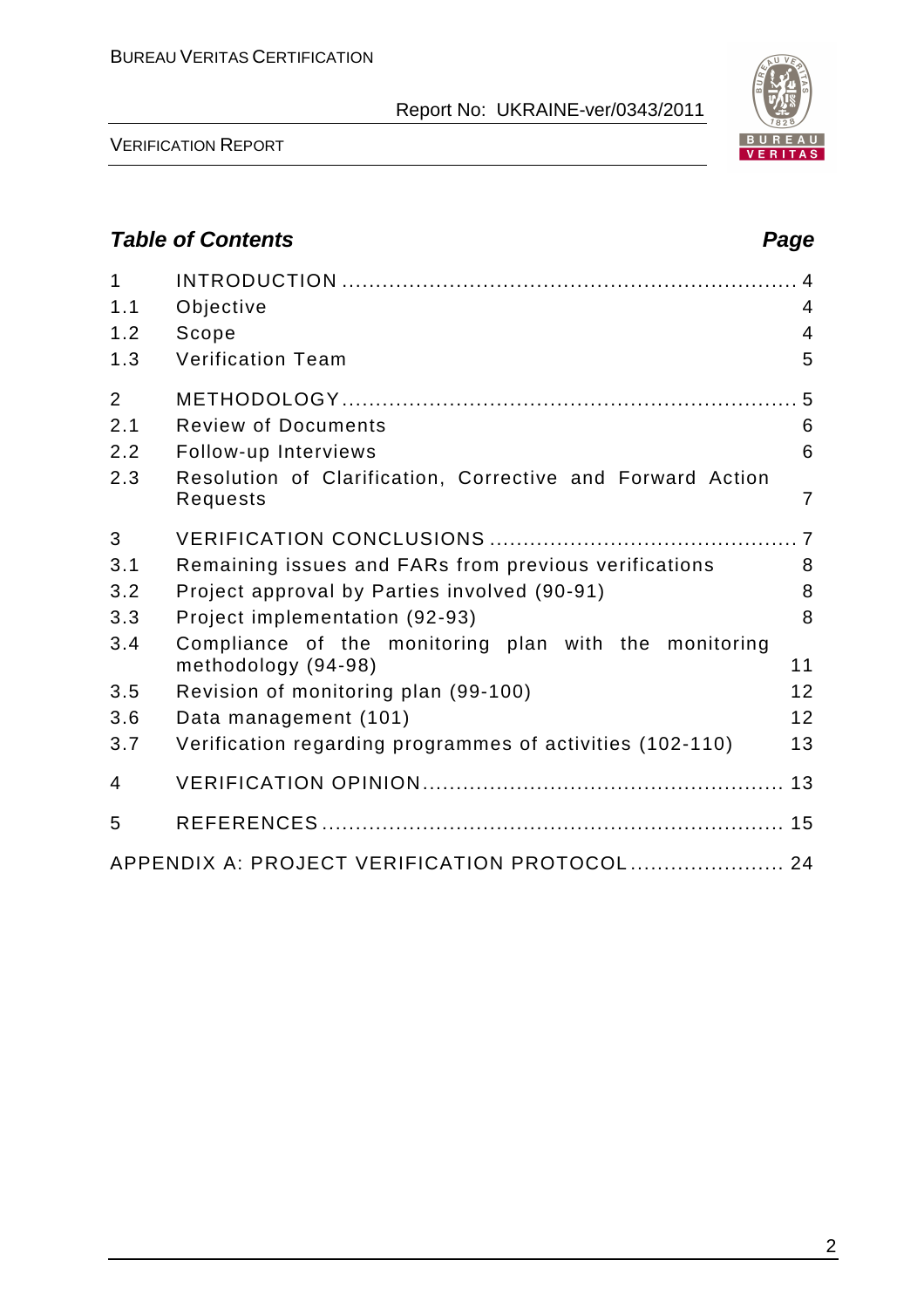

VERIFICATION REPORT

### **Abbreviations**

| AIE             | <b>Accredited Independent Entity</b>                      |  |  |  |  |  |
|-----------------|-----------------------------------------------------------|--|--|--|--|--|
| <b>BVC</b>      | <b>Bureau Veritas Certification Holding SAS</b>           |  |  |  |  |  |
| <b>CAR</b>      | <b>Corrective Action Request</b>                          |  |  |  |  |  |
| <b>CDM</b>      | Clean Development Mechanism                               |  |  |  |  |  |
| CL              | <b>Clarification Request</b>                              |  |  |  |  |  |
| CO <sub>2</sub> | Carbon Dioxide                                            |  |  |  |  |  |
| <b>DFP</b>      | <b>Designated Focal Point</b>                             |  |  |  |  |  |
| <b>DVM</b>      | Determination and Verification Manual                     |  |  |  |  |  |
| <b>FAR</b>      | <b>Forward Action Request</b>                             |  |  |  |  |  |
| <b>GHG</b>      | Green House Gas(es)                                       |  |  |  |  |  |
| <b>GWP</b>      | <b>Global Warming Potential</b>                           |  |  |  |  |  |
| <b>IPCC</b>     | Intergovernmental Panel on Climate Change                 |  |  |  |  |  |
| JI              | Joint Implementation                                      |  |  |  |  |  |
| <b>JISC</b>     | Joint Implementation Supervisory Committee                |  |  |  |  |  |
| MP.             | <b>Monitoring Plan</b>                                    |  |  |  |  |  |
| MR.             | <b>Monitoring Report</b>                                  |  |  |  |  |  |
| <b>PDD</b>      | <b>Project Design Document</b>                            |  |  |  |  |  |
| <b>UNFCCC</b>   | United Nations Framework Convention for Climate<br>Change |  |  |  |  |  |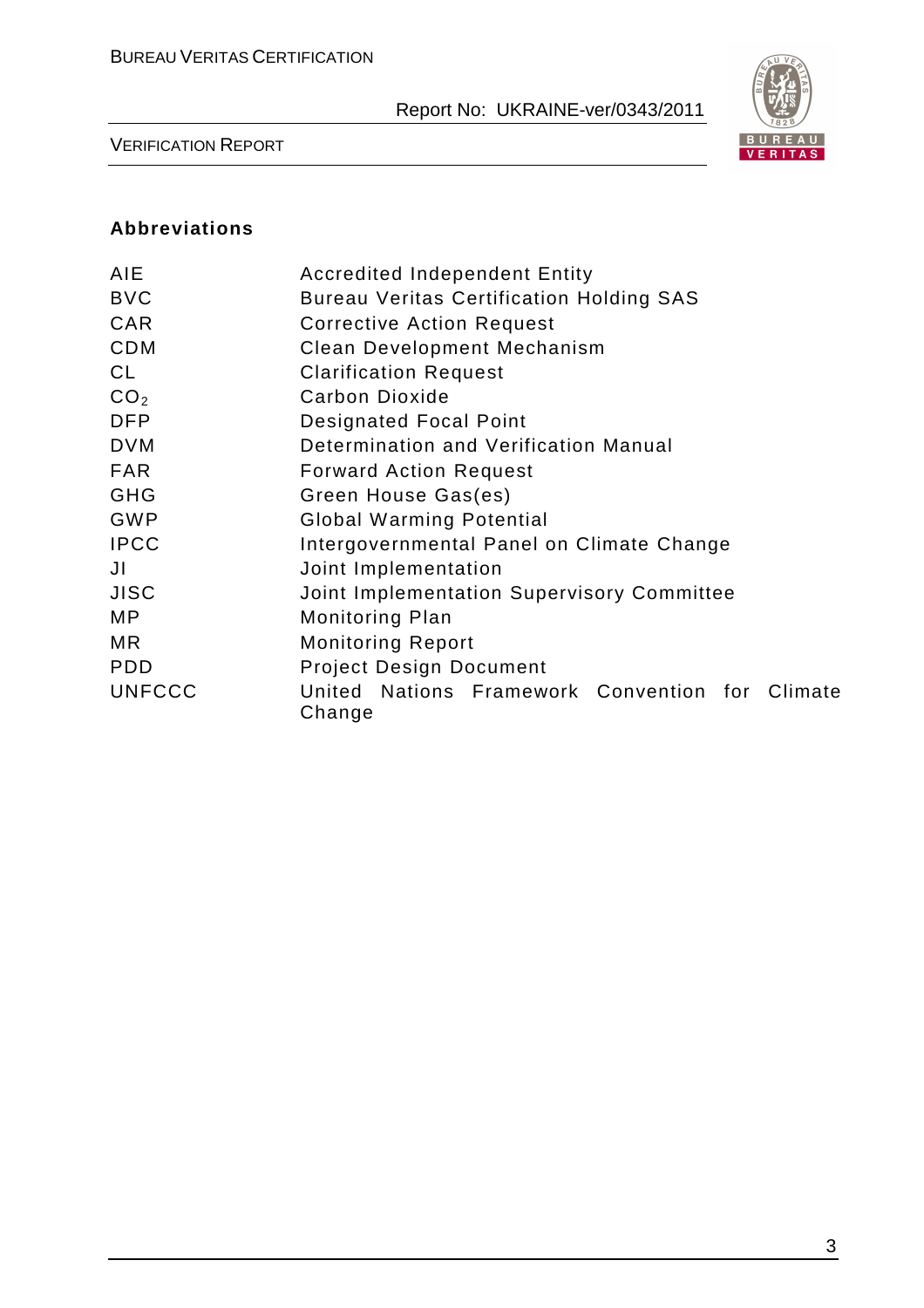

VERIFICATION REPORT

## **1 INTRODUCTION**

VEMA S.A. has commissioned Bureau Veritas Certification to verify the emissions reductions of its JI project "Modernization of electric power distribution system at PJSC "PC "Khersonoblenergo" (hereafter called "the project") located in Kherson region, Ukraine.

This report summarizes the findings of the verification of the project, performed on the basis of UNFCCC criteria, as well as criteria given to provide for consistent project operations, monitoring and reporting.

The verification covers the period from  $1<sup>st</sup>$  January 2008 to  $31<sup>st</sup>$  December 2010.

## **1.1 Objective**

Verification is the periodic independent review and ex post determination by the Accredited Independent Entity (AIE) of the monitored reductions in GHG emissions during defined verification period.

The objective of verification can be divided in Initial Verification and Periodic Verification.

UNFCCC criteria refer to Article 6 of the Kyoto Protocol, the JI rules and modalities and the subsequent decisions by the JI Supervisory Committee, as well as the host country criteria.

## **1.2 Scope**

Verification scope is defined as an independent and objective review and ex post determination by the Accredited Independent Entity of the monitored reductions in GHG emissions. The verification is based on the submitted monitoring report, the determined project design document including the project's baseline study, monitoring plan and other relevant documents. The information in these documents is reviewed against Kyoto Protocol requirements, UNFCCC rules and associated interpretations.

The verification is not meant to provide any consulting towards the Client. However, stated requests for clarifications, corrective and/or forward actions may provide input for improvement of the project monitoring towards reductions in the GHG emissions.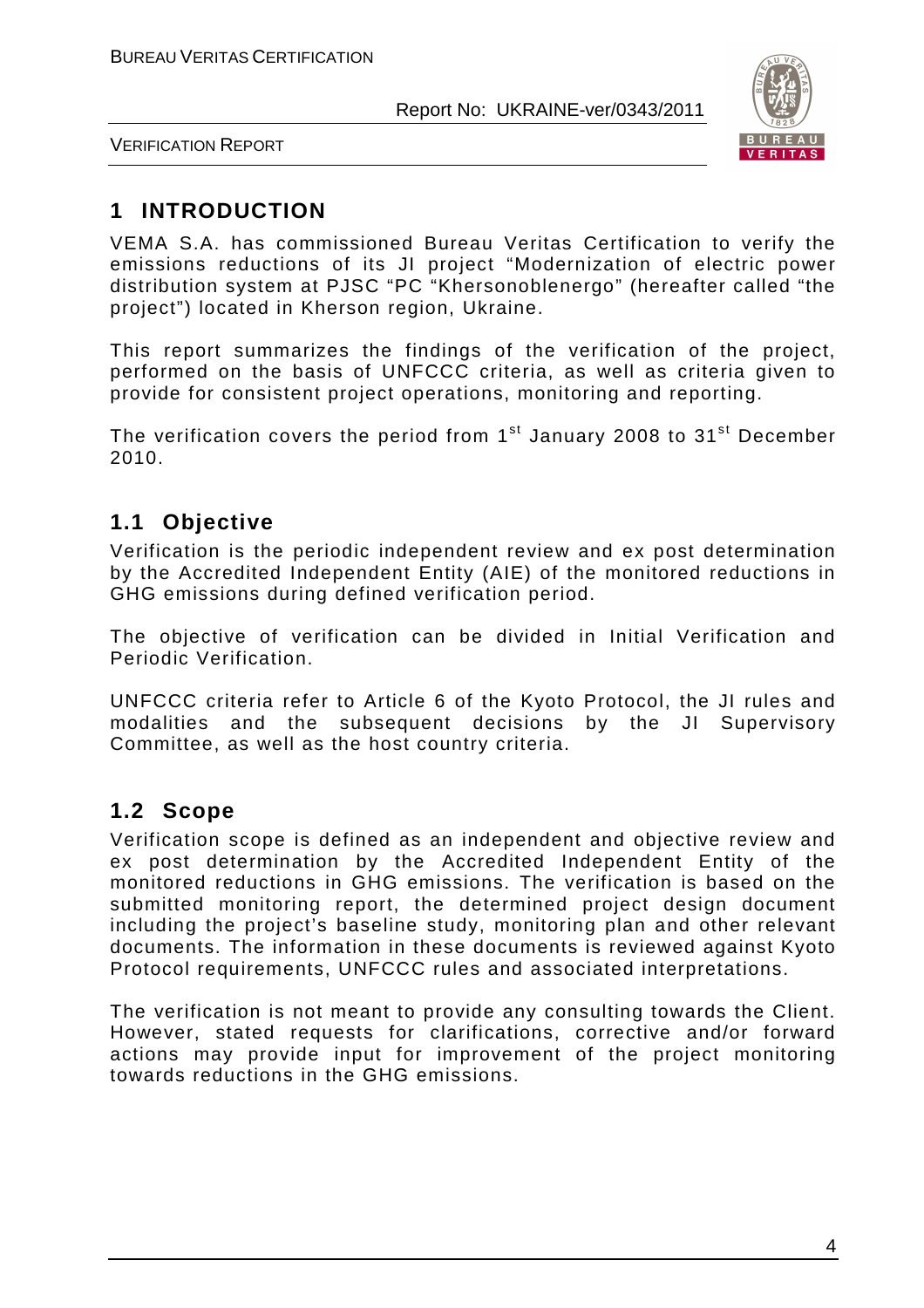

VERIFICATION REPORT

## **1.3 Verification Team**

The verification team consists of the following personnel:

Igor Kachan Team Leader, Bureau Veritas Certification Climate Change Lead Verifier

Victoria Legka Team Member, Bureau Veritas Certification Climate Change Lead Verifier

Oleg Skoblyk Team Member, Bureau Veritas Certification Climate Change Lead Verifier

This verification report was reviewed by:

Ivan Sokolov Bureau Veritas Certification, Internal Technical Reviewer

Daniil Ukhanov Bureau Veritas Certification Technical Specialist

## **2 METHODOLOGY**

The overall verification, from Contract Review to Verification Report & Opinion, was conducted using Bureau Veritas Certification internal procedures.

In order to ensure transparency, a verification protocol was customized for the project, according to the version 01 of the Joint Implementation Determination and Verification Manual, issued by the Joint Implementation Supervisory Committee at its 19 meeting on 04/12/2009. The protocol shows, in a transparent manner, criteria (requirements), means of verification and the results from verifying the identified criteria. The verification protocol serves the following purposes:

- It organizes, details and clarifies the requirements a JI project is expected to meet;
- It ensures a transparent verification process where the verifier will document how a particular requirement has been verified and the result of the verification.

The completed verification protocol is enclosed in Appendix A to this report.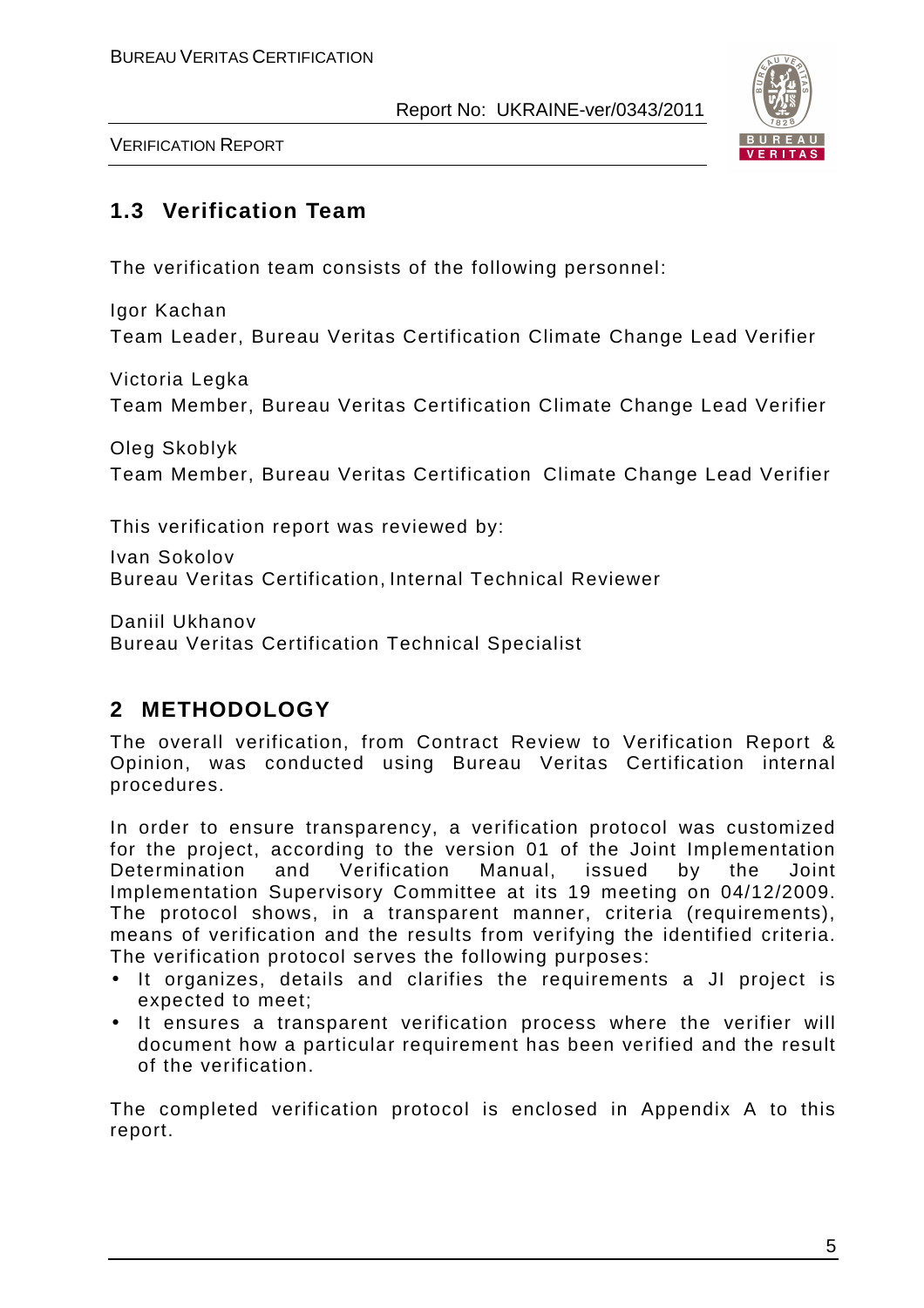

VERIFICATION REPORT

## **2.1 Review of Documents**

The Monitoring Report (MR) submitted by VEMA S.A. and additional background documents related to the project design, baseline, and monitoring plan, i.e. country Law, Project Design Document (PDD), Guidance on criteria for baseline setting and monitoring, Host party criteria, Kyoto Protocol, Clarifications on Verification Requirements to be Checked by an Accredited Independent Entity were reviewed.

The verification findings presented in this report relate to the Monitoring Report version 01 of 18 August 2011 and version 02 dated 16 September 2011, and project as described in the determined PDD.

## **2.2 Follow-up Interviews**

On 30/08/2011 Bureau Veritas Certification verification team conducted a visit to the project site, PJSC "PC "Khersonoblenergo", and performed (on-site) interviews with project stakeholders to confirm selected information and to resolve issues identified in the document review. Representatives of VEMA S.A. and PJSC "PC "Khersonoblenergo" were interviewed (see References). The main topics of the interviews are summarized in Table 1.

| Interviewed        | <b>Interview topics</b>                            |
|--------------------|----------------------------------------------------|
| organization       |                                                    |
| PJSC "PC           | Organizational structure                           |
| "Khersonoblenergo" | Responsibilities and authorities                   |
|                    | Roles and responsibilities for data collection and |
|                    | processing                                         |
|                    | Installation of equipment                          |
|                    | Data logging, archiving, and reporting             |
|                    | Metering equipment control                         |
|                    | Metering record keeping system, database           |
|                    | IT management                                      |
|                    | Training of personnel                              |
|                    | Quality management procedures and technology       |
|                    | Internal audits and check-ups                      |
| Consultant:        | Baseline methodology                               |
| VEMA S.A.          | Monitoring plan                                    |
|                    | Monitoring report                                  |
|                    | Deviations from PDD.                               |

**Table 1 Interview topics**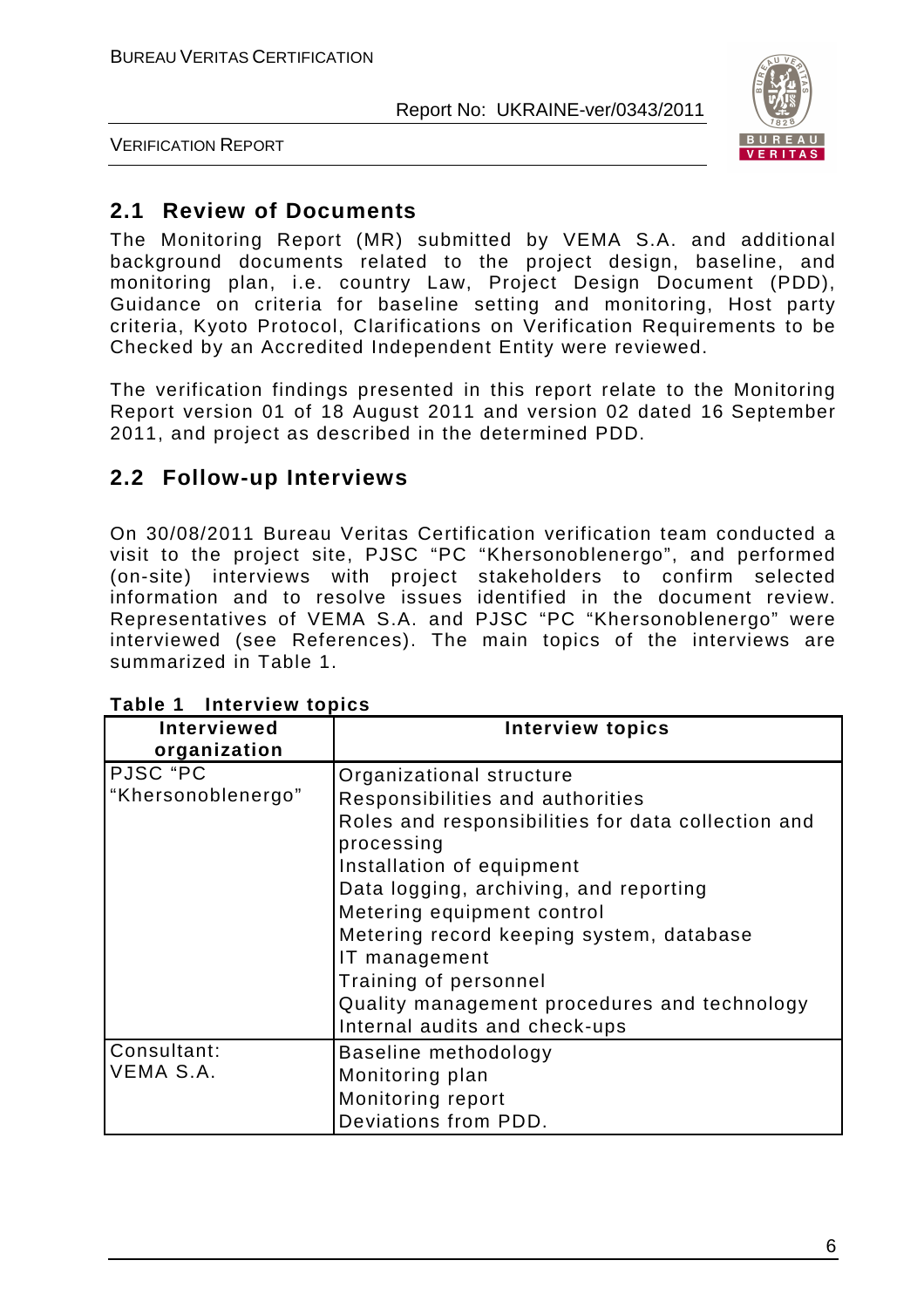

VERIFICATION REPORT

## **2.3 Resolution of Clarification, Corrective and Forward Action Requests**

The objective of this phase of the verification is to raise the requests for corrective actions and clarification and any other outstanding issues that needed to be clarified for Bureau Veritas Certification positive conclusion on the GHG emission reduction calculation.

If the Verification Team, in assessing the monitoring report and supporting documents, identifies issues that need to be corrected, clarified or improved with regard to the monitoring requirements, it should raise these issues and inform the project participants of these issues in the form of:

(a) Corrective action request (CAR), requesting the project participants to correct a mistake that is not in accordance with the monitoring plan;

(b) Clarification request (CL), requesting the project participants to provide additional information for the Verification Team to assess compliance with the monitoring plan;

(c) Forward action request (FAR), informing the project participants of an issue, relating to the monitoring that needs to be reviewed during the next verification period.

The Verification Team will make an objective assessment as to whether the actions taken by the project participants, if any, satisfactorily resolve the issues raised, if any, and should conclude its findings of the verification.

To guarantee the transparency of the verification process, the concerns raised are documented in more detail in the verification protocol in Appendix A.

## **3 VERIFICATION CONCLUSIONS**

In the following sections, the conclusions of the verification are stated.

The findings from the desk review of the original monitoring documents and the findings from interviews during the follow up visit are described in the Verification Protocol in Appendix A.

The Clarification, Corrective and Forward Action Requests are documented in the Verification Protocol in Appendix A. The verification of the Project resulted in 12 Corrective Action Requests and 2 Clarification Requests.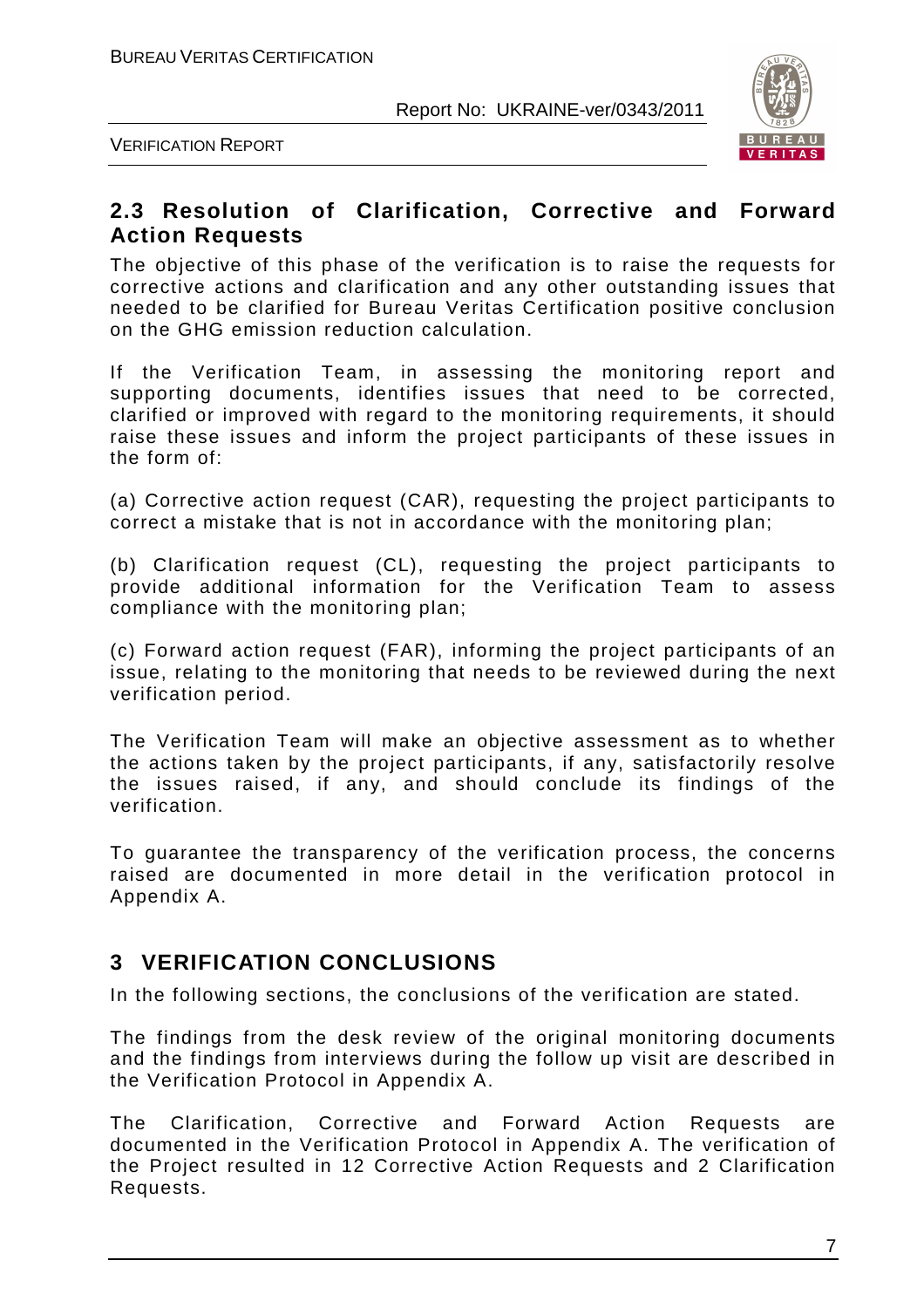

VERIFICATION REPORT

The number between brackets at the end of each section corresponds to the DVM paragraph.

## **3.1 Remaining issues and FARs from previous verifications**

During the determination process conducted by AIE Bureau Veritas Certification one Forward Action Request was issued (refer to the Determination Report No.UKRAINE-det/0268/2011, rev.02 of 08/07/2011):

FAR01. Please, submit any documented instruction indicating that the data monitored are to be kept for two years after last ERUs transfer as per JI determination and verification manual.

In course of the current verification the Clarification Request 02 was raised by the Verification Team in order to clarify how the FAR had been addressed. As a response the project participants provided the Order on storage of data collected within the project's monitoring process. The Order prescribes keeping of data monitored and required for verification for two years after the last transfer of emission reduction units for the project. Therefore, based of the submitted documentation the FAR is considered to be closed.

## **3.2 Project approval by Parties involved (90-91)**

The project was approved by the host Party, Ukraine, which is confirmed by the Letter of Approval No. 2485/23/7 dated 12/09/2011 issued by State Environmental Investment Agency of Ukraine. The written project approval by Switzerland, the other Party involved, has also been issued by the DFP of that Party (Letter of Approval #J294-0485 issued by the Federal Office for the Environment FOEN of Switzerland dated 28/06/2011).

The abovementioned written approvals are unconditional.

The identified areas of concern as to the project approval by Parties involved, project participants response and BVC's conclusion are described in Appendix A, Table 2 (refer to CAR01).

## **3.3 Project implementation (92-93)**

The project which is being implemented at the Public Joint Stock Company "Power Company "Khersonoblenergo" (hereinafter PJSC "PC "Kirovogradoblenerg") envisages the implementation of the program on the technical improvement of electrical networks and equipment,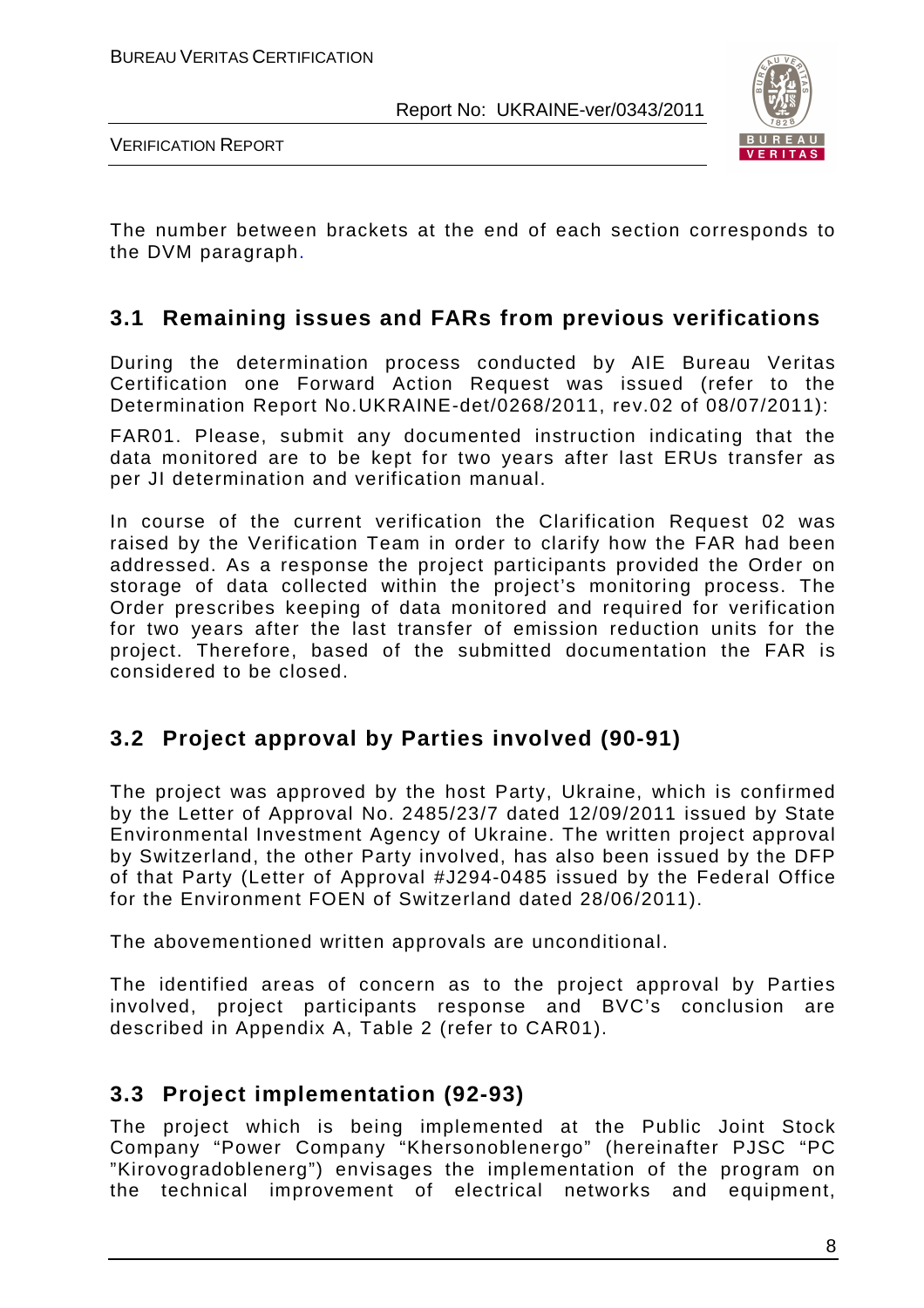

VERIFICATION REPORT

advanced technologies implementation, the transition to a higher level of organization of transmission and distribution of electric energy which are aimed at improvement of the reliability and efficiency of electricity transmission in distribution electrical grids of PJSC "PC "Khersonoblenergo". This in turn will help to reduce the amount of electricity that is lost during its transportation to the consumers of all forms of ownership, so the production of electricity at power plants will decrease causing the corresponding reduction of fossil fuels used to produce electric power and thus decrease of the GHG emissions in comparison to the situation that would exist without project implementation.

The project scenario provides for implementation of new energy efficient equipment and complex of organizational and technical measures aimed at reduction of process losses of electricity during its transmission as well as measures on development and improvement of methodological support of reduction of electricity process losses in the course of implementation of licensed types of activity of electricity supply and transfer. These measures include modernization works in electrical grids; improvement of the reliability of electricity supply to consumers; introduction of automated system of electricity consumption commercial recording within the framework of the power supply company, consumers and sub-plants etc.

Implementation of project activities started in 2003, as provided for in the determined PDD, version 02. However, emission reductions generated in 2003 were conservatively excluded from the calculation. Therefore, 01/01/2004 was taken as a starting date of the crediting period.

Project implementation status in the reporting period of 01/01/2008 – 31/12/2010 is provided in the Table 2 below.

| Nº             | <b>Measures</b>                                                                                 | Number of units of works done<br>in the period of $01/01/2008 - 31/12/2010$ | Year of<br>impleme<br>ntation |       |       |                |      |
|----------------|-------------------------------------------------------------------------------------------------|-----------------------------------------------------------------------------|-------------------------------|-------|-------|----------------|------|
|                |                                                                                                 | 0,38kV                                                                      | 6kV                           | 10kV  | 35kV  | 154kV          |      |
|                | Implementation                                                                                  | 484,00                                                                      | 0                             | 73,99 | 17,83 | $\overline{0}$ | 2008 |
| 1              | of new or<br>reconstruction of<br>existing wires of<br>electricity<br>transmission<br>lines, km | 534,70                                                                      | $\overline{0}$                | 18,7  | 1,67  | $\overline{0}$ | 2009 |
|                |                                                                                                 | 497,00                                                                      | $\mathbf 0$                   | 319,1 | 14,1  | $\overline{0}$ | 2010 |
| $\overline{2}$ | Replacement of                                                                                  | $\overline{0}$                                                              | 1008                          | 3050  | 1610  | 2604           | 2008 |
|                | insulators of                                                                                   | $\overline{0}$                                                              | 282                           | 1000  | 1168  | 1234           | 2009 |

Table 2. Status of project implementation during the monitoring period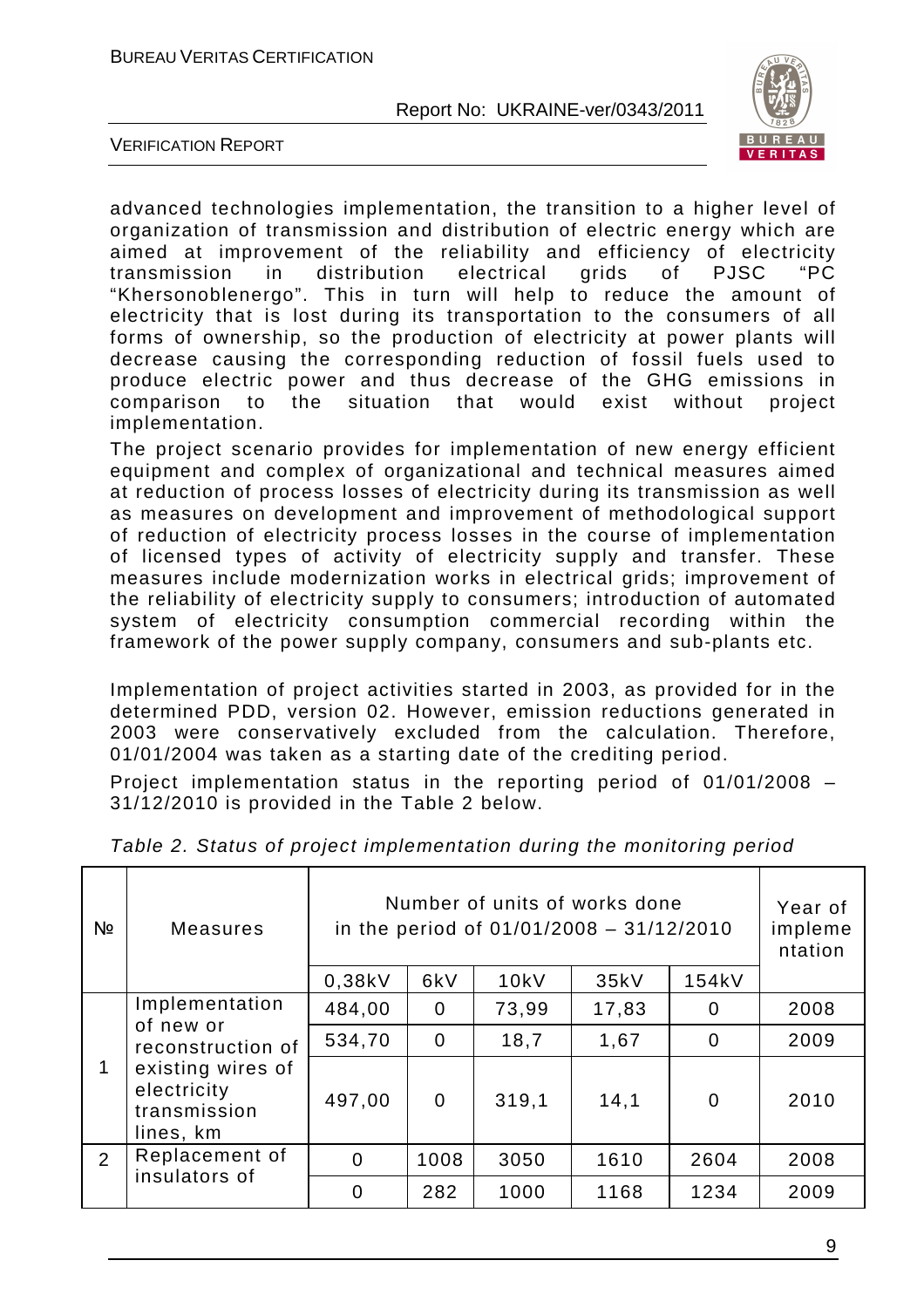

|                | electricity<br>transmission<br>lines, units                 | $\mathbf 0$      | 1070           | 2400             | 202              | 537            | 2010 |
|----------------|-------------------------------------------------------------|------------------|----------------|------------------|------------------|----------------|------|
|                | Replacement of                                              | $\mathbf 0$      | $\mathbf 0$    | $\mathbf 0$      | 130              | 130            | 2008 |
| 3              | signal lamps<br>with light                                  | $\mathbf 0$      | $\overline{0}$ | $\boldsymbol{0}$ | 157              | 103            | 2009 |
|                | emitting diodes,<br>units                                   | $\mathbf 0$      | $\overline{0}$ | $\mathbf 0$      | 213              | 57             | 2010 |
|                | Implementation<br>of reactive                               | 400              | $\mathbf 0$    | $\overline{0}$   | $\mathbf 0$      | $\overline{0}$ | 2008 |
|                | power                                                       | 400              | $\mathbf 0$    | $\overline{0}$   | $\mathbf 0$      | $\overline{0}$ | 2009 |
| $\overline{4}$ | compensation<br>devices at<br>consumer's<br>place, kV       | 150              | $\overline{0}$ | $\pmb{0}$        | $\boldsymbol{0}$ | $\mathbf 0$    | 2010 |
|                | Replacement of                                              | 43980            | $\mathbf 0$    | 93               | $\mathbf 0$      | $\mathbf 0$    | 2008 |
| 5              | electricity                                                 | 27400            | $\overline{0}$ | $\overline{0}$   | $\mathbf 0$      | $\mathbf 0$    | 2009 |
|                | meters, units                                               | 35000            | $\overline{0}$ | $\overline{0}$   | $\mathbf 0$      | $\mathbf 0$    | 2010 |
|                | Replacement of                                              | $\mathbf 0$      | $\overline{0}$ | 12               | 8                | $\overline{4}$ | 2008 |
| 6              | oil switches with<br>vacuum and                             | $\boldsymbol{0}$ | $\overline{0}$ | 18               | 9                |                | 2009 |
|                | sulphur<br>hexafluoride<br>switches, units                  | $\mathbf 0$      | $\overline{0}$ | 44               | 13               | 1              | 2010 |
|                | Implementation<br>of new or                                 | $\mathbf 0$      | $\overline{0}$ | $\mathbf 0$      | $\mathbf 0$      | 15             | 2008 |
|                | reconstruction of<br>existing electric                      | $\mathbf 0$      | $\mathbf 0$    | $\mathbf 0$      | $\mathbf 0$      | 35             | 2009 |
| $\overline{7}$ | motors of power<br>transformers<br>blower cooling,<br>units | $\mathbf 0$      | $\mathbf 0$    | $\mathbf 0$      | $\mathbf 0$      | 44             | 2010 |
|                | Implementation<br>of new or                                 | 0,093            | $\mathbf 0$    | $\overline{0}$   | $\overline{0}$   | $\overline{0}$ | 2008 |
| 8              | reconstruction of                                           | 0,095            | $\mathbf 0$    | $\mathbf 0$      | $\overline{0}$   | $\overline{0}$ | 2009 |
|                | existing<br>branches, km                                    | 0,092            | $\mathbf 0$    | $\mathbf 0$      | $\overline{0}$   | $\overline{0}$ | 2010 |
|                | Reconstruction                                              | $\overline{0}$   | $\overline{0}$ | 13               | $\overline{0}$   | $\mathbf 0$    | 2008 |
| 9              | of existing<br>segments of the                              | $\boldsymbol{0}$ | $\mathbf 0$    | 6                | $\boldsymbol{0}$ |                | 2009 |
|                | electrical grid,<br>units                                   | $\boldsymbol{0}$ | $\mathbf 0$    | 6                | $\mathbf 0$      | $\overline{0}$ | 2010 |
| 10             | Introduction of                                             | $\mathbf 0$      | $\mathbf 0$    | 31               | $\mathbf 0$      | $\mathbf 0$    | 2008 |
|                | new or                                                      | $\pmb{0}$        | 0              | 45               | $\pmb{0}$        | $\pmb{0}$      | 2009 |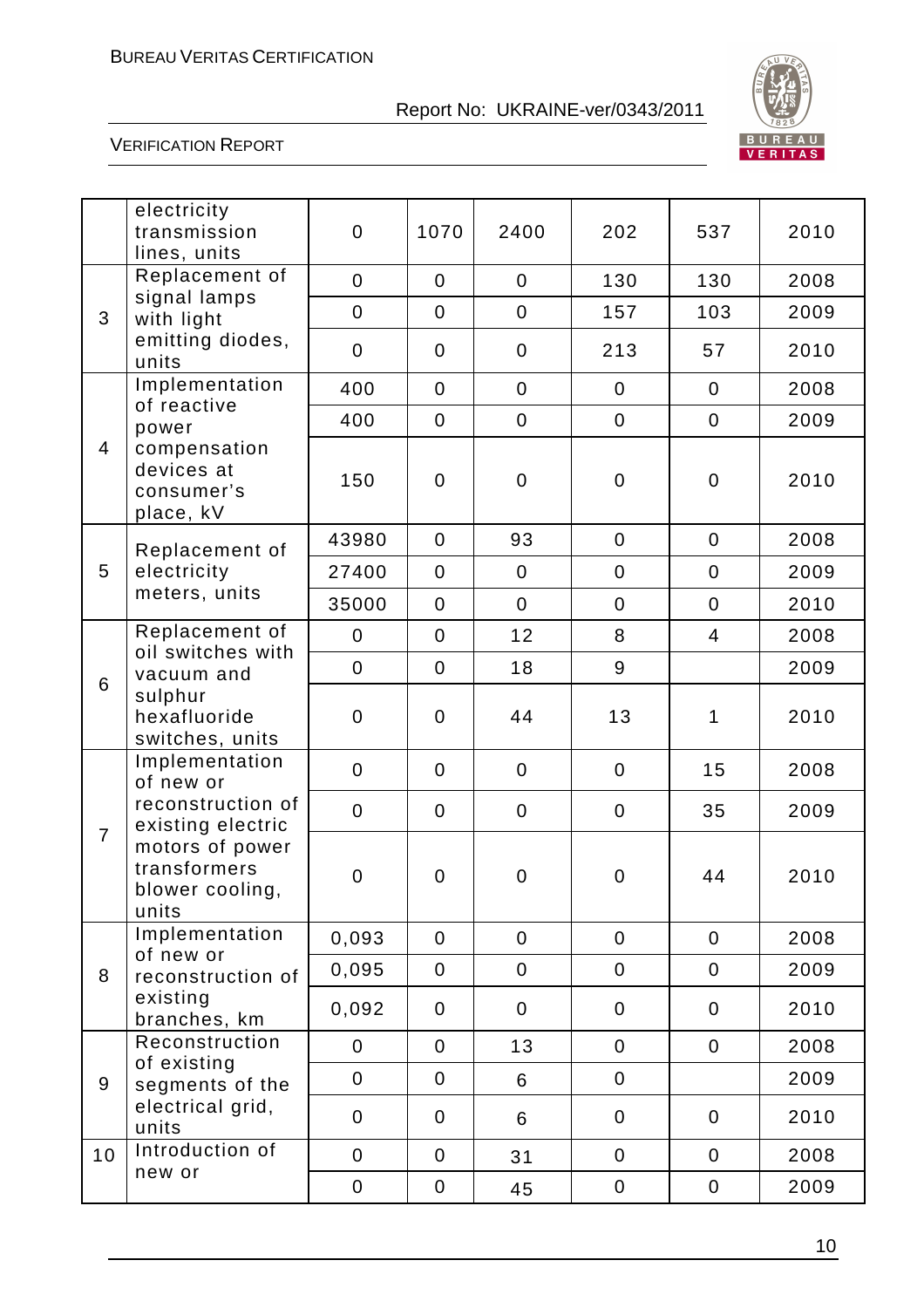

VERIFICATION REPORT

| reconstruction of<br>existing double-<br>winding<br>transformers |  |  |  |  |  | 2010 |
|------------------------------------------------------------------|--|--|--|--|--|------|
|------------------------------------------------------------------|--|--|--|--|--|------|

Status of project activity implementation during the considered monitoring period complies with the determined PDD version 02.

The verification team can confirm, through the visual inspection and document review, that all physical features of the proposed JI project activity including data collecting and storage systems have been implemented according to the PDD.

The identified areas of concern as to the project implementation, project participants response and BVC's conclusion are described in Appendix A, Table 2 (refer to CAR02, CAR03, CAR04, CL01).

### **3.4 Compliance of the monitoring plan with the monitoring methodology (94-98)**

The monitoring occurred in accordance with the PDD regarding which the determination has been deemed final and is so listed on the UNFCCC JI website.

For calculating the emission reductions, key factors, such as electricity losses due to the introduction of new or reconstruction of existing wires of electricity transmission lines; electricity losses due to the replacement of defected insulators of electricity transmission lines; electricity losses due to the replacement of electricity meters; electricity losses due to the implementation of reactive power compensation devices at consumer's place; electricity losses due to the replacement of oil switches with vacuum and sulphur hexafluoride switches; electricity losses due to replacement or reconstruction of existing electric motors of power transformers blower cooling and others, influencing the baseline emissions and the activity level of the project and the emissions as well as risks associated with the project were taken into account.

Data sources used for calculating emission reductions such as appropriately calibrated measuring devices, passport data of the measuring equipment, sectoral methodologies, data for Ukrainian power grid published by National Environmental Agency of Ukraine and others, are clearly identified, reliable and transparent.

Emission factors, including default emission factors, are selected by carefully balancing accuracy and reasonableness, and appropriately justified of the choice.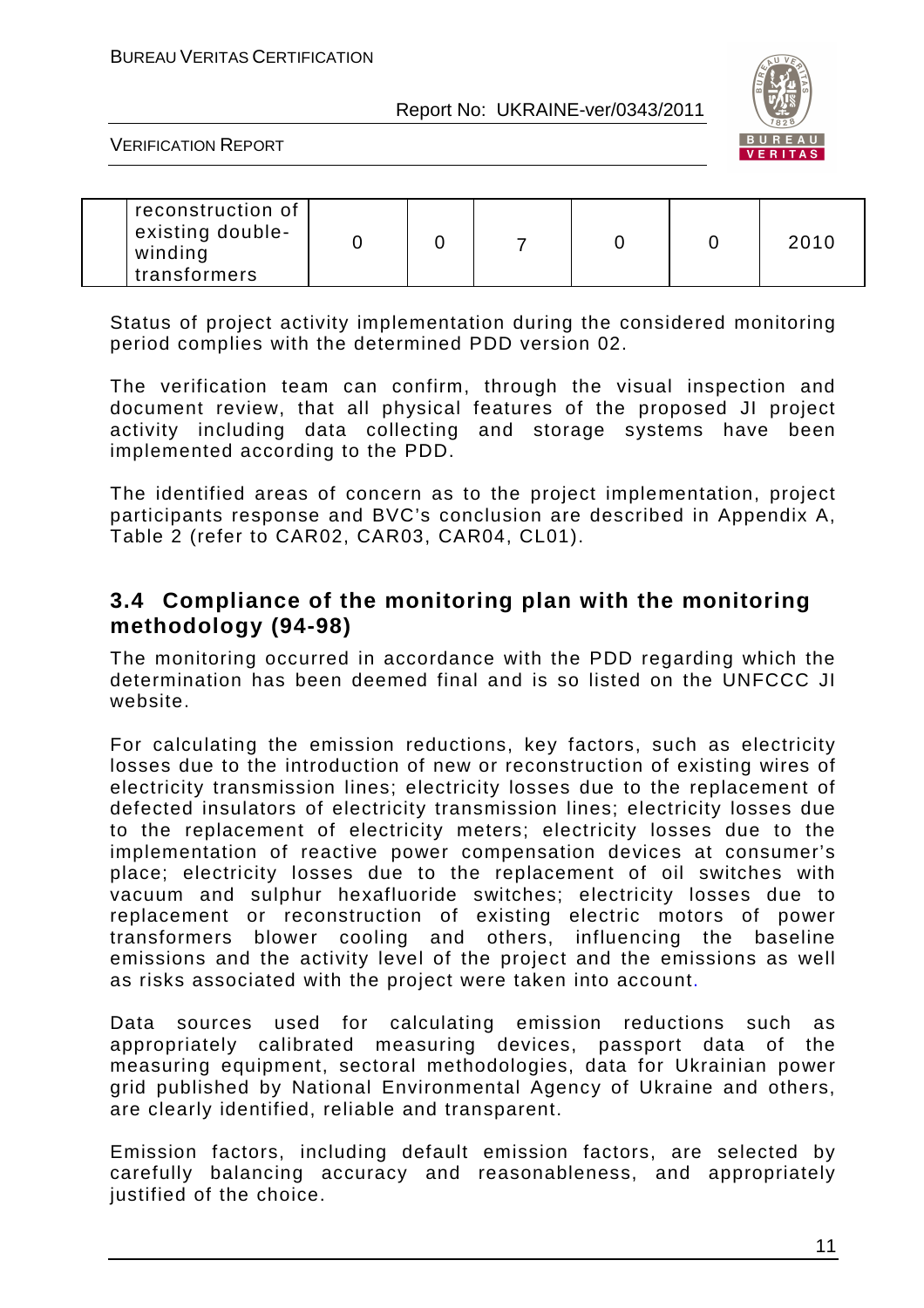

VERIFICATION REPORT

The calculation of emission reductions is based on conservative assumptions and the most plausible scenarios in a transparent manner.

The identified areas of concern as to the compliance of the monitoring plan with the monitoring methodology, project participants response and BVC's conclusion are described in Appendix A, Table 2 (refer to CAR05, CAR06, CAR07, CAR08, CAR09).

## **3.5 Revision of monitoring plan (99-100)**

Not applicable.

## **3.6 Data management (101)**

The data and their sources, provided in monitoring report, are clearly identified, reliable and transparent.

The implementation of data collection procedures is in accordance with the monitoring plan, including the quality control and quality assurance procedures. The project monitoring is conducted according to standard operational practices established at PJSC "PC "Khersonoblenergo" within the existing system of the data collection, accounting and reporting. Detailed operational and management structure in presented on the figure 7 in the section C.1 of the Monitoring Report. The scheme of data collection using automated system of electricity consumption commercial recording within the framework of the energy supply company is provided on the figure 8 in the Monitoring Report. Scheme of data collection prior to implementation of the automated system of electricity consumption commercial accounting is shown on the figure 9.

The function of the monitoring equipment, including its calibration status, is in order. The measurement equipment used for project monitoring is serviced, calibrated and maintained in accordance with the original manufacturer's instructions and industry standards; relevant records on measuring devices are kept as required.

The evidence and records used for the monitoring are maintained in a traceable manner. All necessary information for monitoring of GHGs emission reductions are stored in paper or/and electronic formats.

The data collection and management system for the project is in accordance with the monitoring plan.

The Monitoring Report provides sufficient information on the assigning roles, responsibilities and authorities for implementation and maintenance of monitoring procedures including control of data. The verification team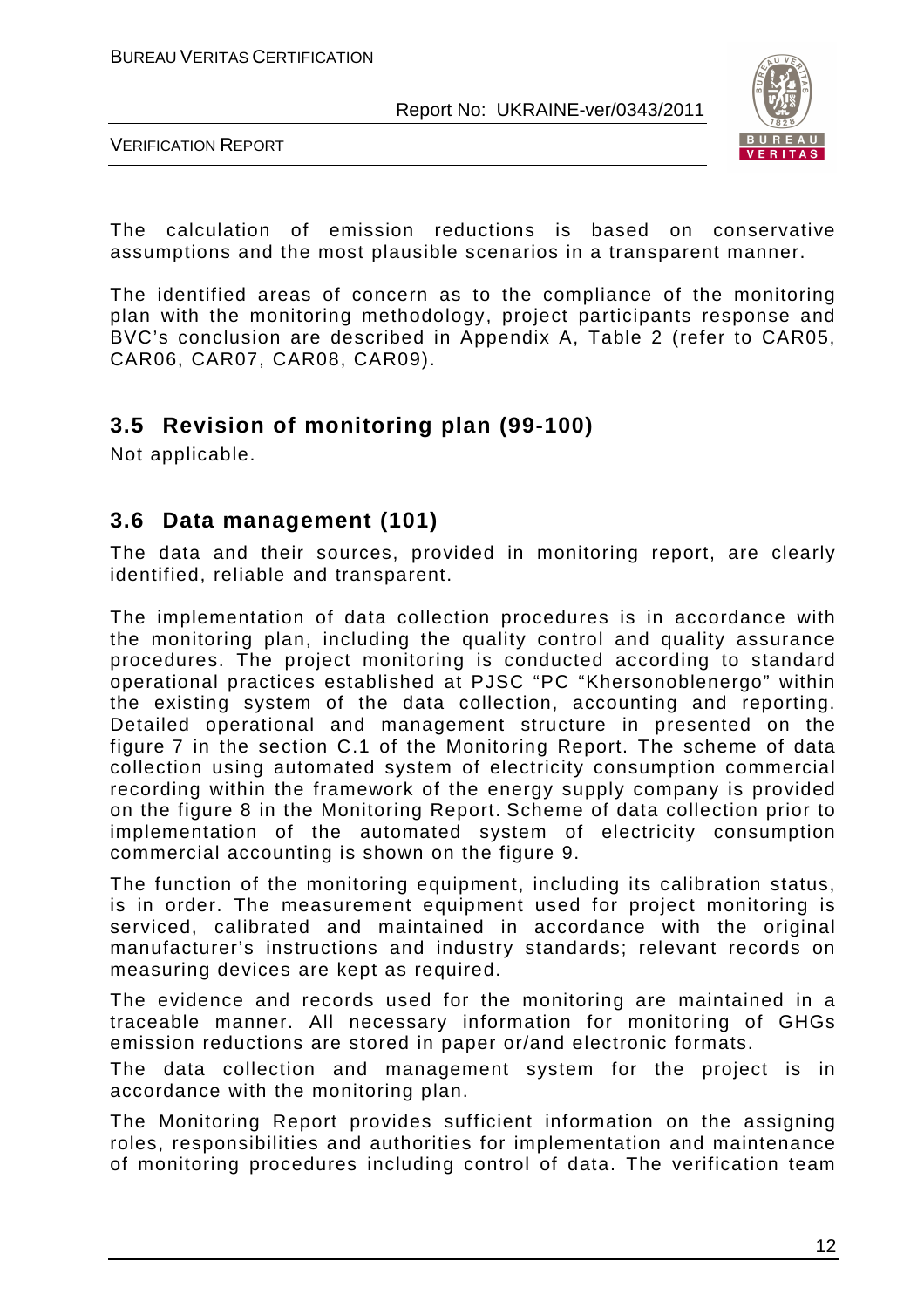

VERIFICATION REPORT

confirms effectiveness of the existing management and operational systems and found them eligible for reliable project monitoring.

The identified areas of concern as to the data management, project participants response and BVC's conclusion are described in Appendix A, Table 2 (refer to CAR10, CAR11, CAR12, CL02).

## **3.7 Verification regarding programmes of activities (102- 110)**

Not applicable.

## **4 VERIFICATION OPINION**

Bureau Veritas Certification has performed the first periodic verification for the period from 01 January 2008 to 31 December 2010 of the "Modernization of electric power distribution system at PJSC "PC "Khersonoblenergo" project in Kherson region, Ukraine, which applies JI specific approach. The verification was performed on the basis of UNFCCC criteria and host country criteria and also on the criteria given to provide for consistent project operations, monitoring and reporting.

The verification consisted of the following three phases: i) desk review of monitoring reports, project design and the baseline and monitoring plan; ii) follow-up interviews with project stakeholders; iii) resolution of outstanding issues and the issuance of the final verification report and opinion.

The management of VEMA S.A. is responsible for the preparation of the GHG emissions data and the reported GHG emissions reductions of the project on the basis set out within the project Monitoring and Verification Plan indicated in the final PDD version 02. The development and maintenance of records and reporting procedures are in accordance with that plan, including the calculation and determination of GHG emission reductions from the project, is the responsibility of the management of the project.

Bureau Veritas Certification verified the Project Monitoring Report, version 02, for the reporting period from 01/01/2008 to 31/12/2010 as indicated below. Bureau Veritas Certification confirms that the project is implemented as planned and described in approved project design documents. Installed equipment being essential for generating emission reduction runs reliably and is calibrated appropriately. The monitoring system is in place and the project is generating GHG emission reductions.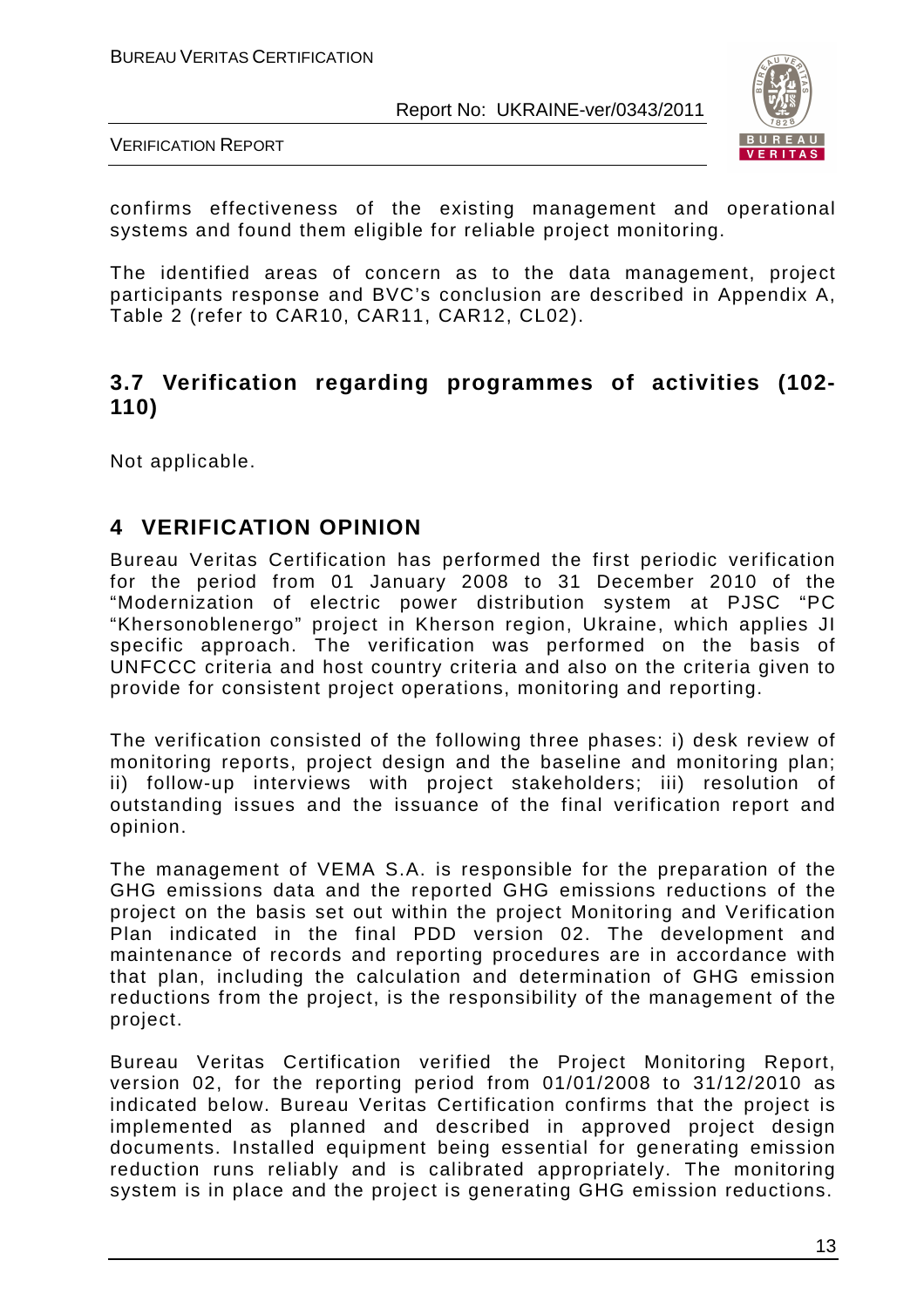

VERIFICATION REPORT

Bureau Veritas Certification can confirm that the GHG emission reduction is accurately calculated and is free of material errors, omissions, or misstatements. Our opinion relates to the project's GHG emissions and resulting GHG emissions reductions reported and related to the approved project baseline and monitoring, and its associated documents. Based on the information we have seen and evaluated, we confirm, with a reasonable level of assurance, the following statement:

Reporting period: From 01/01/2008 to 31/12/2010

| For the period from 01/01/2008 to 31/12/2008 |          |                    |
|----------------------------------------------|----------|--------------------|
| <b>Baseline emissions</b>                    | :498427  | t CO2 equivalents; |
| Project emissions                            | : 210432 | t CO2 equivalents; |
| <b>Emission Reductions</b>                   | : 287995 | t CO2 equivalents. |
| For the period from 01/01/2009 to 31/12/2009 |          |                    |
| <b>Baseline emissions</b>                    | : 685637 | t CO2 equivalents; |
| <b>Project emissions</b>                     | : 289725 | t CO2 equivalents; |
| <b>Emission Reductions</b>                   | : 395912 | t CO2 equivalents. |
| For the period from 01/01/2010 to 31/12/2010 |          |                    |
| <b>Baseline emissions</b>                    | : 960502 | t CO2 equivalents; |
| Project emissions                            | :409038  | t CO2 equivalents; |
| <b>Emission Reductions</b>                   | : 551464 | t CO2 equivalents. |
|                                              |          |                    |

Total for the period from 01/01/2008 to 31/12/2010:

| Baseline emissions         |         | $: 2144566$ t CO2 equivalents; |
|----------------------------|---------|--------------------------------|
| Project emissions          | :909195 | t CO2 equivalents;             |
| <b>Emission Reductions</b> |         | $: 1235371$ t CO2 equivalents. |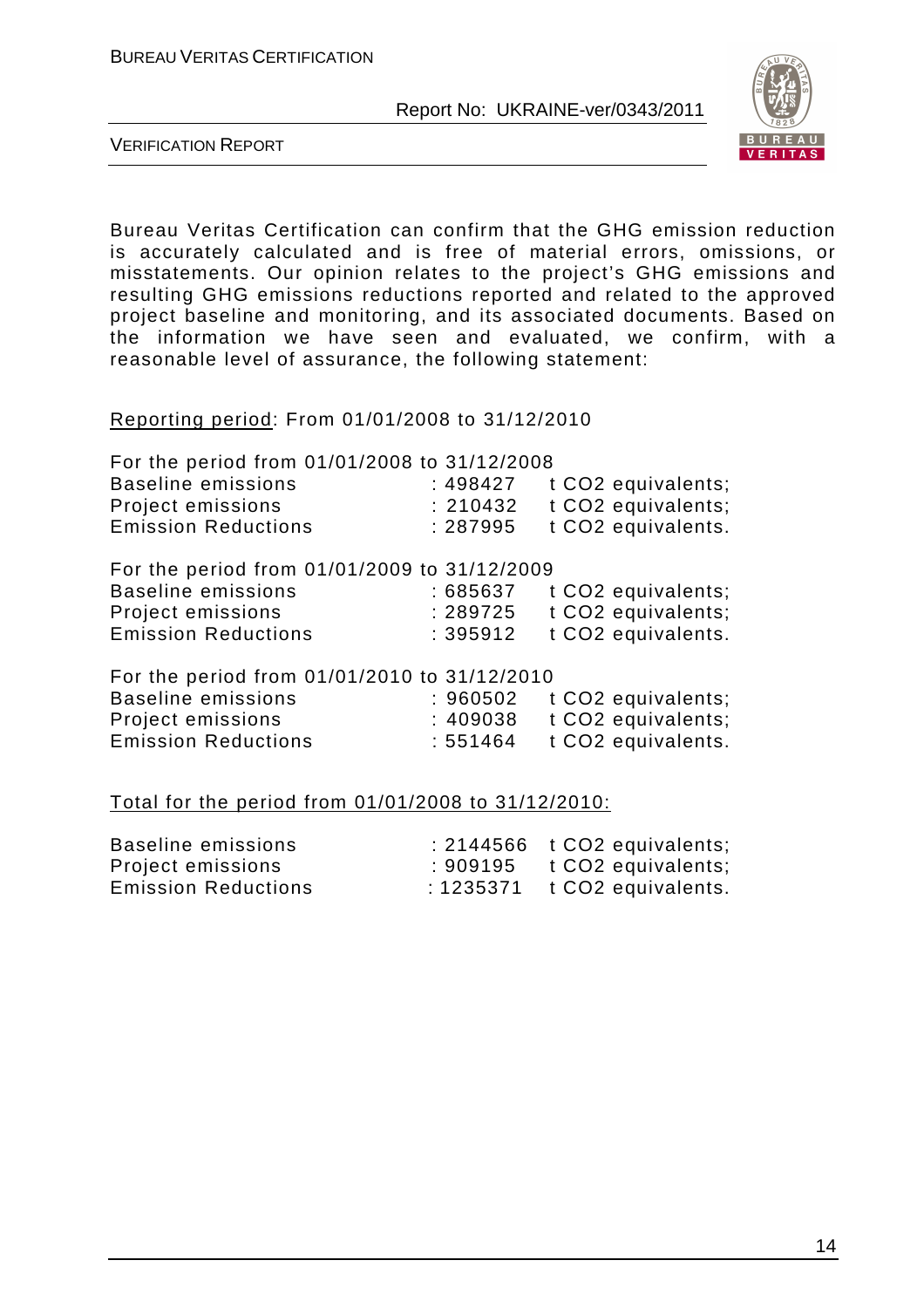

VERIFICATION REPORT

## **5 REFERENCES**

#### **Category 1 Documents:**

Documents provided by the project participants that relate directly to the GHG components of the project.

- /1/ Monitoring Report for the period from 01/01/2008 till 31/12/2010 version 01 dated 18/08/2011
- /2/ Monitoring Report for the period from 01/01/2008 till 31/12/2010 version 02 dated 16/09/2011
- /3/ Annex 1 to the Monitoring Report for the period 01/01/2008- 31/12/2010. Information about implementation of new and reconstruction of existing elements of the electrical grid in the monitoring period (Excel file)

Annex 2 to the Monitoring Report for the period 01/01/2008-

- /4/ 31/12/2010: Data about reconstruction of existing segments of the electrical grid that was executed in the monitoring period (Excel file)
- /5/ Annex 3 to the Monitoring Report for the period 01/01/2008-31/12/2010: List of metering equipment (Excel file)
- /6/ Annex 4 to the Monitoring Report for the period 01/01/2008- 31/12/2010: Calculation of GHG emission reductions (Excel file)
- /7/ Project Design Document of the project "Modernization of electric power distribution system at PJSC "PC "Khersonoblenergo", version 02 dated 07/07/2011

Determination Report "Modernization of electric power distribution system at PJSC "PC "Khersonoblenergo" No. UKRAINE-

/8/ det/0268/2011, rev.02 of 08/07/2011 issued by Bureau Veritas Certification

Letter of Approval of the Joint Implementation project

- /9/ "Modernization of electric power distribution system at PJSC "PC "Khersonoblenergo" #2485/23/7 of 12/09/2011 issued by State Environmental Investment Agency of Ukraine Letter of Approval of the project under article 6 of Kyoto protocol
	- (JI) "Modernization of electric power distribution system at PJSC
- /10/ "PC "Khersonoblenergo" # J294-0485 issued by the Federal Office for the Environment of Switzerland dated 28/06/2011

#### **Category 2 Documents:**

Background documents related to the design and/or methodologies employed in the design or other reference documents.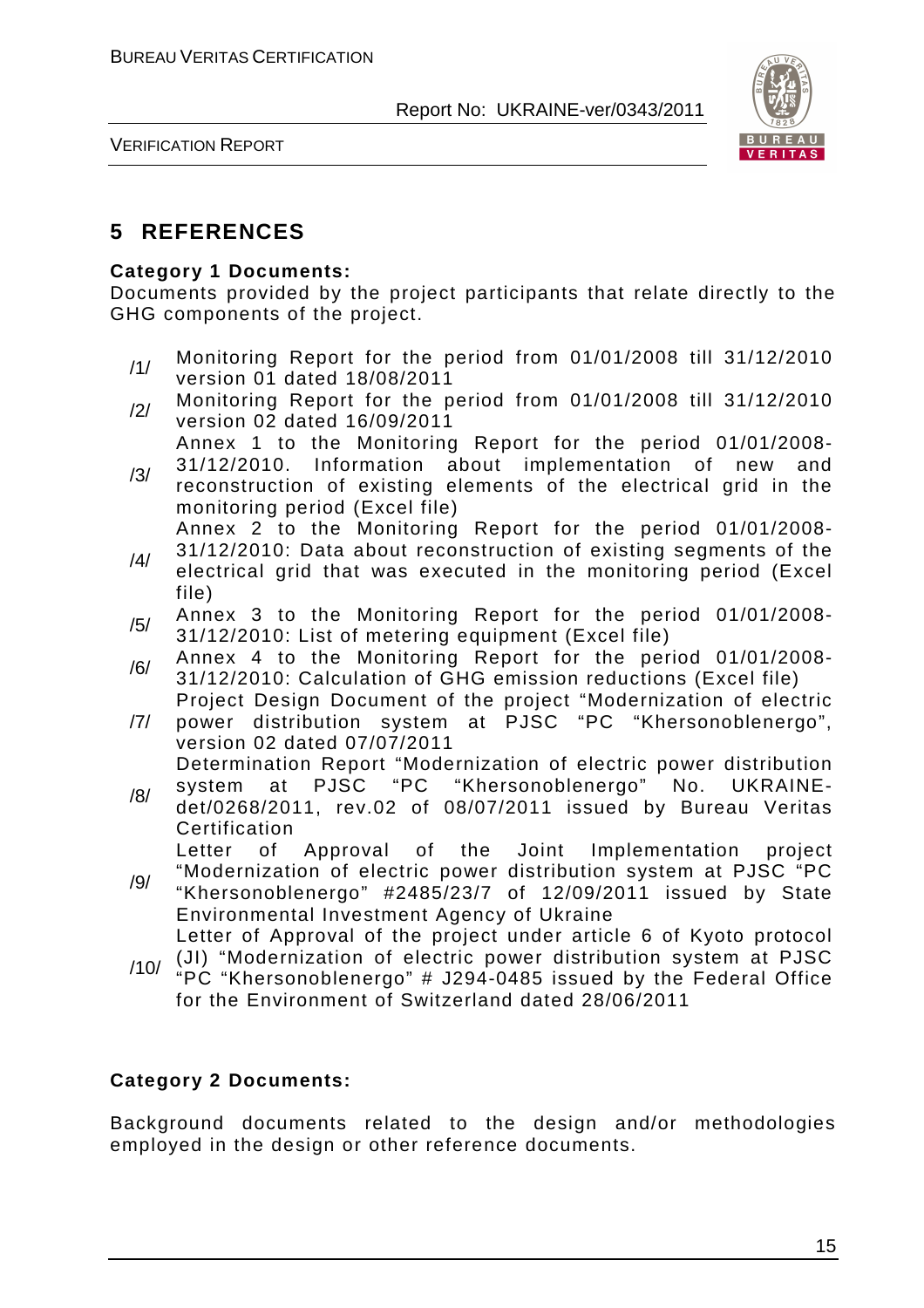

- /1/ Guidance on Criteria for Baseline Setting and Monitoring, version 02, JISC
- /2/ Order of the National Environmental Investment Agency of Ukraine (NEIA) № 62 of 15/04/2011 on approval of specific carbon dioxide emission indicators for 2008
- /3/ Order of the National Environmental Investment Agency of Ukraine (NEIA) № 63 of 15/04/2011 on approval of specific carbon dioxide emission indicators for 2009
- /4/ Order of the National Environmental Investment Agency of Ukraine (NEIA) № 43 of 28/03/2011 on approval of specific carbon dioxide emission indicators for 2010
- /5/ Order of the National Environmental Investment Agency of Ukraine (NEIA) № 75 of 12/05/2011 on approval of specific carbon dioxide emission indicators for 2011
- /6/ Automated system of commercial accounting electricity. Program<br>and methodology of state metrological certification and methodology of state metrological U04728690/8.028-2010 PDMA, Lviv city 2010
- /7/ Program and methodology of trial operation. Automated System for<br>current account of electricity substation boundaries current account of electricity substation boundaries JSC PC "Khersonoblenergo". АМYAА 466451.032 М1, Mykolaiv city, 2010
- /8/ The State Committee of Ukraine for Technical Regulation and Consumer Policy. State Scientific Research Institute of Metrology of Measuring and Control Systems "(SE RI "System"). Certificate on state metrological certification # C8,222-2010 of 28/09/2010. Automated systems of commercial energy account of JS "Odesaoblenergo" (ASCEA). 466453.118
- /9/ Act on including automated system of commercial account energy PJSC "Power Company "Khersonoblenergo" АМYAА.466451.032 of 20/12/2010 in industrial operation, Kherson city, Pestelya Str., 5
- /10/ Regulation on cooperation between PJSC "Power Company "Khersonoblenergo" and PJSC "Power Company "Dniprooblenergo" during collection, formation and exchange per hour data of commercial electricity accounting, derived from ASCEA (automated systems of commercial energy account), 2010
- /11/ Regulation on cooperation between ASCEA PJSC "Power Company "Khersonoblenergo" and SE "Ukrgidroenergo", during collection, formation and exchange per hour data of commercial electricity accounting, 2010
- /12/ Regulation on cooperation between PJSC "Power Company "Khersonoblenergo" and Southern ES during collection, formation and exchange per hour data of commercial electricity accounting, derived from ASCEA, during model 30817 formation, 2010
- /13/ Regulation on cooperation between PJSC "Power Company<br>"Khersonoblenergo" and OJSC "Zaporizhoblenergo" during "Khersonoblenergo" and OJSC "Zaporizhoblenergo" during collection, formation and exchange per hour data of commercial electricity accounting, derived from ASCEA, 2010. General terms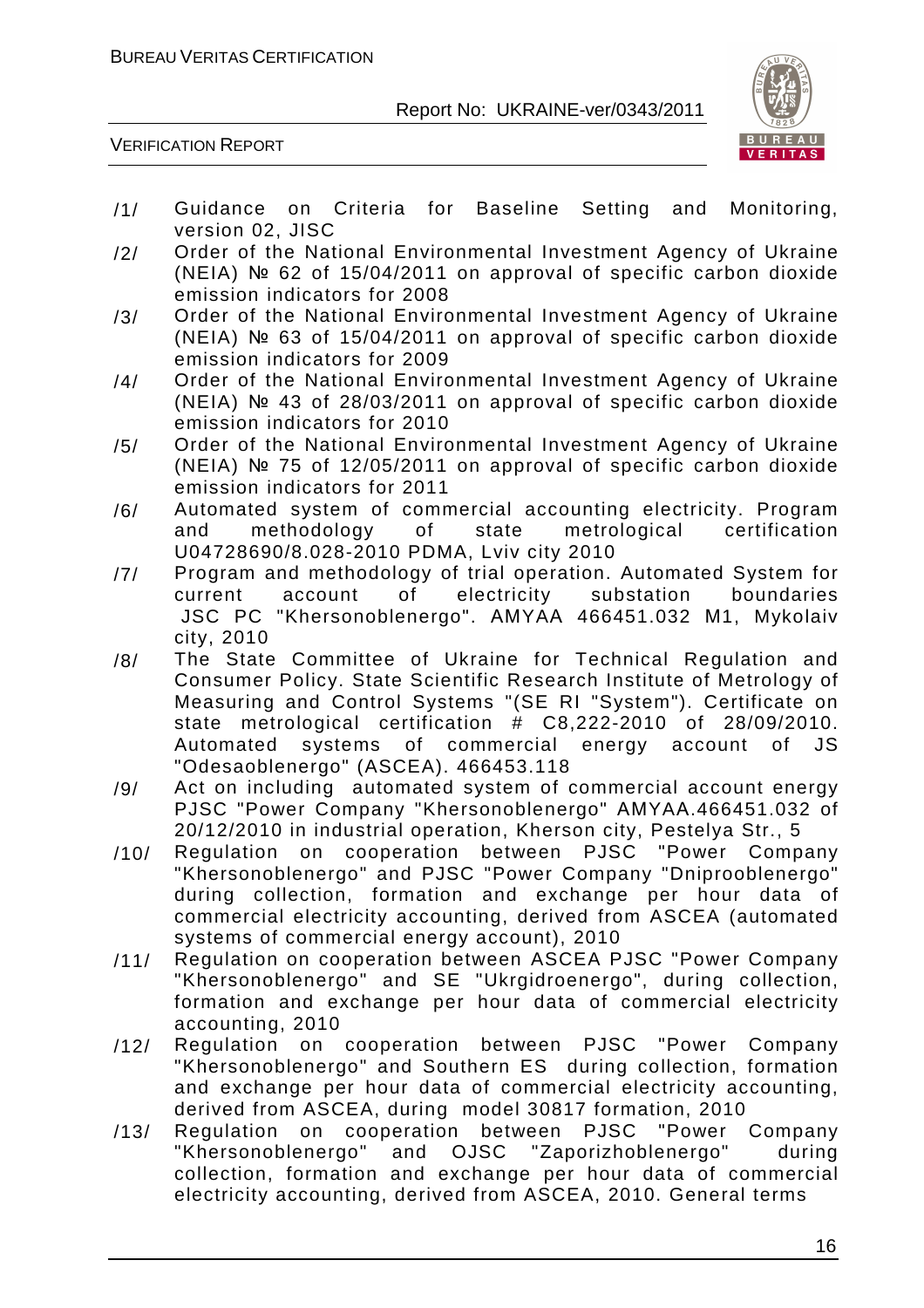

- /14/ Regulation on cooperation between PJSC "Power Company "Khersonoblenergo" and OJSC "Krymenergo" formation and exchange per hour data of commercial electricity accounting, derived from ASCEA, 2010
- /15/ Regulation on cooperation between PJSC "Power Company "Khersonoblenergo" and PSC "Khersonska TETS" during collection, formation and exchange per hour data of commercial electricity accounting, derived from ASCEA, 2010
- /16/ Regulation on cooperation between PJSC "Power Company "Khersonoblenergo" and PJSC "Power Company "Mykolaivoblenergo" during collection, formation and exchange per hour data of commercial electricity accounting, derived from ASCEA, 2010
- /17/ Reconciliation Act of calculation meters registrations at the boundaries between PJSC "Power Company "Zaporizhoblenergo" and PJSC "Power Company "Khersonoblenergo"
- /18/ Reconciliation Act of calculation meters concerning obtained and supplied value of electricity and outflows electricity balance during March 2011. PJSC "Power Company "Zaporizhoblenergo" and PJSC "Power Company "Khersonoblenergo"
- /19/ Reconciliation Act of calculation meters concerning obtained and supplied value of electricity and outflows electricity balance during March 2010. PJSC "Power Company "Zaporizhoblenergo" and PJSC "Power Company "Khersonoblenergo"
- /20/ Reconciliation Act of calculation meters concerning obtained and supplied value of electricity and outflows electricity balance during March 2009. PJSC "Power Company "Zaporizhoblenergo" and PJSC "Power Company "Khersonoblenergo"
- /21/ Reconciliation Act of calculation meters concerning obtained and supplied value of electricity and outflows electricity balance during March 2008. PJSC "Power Company "Zaporizhoblenergo" and PJSC "Power Company "Khersonoblenergo"
- /22/ Act on electricity outflows between PJSC "Krymoblenergo" and PJSC "Power Company "Khersonoblenergo" during March 2011
- /23/ Act on electricity outflows between PJSC "Krymoblenergo" and PJSC "Power Company "Khersonoblenergo" during March 2010
- /24/ Act on electricity outflows between PJSC "Krymoblenergo" and PJSC "Power Company "Khersonoblenergo" during March 2009
- /25/ Act on electricity outflows between PJSC "Krymoblenergo" and PJSC "Power Company "Khersonoblenergo" during March 2008
- /26/ Act on electricity balance condition at Kahovska HPP of 01/04/2011
- /27/ Act on electricity balance condition at Kahovska HPP of 03/08/2009
- /28/ Act # 335 on electricity balance condition at Kahovska HPP of 01/05/2008
- /29/ Balance of electricity accounting of PS 154/35/10 kW "CHTEC" during March 2011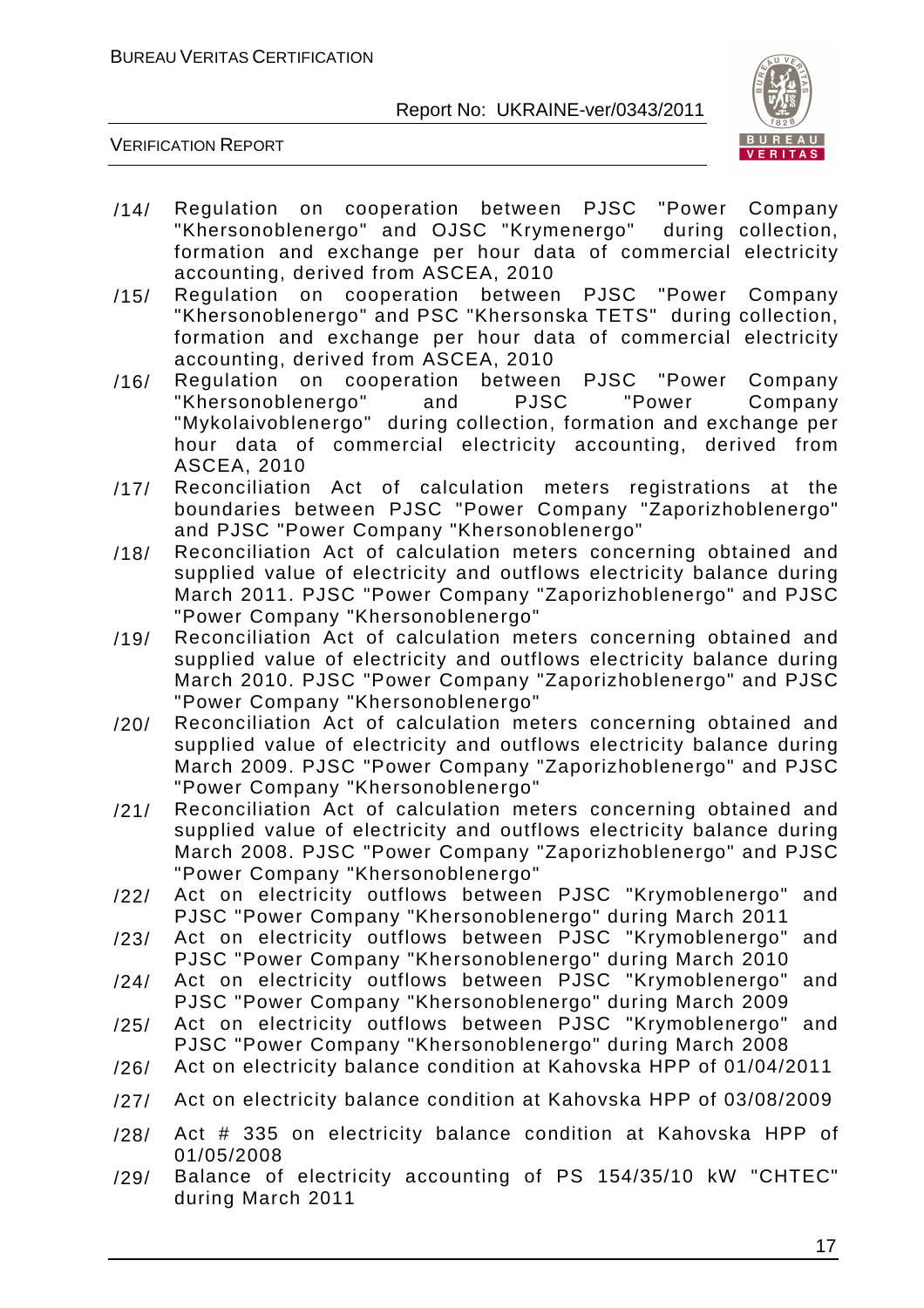

- /30/ Act on electricity outflows between OJSC "Power Company<br>"Mykolaivoblenergo" and PJSC "Power Company" "Mykolaivoblenergo" and "Khersonoblenergo", March, 2004
- /31/ Open Joint Stock Company Power Company "Dniprooblenergo", Reconciliation Act of calculation meters registrations at the boundaries between OJSC "Power Company "Dniproblenergo" and OJSC "Khersonoblenergo" for March 2011
- /32/ Open Joint Stock Company Power Company "Dniprooblenergo", Reconciliation Act of calculation meters registrations at the boundaries between OJSC "Power Company "Dniproblenergo" and OJSC "Khersonoblenergo" for August 2011
- /33/ Balance structure of electricity and technological electricity expenses (ETE) for transmission within electrical networks 154-0,38 kW of "Khersonoblenergo" of Southern Department during 12 months in 2008 (ths. kW\*h)
- /34/ Balance structure of electricity and technological electricity expenses (ETE) for transmission within electrical networks 154-0,38 kW of "Khersonoblenergo" of Southern Department during 12 months in 2009 (ths. kW\*h)
- /35/ Balance structure of electricity and technological electricity expenses (ETE) for transmission within electrical networks 154-0,38 kW of "Khersonoblenergo" of Southern Department during 12 months in 2010 (ths. kW\*h)
- /36/ Balance structure of electricity and technological electricity expenses (ETE) for transmission within electrical networks 154-0,38 kW of "Khersonoblenergo" of Southern Department during March 2011 (ths. kW\*h)
- /37/ Balance structure of electricity and technological electricity expenses (ETE) for transmission within electrical networks 154-0,38 kW of "Khersonoblenergo" of Southern Department during February 2011 (ths. kW\*h)
- /38/ Balance structure of electricity and technological electricity expenses (ETE) for transmission within electrical networks 154-0,38 kW of "Khersonoblenergo" of Southern Department during January 2011 (ths. kW\*h)
- /39/ Balance structure of electricity and technological electricity expenses (ETE) for transmission within electrical networks 154-0,38 kW of "Khersonoblenergo" of Southern Department during 12 months 2003 (ths. kW\*h)
- /40/ Balance structure of electricity and technological electricity expenses (ETE) for transmission within electrical networks 154-0,38 kW of "Khersonoblenergo" of Southern Department during 12 months in 2002 (ths. kW\*h)
- /41/ Balance structure of electricity and technological electricity expenses (ETE) for transmission within electrical networks 154-0,38 kW of "Khersonoblenergo" of Southern Department during 12 months 2001 (ths. kW\*h)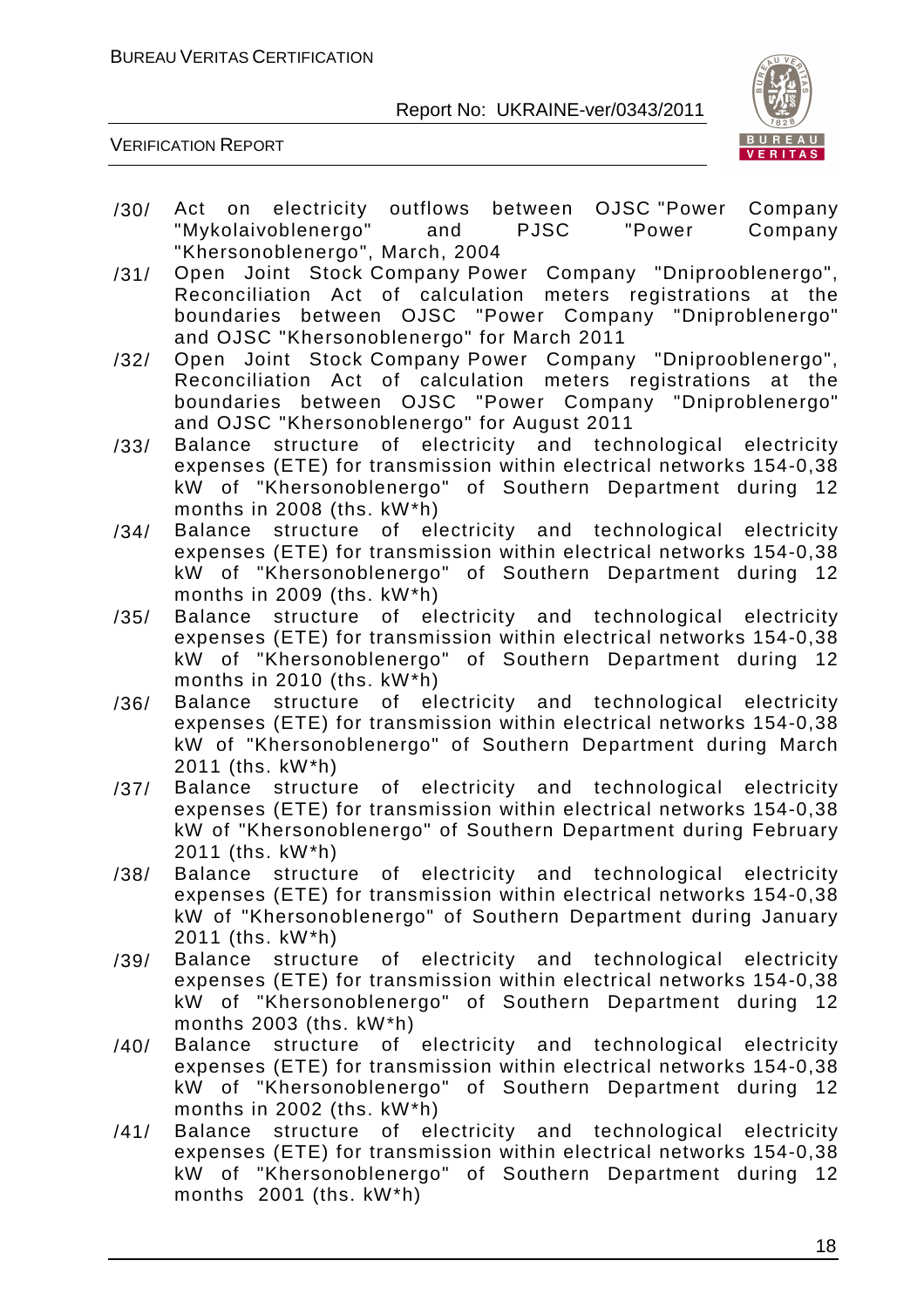

- /42/ Balance structure of electricity and technological electricity expenses (ETE) for transmission within electrical networks 154-0,38 kW of "Khersonoblenergo" of Southern Department during 12 months 2000 (ths. kW\*h)
- /43/ OJSC "Power Company "Dniprooblenergo", Act of records sealing of 04/21/2011, meter serial number 0008757, meter type NP-03 ADD-ED03U
- /44/ OJSC "Power Company "Dniprooblenergo", Act of records sealing of 04/21/2011, meter serial number 005120 , meter type NP-03 ADD-ED03U
- /45/ OJSC "Power Company "Dniprooblenergo", Act of records sealing of 24/03/2010, meter serial number 648477, meter type EPQS 122.21.12 LL
- /46/ Act of approval of electricity underestimation calculation at OHTL-10 F-649 SS-35 "Genicheska" for July, 2010
- /47/ Appendix # 5 to the Agreement # 4711/01 of 05/29/2008, between SE "Energorynok" and OJSC "PSC "Khersonoblenergo "
- /48/ National Electricity Regulation Commission of Ukraine, Kherson territorial representation, Act of initial verification of licensee's compliance with the legislation on electricity and the licensing conditions, of 08/04/2011 № 1, Kherson city
- /49/ "PSC" "Khersonoblenergo" verification results reference of the investment program for 2010, meter # 1 SA4UY672K type, serial number 330 183, meter # 2 type STEA OV D
- /50/ Act on verification (replacement) of e/e meters of 23/06/2010, GP 1006, meter number  $\#$  1 type STEA OV D, serial number 010168, meter # 2 type NIK 2303 AP1T, serial number 0030739
- /51/ SS Kyrylivka TS-1001, TS-1002, TS-1003, TS-1003a, TS-1004, TS-1005, TS-1006
- /52/ Meters verification protocol 10 A of 21/01/2010
- /53/ Meters verification protocol 10 A of 22/01/2010
- /54/ Meters verification protocol 10 A of 19/01/2010
- /55/ Meters verification protocol 10 A of 29/01/2010
- /56/ Meters verification protocol 10 A of 29/05/2009
- /57/ Meters verification protocol 10 A of 20/07/2009
- /58/ Meters verification protocol 5 A of 20/07/2009
- /59/ Meters verification protocol 10 A of 03/07/2009
- /60/ Meters verification protocol 5 A of 15/10/2008
- /61/ Meters verification protocol 10 A of 12/11/2008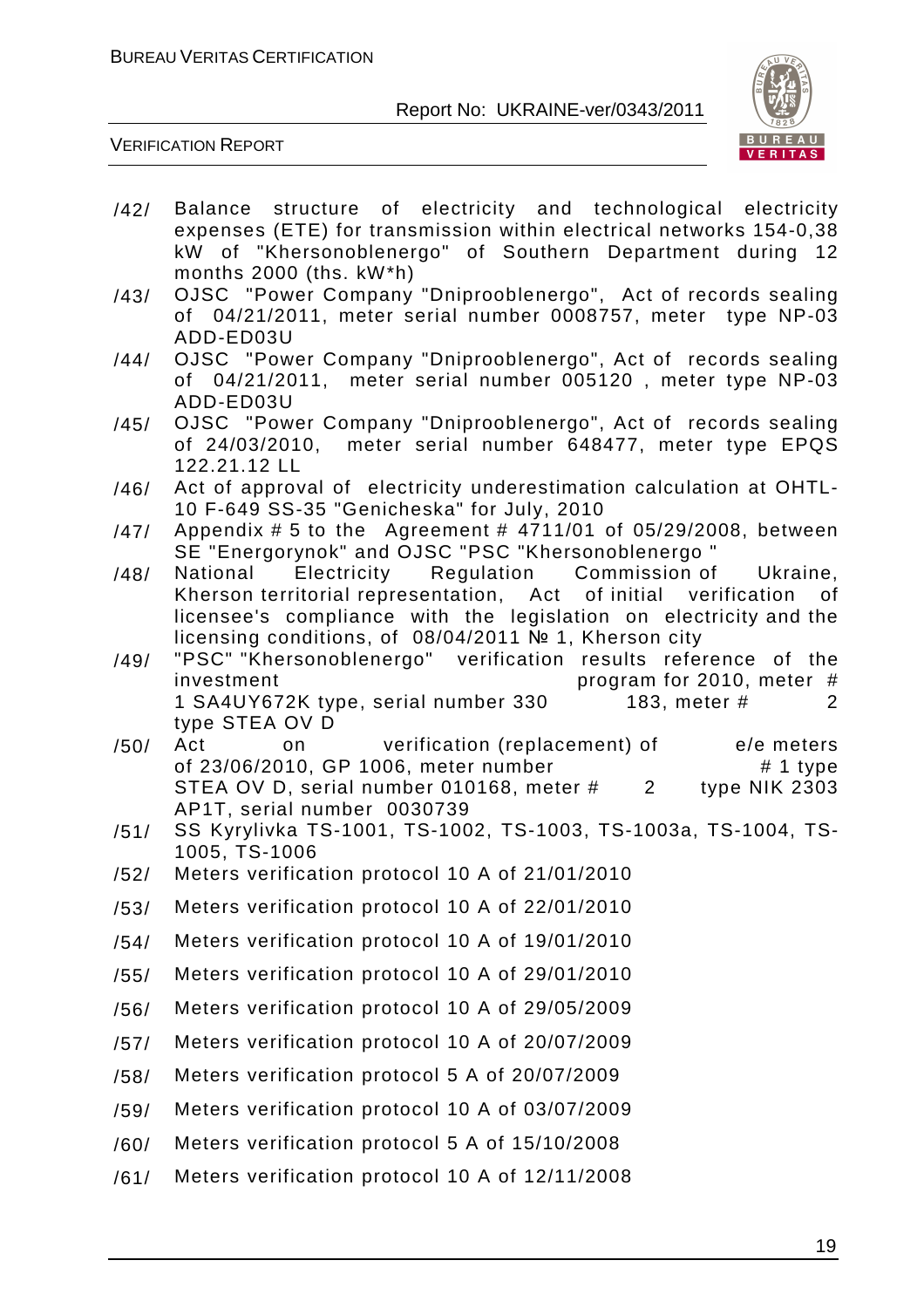

- /62/ Meters verification protocol 5 A of 12/11/2008
- /63/ Meters verification protocol 10 A of 20/08/2008
- /64/ Meters verification protocol 5 A of 20/08/2008
- /65/ Meters verification protocol 5 A of 13/11/2008
- /66/ Meters verification protocol 10 A of 13/11/2008
- /67/ Meters verification protocol 5 A of 13/03/2008
- /68/ Meters verification protocol 5 A of 13/03/1/2008
- /69/ OJSC "PSC" "Khersonoblenergo "Chaplinsky REZ and EM, Acceptance certificate of repaired reconstructed and modernized facilities of 16/09/10. Facilities: TP 10 / 0,4 kW 353
- /70/ OJSC "PSC" "Khersonoblenergo "Kahovskiy REZ and EM,Acceptance certificate of repaired reconstructed and modernized facilities of 25/02/10. Facilities: Equipment ZTP-6 / 0,4 kW № 138 with transformer 180 KVA
- /71/ Act of Technical Commission of 25/02/2010 on the operating readiness of electrical distribution networks estimated cost of which is up to 1 mln. UAH, Kahovka city. Facilities: Reconstruction of ZTP-6,04 kW # 138 equipment with transformer 180 kVA, Kahovka city, K. Marksa Str., 79 "a"
- /72/ Act of Technical Commission of 02/03/2009 on the operating readiness of electrical distribution networks estimated cost of which is up to 1 mln. UAH, Kherson city. Facilities: Reconstruction of RP-Pidpolnyy, Transformer 6,04 kW with power 630 kW introductory switching device in RU - 0,4 kV, additional switching device in RU - 0,4 kW RP PIdpolnyy
- /73/ Act of Technical Commission of 06/03/2009 on the operating readiness of electrical distribution networks estimated cost of which is up to 1 mln. UAH, Kherson city. Facilities: Reconstruction of TP-338, power transformer TM-630/10 with # 823591 RPS-400 and A TP-338
- /74/ Act of Technical Commission of 02/06/2009 on the operating readiness of electrical distribution networks estimated cost of which is up to 1 mln. UAH, Kherson city. Facilities: Reconstruction of TP-39, power transformer TM-400/6 kW, circuit breaker VA 88-32 50- A TP-39
- /75/ Act of Technical Commission of 03/11/2008 on the operating readiness of electrical distribution networks estimated cost of which is up to 1 mln. UAH, Kherson city. Facilities: Reconstruction of ZTP-393 in Remstroydormash
- /76/ Act of Technical Commission of 27/11/2009 on the operating readiness of electrical distribution networks estimated cost of which is up to 1 mln. UAH, Gola Prystan city. Facilities: Reconstruction of ZTP-10/0,4-13 GOPRI 160+160 F-8, Reconsruction RU-0,4 kW in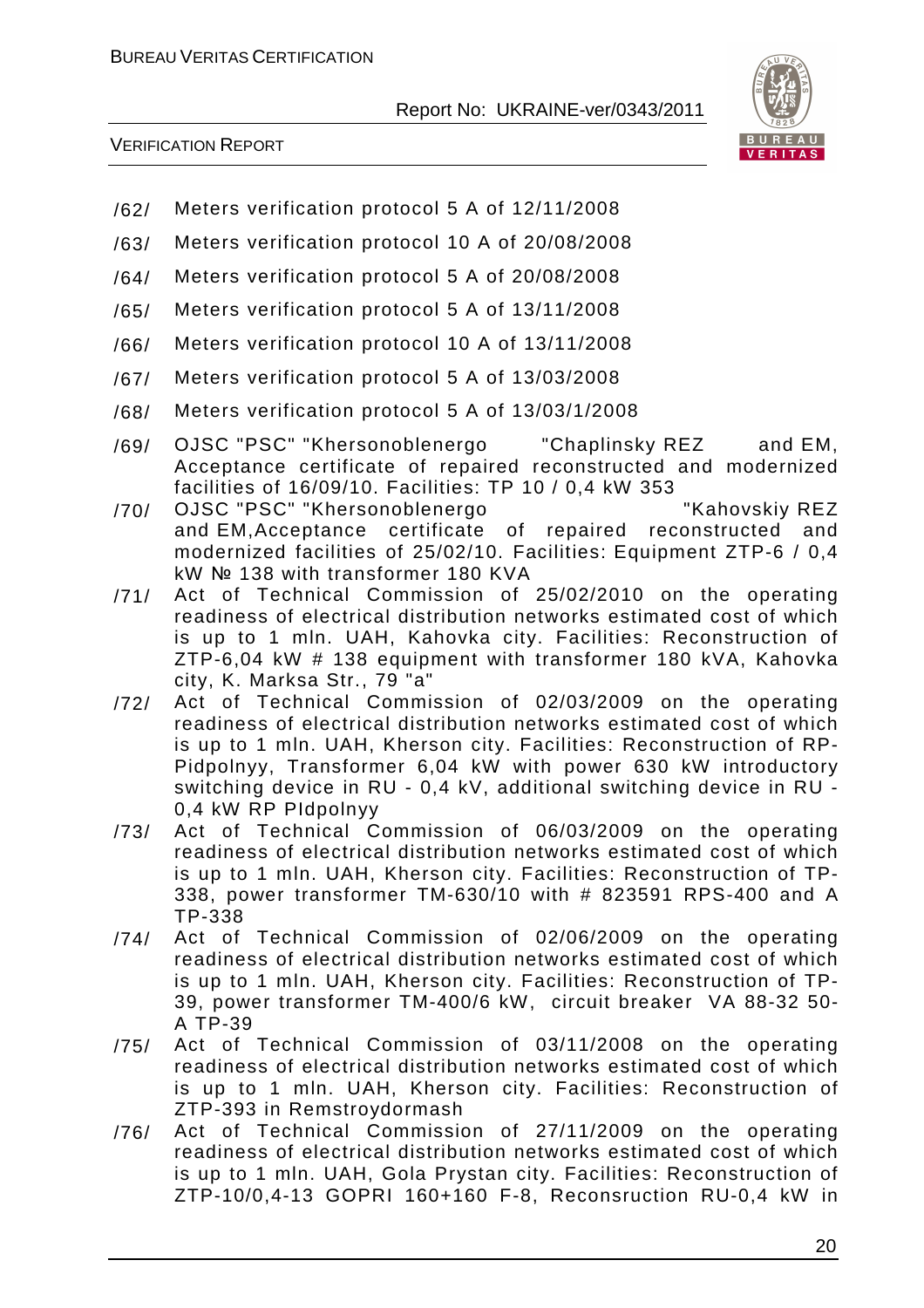

VERIFICATION REPORT

#### ZTP-13

- /77/ Act of Technical Commission of 21/12/2010 on the operating readiness of electrical distribution networks estimated cost of which is up to 1 mln. UAH, Kherson city. Facilities: Reconstruction of OHTL-0,4 kW from TS-189. Branch of op. № 17 rub. № 4 OHTL-0,4 kW from TP -189 to commutation apparatus input terminals of cable distribution device which length is 0,013 km
- /78/ Act of Technical Commission of 27/04/2010 on the operating readiness of electrical distribution networks estimated cost of which is up to 1 mln. UAH, Kherson city. Facilities: Reconstruction of OHTL-0,4 kW from TS-540. Branch of op. # 11 rub. № 2 OHTL-0,4 kW from TP -540 to commutation device input terminals of cable distribution device which length is 0,035 km
- /79/ Act of Technical Commission of 11/02/2010 on the operating readiness of electrical distribution networks estimated cost of which is up to 1 mln. UAH, Kherson city. Facilities: Reconstruction of OHTL-0,4 kW from TS-298. Branch of op. № 12 rub. № 12 OHTL-0,4 kW from TP -298 to commutation device input terminals of cable distribution device which length is 0,012 km
- /80/ Act of Technical Commission of 19/06/2010 on the operating readiness of electrical distribution networks estimated cost of which is up to 1 mln. UAH, Kherson city. Facilities: Reconstruction of OHTL-0,4 kW from TS-120. Branch of op. № 7 rub. № 4 OHTL-0,4 kW from TP -120 to commutation device input terminals of cable distribution device which length is 0,040 km
- /81/ Act of Technical Commission of 16/07/2009 on the operating readiness of electrical distribution networks estimated cost of which is up to 1 mln. UAH, Kherson city. Facilities: Reconstruction of OHTL-0,4 kW from TS-447. Branch of additional established device in RUO, 4 kW TP-447 to commutation device input terminals of cable distribution device which length is 0,074 km
- /82/ Act of Technical Commission of 22/06/2009 on the operating readiness of electrical distribution networks estimated cost of which is up to 1 mln. UAH, Kherson city. Facilities: Reconstruction of OHTL-0,4 kW from KTP-862.Branch of op. № 19 rub. № 2 OHTL-0,4 kW from KTP - 862 to commutation device input terminals of cable distribution device which length is 0,019 km
- /83/ Act of Technical Commission of 18/11/2008 on the operating readiness of electrical distribution networks estimated cost of which is up to 1 mln. UAH,Bilozirka urban village. Facilities: Reconstruction of OHTL-0,4 kW from KTP-834 F-2, Branch of OHTL-0,4 from KTP 834 F-2 op. 16
- /84/ Act of Technical Commission of 05/09/2008 on the operating readiness of electrical distribution networks estimated cost of which is up to 1 mln. UAH, Bilozirka urban village. Facilities: Reconstruction of OHTL-0,4 kW from ZTP-812F-1, Branch of OHTL-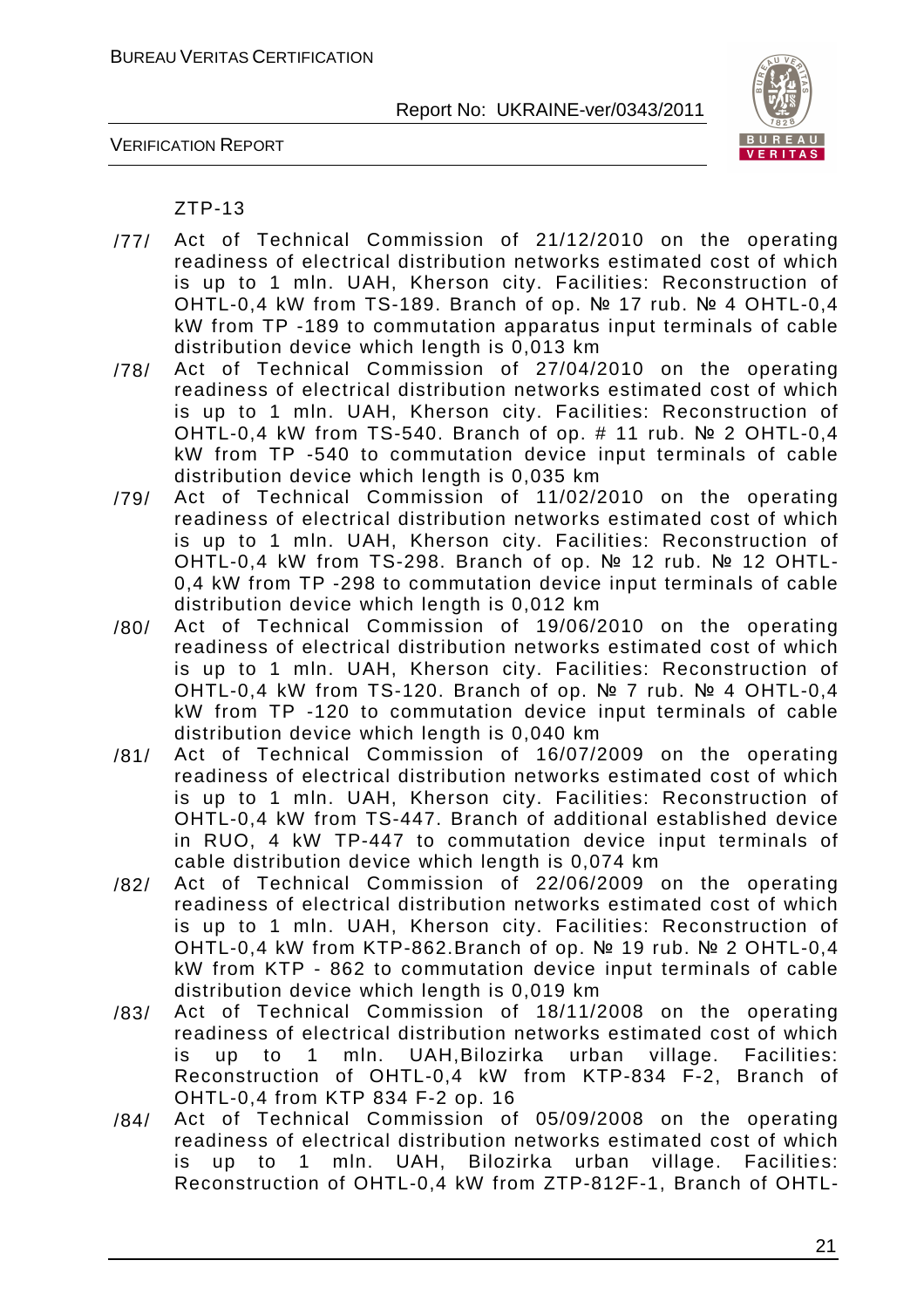

VERIFICATION REPORT

0,4 from ZTP 812 F-1 op. 72

- /85/ Act of Technical Commission of 02/12/2008 on the operating readiness of electrical distribution networks estimated cost of which is up to 1 mln. UAH, Bilozirka urban village. Facilities: Reconstruction of OHTL-0,4 kW from KTP-808 F-1, Branch of OHTL-0,4 from ZTP 808 F-2 op. 61 P2
- /86/ Act of Technical Commission of 15/10/2010 on the operating readiness of electrical distribution networks estimated cost of which is up to 1 mln. UAH, Gola Pristan city. Facilities: Construction of KL-10 kW-10 fromPL-10kW OHTL-10 kW F-844
- /87/ Act of Technical Commission of 02/07/2010 on the operating readiness of electrical distribution networks estimated cost of which is up to 1 mln. UAH, Gola Pristan city. Facilities: Construction of KL-10 from the cell. # 3, RU-10 kW KTPP-1295 to RU-10 kW TP-10/0,4 kW № 1319
- /88/ Act of Technical Commission of 04/06/2010 on the operating readiness of electrical distribution networks estimated cost of which is up to 1 mln. UAH, Scadovsk city. Facilities: Construction of KL-10 m from op. # 48 F-1745 PL-10 kW
- /89/ Act of Technical Commission of 24/12/2008 on the operating readiness of electrical distribution networks estimated cost of which is up to 1 mln. UAH, Kherson city. Facilities: Construction of KL-6,0 kW from PS-35 / 6 kW "Komsomolska" com. 28 to TP-417 com. 1, which is located at the crossroad Gogol and Frunze Str., Kherson city
- /90/ Act of Technical Commission on the operating readiness of electrical distribution networks estimated cost of which is up to 1 mln. UAH, Kherson city Facilities: Construction of KL-6,0 kW from PS-150/35/6 kW "KHNPZ" to "HNPZ" to the project TP Ltd Tarlendy, which is located at Lisnyi blvd., 10, Kherson city
- /91/ List of logic switches by installation years at PJSC "Khersonoblenergo"
- /92/ Pasport # 2 PS CHNPZ switch VVE-1501-1T
- /93/ Switch circuit. VHB-35 Series. Passport YBKZH.674121.001-09 PS
- /94/ Khersonoblenergo Ltd. SF6 circuit breaker exploitation manual 150 kV type ZARI FG production "Siemens", Kherson, 2009
- /95/ Acceptance act # 73 of 28/10/10 of completed works on technical maintenance during October 2010
- /96/ Acceptance act # 74 of 22/10/10 of completed works on technical maintenance during October 2010
- /97/ Acceptance act # 57 of 20/07/09 of completed works on technical maintenance during July 2009
- /98/ Acceptance act # 39 of 22/05/09 of completed works on technical maintenance of May 2009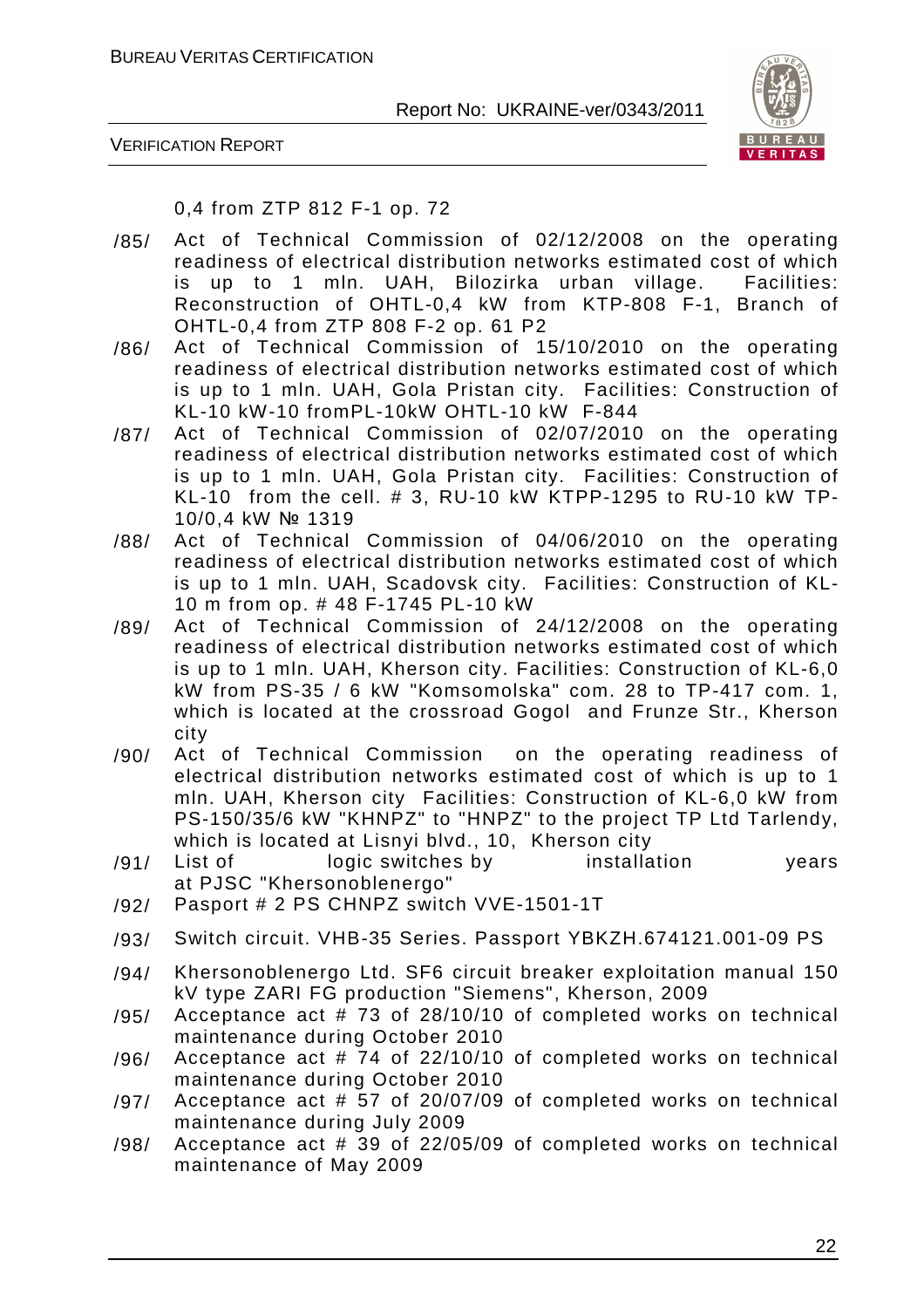

VERIFICATION REPORT

- /99/ Acceptance act # 23 of 14/05/08 of completed works on technical maintenance of May 2008
- /100/ Acceptance act # 19 of 15/04/08 of completed works on technical maintenance of April 2008

#### **Persons interviewed:**

List of persons interviewed during the verification or persons that contributed with other information that are not included in the documents listed above.

- /1/ Vitalii Baklanov Deputy commercial director of PJSC "PC "Khersonoblenergo"
- /2/ Mykola Golinko Head of feeder analysis department of PJSC "PC "Khersonoblenergo"
- /3/ Volodymyr Hetmanov Technical director of PJSC "PC "Khersonoblenergo"
- /4/ Iurii Iurchenko Commercial director of PJSC "PC "Khersonoblenergo"
- /5/ Serhii Reshetniak Head of substation service of PJSC "PC "Khersonoblenergo"
- /6/ Honcharuk Viacheslav Deputy Technical director of PJSC "PC "Khersonoblenergo"
- /7/ Vasyl Boyarchuk Head of operation and technical service central group of PJSC "PC "Khersonoblenergo"
- /8/ Dmitriy Palamarchuk JI project consultant of VEMA S.A.
- /9/ Yevgen Vorobyov JI project consultant of VEMA S.A.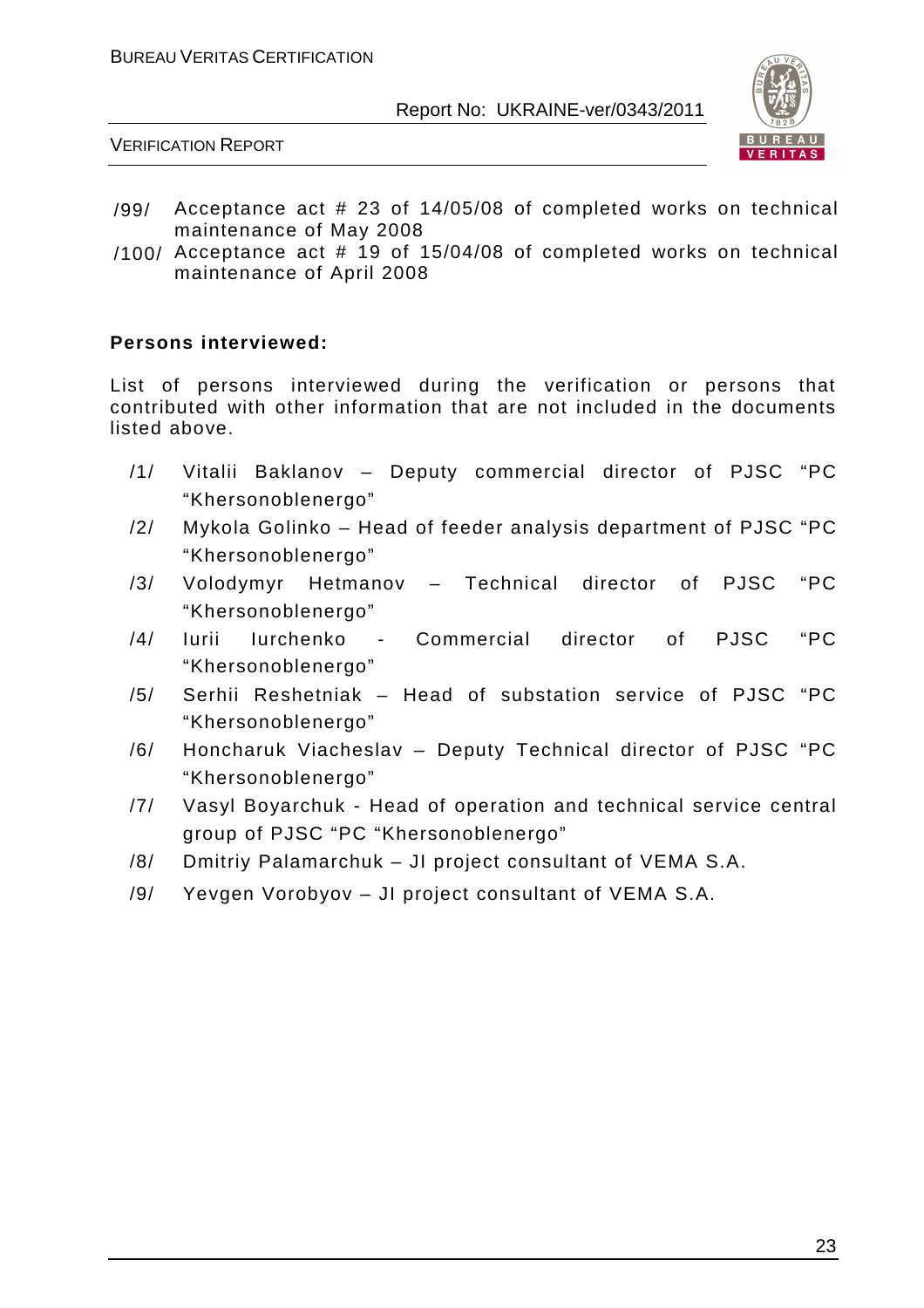

VERIFICATION REPORT

APPENDIX A: PROJECT VERIFICATION PROTOCOL

#### **BUREAU VERITAS CERTIFICATION HOLDING SAS**

**VERIFICATION PROTOCOL** 

**Table 1. Check list for verification, according to the JOINT IMPLEMENTATION DETERMINATION AND VERIFICATION MANUAL (Version 01)** 

| <b>DVM</b><br><b>Paragraph</b> | <b>Check Item</b>                                                                                                                                                                                  | Initial finding                                                                                                                                                                                                                                                                                  | <b>Draft</b> | <b>Final</b><br><b>Conclusion Conclusion</b> |
|--------------------------------|----------------------------------------------------------------------------------------------------------------------------------------------------------------------------------------------------|--------------------------------------------------------------------------------------------------------------------------------------------------------------------------------------------------------------------------------------------------------------------------------------------------|--------------|----------------------------------------------|
|                                |                                                                                                                                                                                                    | <b>Project approvals by Parties involved</b>                                                                                                                                                                                                                                                     |              |                                              |
| 90                             | Has the DFPs of at least one <b>CAR01</b><br>report to the secretariat for of the Monitoring Report.<br>publication in accordance with<br>paragraph 38 of the<br>JI.<br>quidelines, at the latest? | Party involved, other than the Please, submit the written<br>project<br>host Party, issued a written   approval by the sponsor Party. Please,<br>project approval when add the relevant information concerning<br>submitting the first verification   project approval to the respective section | CAR01        | OK                                           |
| 91                             | Are all the written project<br>approvals by Parties involved   CAR01.<br>unconditional?                                                                                                            | Conclusion is pending a response to                                                                                                                                                                                                                                                              | Pending      | OK                                           |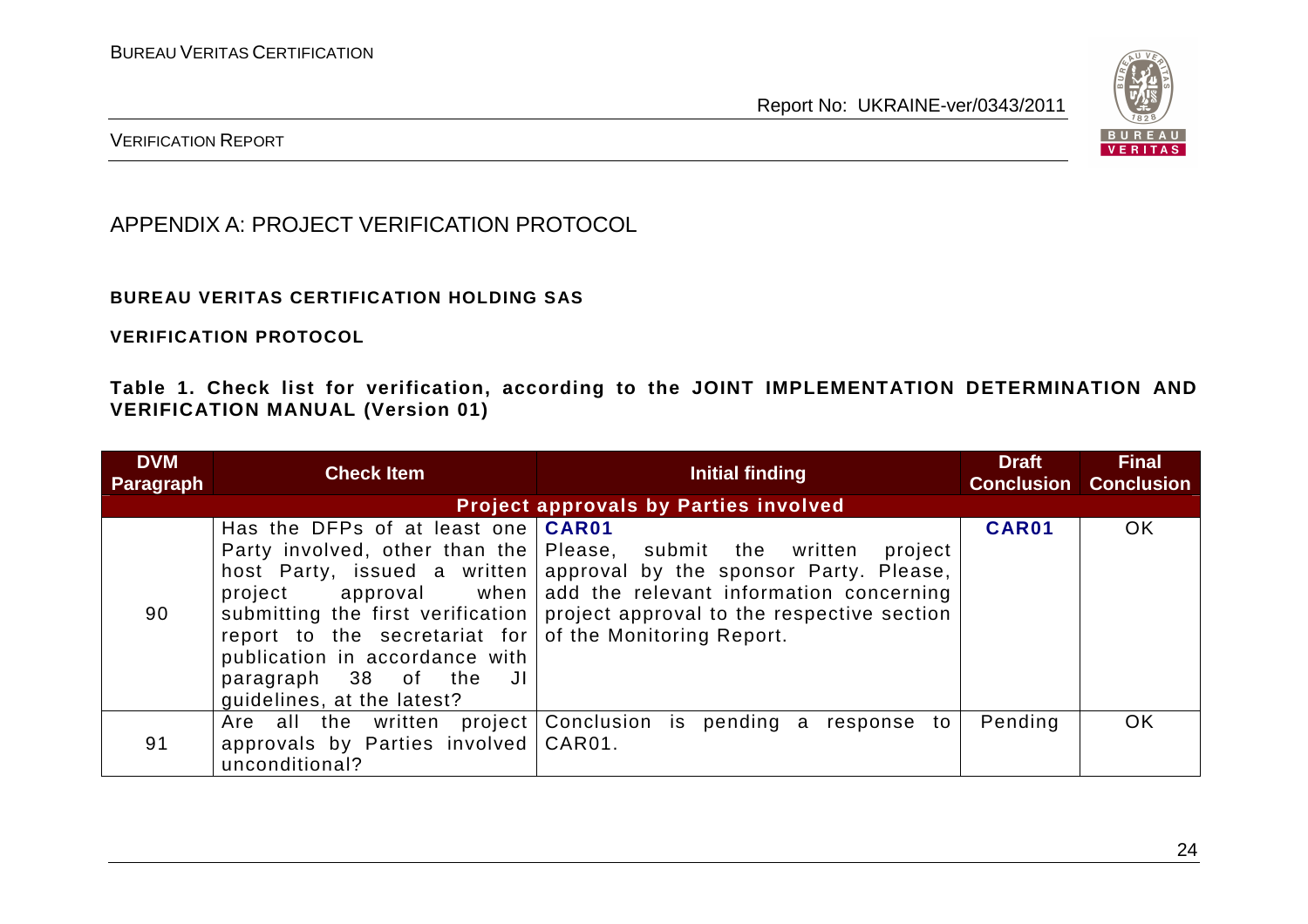

| <b>DVM</b><br>Paragraph | <b>Check Item</b>                                                                                                                              | <b>Initial finding</b>                                                                                                                                                                                                                                                                                                                                                                                                                                                                                                                                                                                                                                                                                                                                                                                                                                                                                                                             | <b>Draft</b><br><b>Conclusion</b>             | <b>Final</b><br><b>Conclusion</b> |
|-------------------------|------------------------------------------------------------------------------------------------------------------------------------------------|----------------------------------------------------------------------------------------------------------------------------------------------------------------------------------------------------------------------------------------------------------------------------------------------------------------------------------------------------------------------------------------------------------------------------------------------------------------------------------------------------------------------------------------------------------------------------------------------------------------------------------------------------------------------------------------------------------------------------------------------------------------------------------------------------------------------------------------------------------------------------------------------------------------------------------------------------|-----------------------------------------------|-----------------------------------|
|                         |                                                                                                                                                | <b>Project implementation</b>                                                                                                                                                                                                                                                                                                                                                                                                                                                                                                                                                                                                                                                                                                                                                                                                                                                                                                                      |                                               |                                   |
| 92                      | the<br>project<br>Has<br>implemented in accordance<br>the determination has been<br>deemed final and is so listed<br>on the UNFCCC JI website? | been The implementation of the measures<br>under the project during the period of<br>with the PDD regarding which   monitoring was carried out according to<br>the determined PDD version 02. The<br>detailed<br>information<br>about<br>implementation<br>of<br>and<br>new<br>reconstruction of existing elements of the<br>electrical grid in the monitoring period is<br>provided in the Annex 1 - supporting<br>Excel file.<br>CAR02<br>Please, indicate in the MR if the actual<br>amount of emission reductions, achieved<br>during the monitoring period, differs form<br>the amount foreseen and specified in the<br>determined PDD. If yes, please, indicate<br>the reason for this.<br><b>CAR03</b><br>The amount of GHG emission reductions,<br>project and baseline emissions, indicated<br>in the MR version 01 is not equal to the<br>one specified in the supplementary Excel<br>file. Please, make corrections in the MR.<br>CAR04 | <b>CAR02</b><br>CAR03<br>CAR04<br><b>CL01</b> | OK<br>OK.<br>OK<br><b>OK</b>      |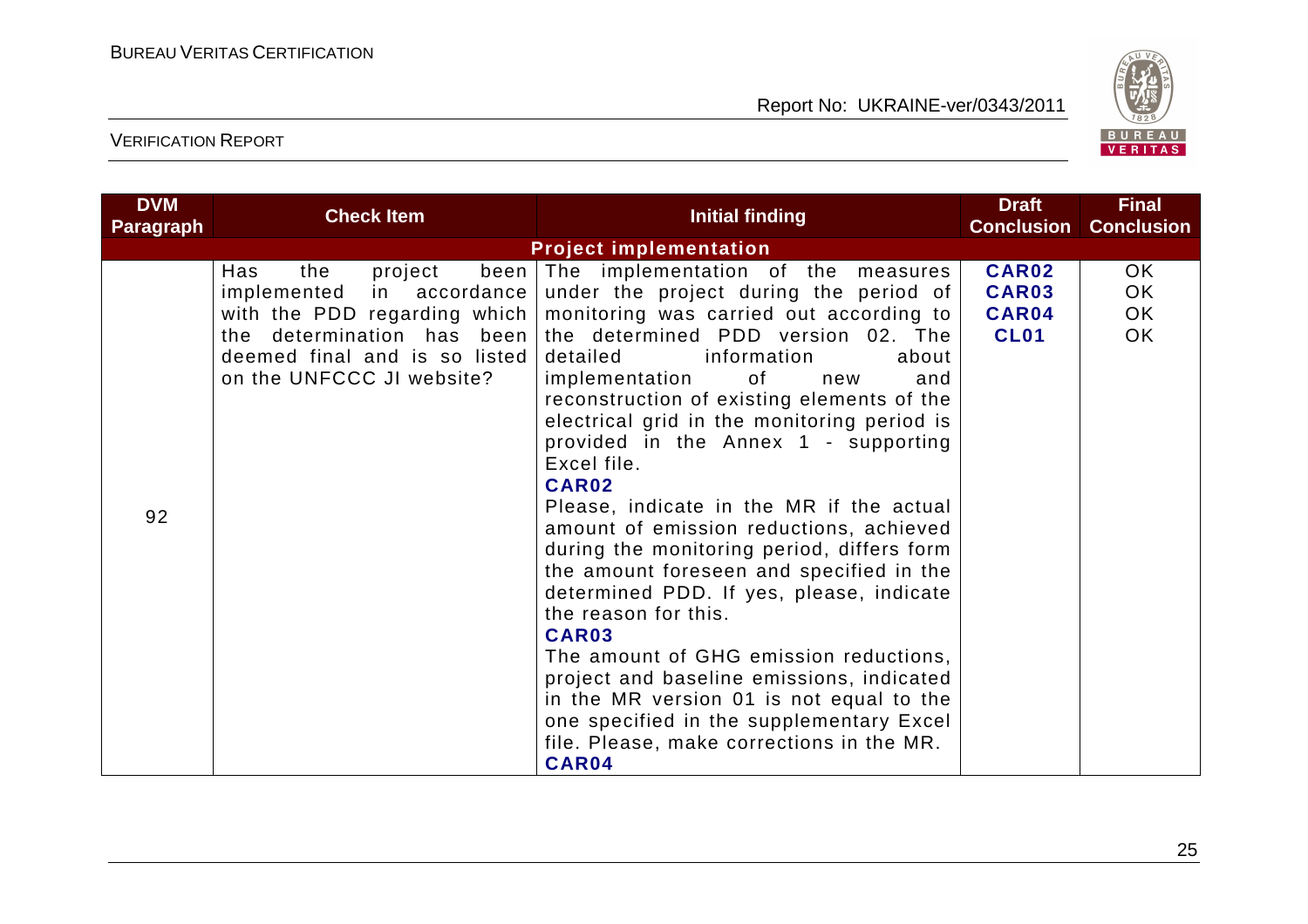

| <b>DVM</b><br><b>Paragraph</b> | <b>Check Item</b>                                                                                   | <b>Initial finding</b>                                                                                                                                                                                                                                                                                                                                                                                                    | <b>Draft</b><br><b>Conclusion</b> | <b>Final</b><br><b>Conclusion</b> |
|--------------------------------|-----------------------------------------------------------------------------------------------------|---------------------------------------------------------------------------------------------------------------------------------------------------------------------------------------------------------------------------------------------------------------------------------------------------------------------------------------------------------------------------------------------------------------------------|-----------------------------------|-----------------------------------|
|                                |                                                                                                     | Please, add to the MR information<br>concerning amount of electricity meters<br>installed under the project and the<br>amount of oil switches replaced with<br>hexafluoride<br>sulphur<br>vacuum<br>and<br>switches.<br><b>CL01</b><br>Section names and numbering in the MR<br>does not correspond to the information<br>provided in the content. Please, provide<br>explanation or make the appropriate<br>corrections. |                                   |                                   |
| 93                             | What is the status of operation The<br>monitoring period?                                           | project's<br>measures<br>were<br>of the project during the   implemented without any deviations form<br>the implementation plan included in the<br>determined PDD version 02.                                                                                                                                                                                                                                             | OK.                               | <b>OK</b>                         |
|                                |                                                                                                     | <b>Compliance with monitoring plan</b>                                                                                                                                                                                                                                                                                                                                                                                    |                                   |                                   |
| 94                             | plan included in the PDD<br>which<br>regarding<br>determination<br>has<br>on the UNFCCC JI website? | Did the monitoring occur in The monitoring occurred in accordance<br>accordance with the monitoring with the monitoring plan included in the<br>determined PDD regarding which the<br>the determination has been deemed final.<br>been   CAR05<br>deemed final and is so listed   Please, indicate in the section B.2.1 of<br>the MR all fixed parameters that are not<br>controlled during the monitoring period in      | <b>CAR05</b><br>CAR06             | OK<br>OK                          |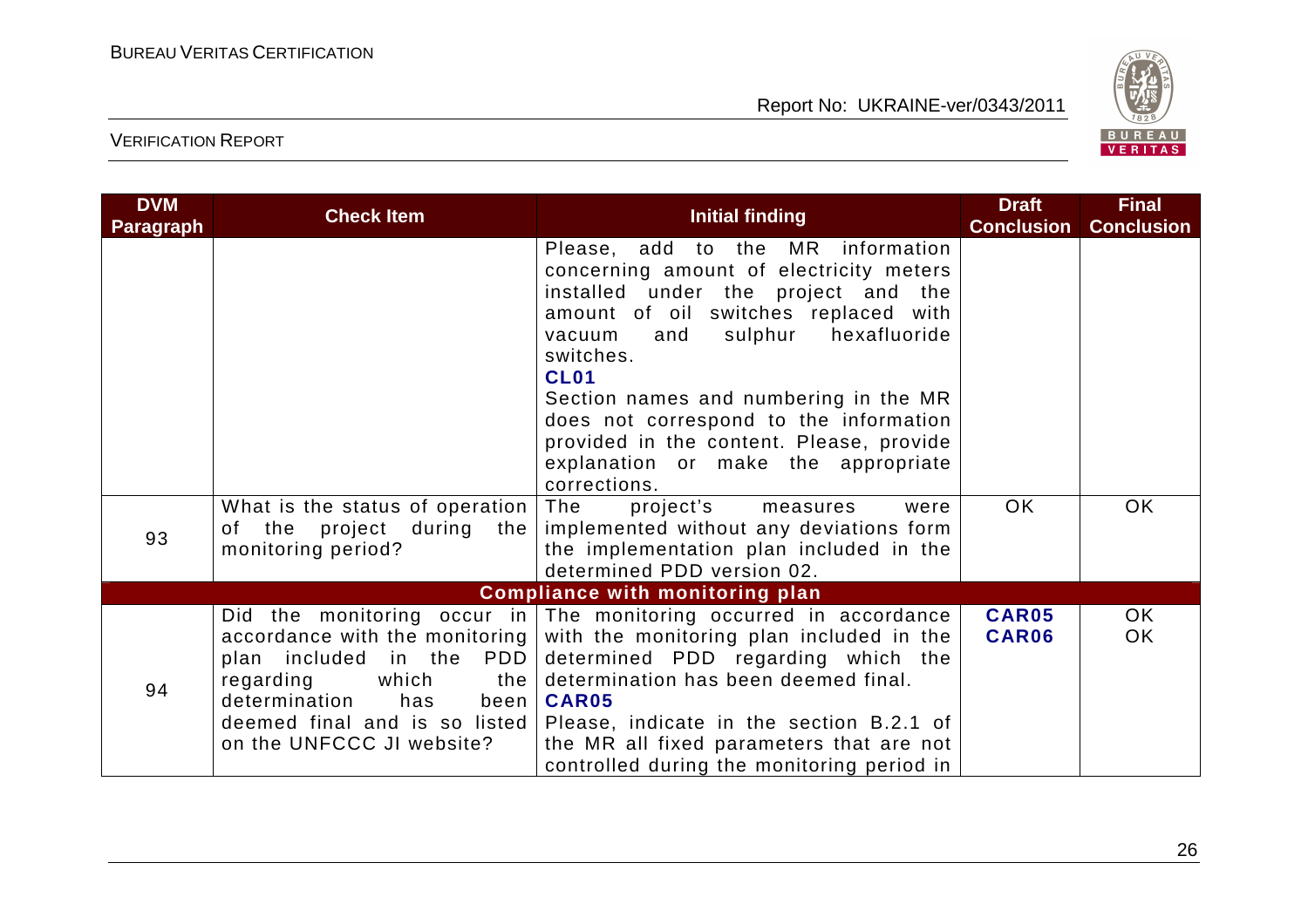

| <b>DVM</b><br><b>Paragraph</b> | <b>Check Item</b>                                                                                                                                                                                                                                                                                  | Initial finding                                                                                                                                                                                                                                                                                                                                                                                                                                                                                                                                                                                                                                                                                                                                                                                                          | <b>Draft</b><br><b>Conclusion</b> | <b>Final</b><br><b>Conclusion</b> |
|--------------------------------|----------------------------------------------------------------------------------------------------------------------------------------------------------------------------------------------------------------------------------------------------------------------------------------------------|--------------------------------------------------------------------------------------------------------------------------------------------------------------------------------------------------------------------------------------------------------------------------------------------------------------------------------------------------------------------------------------------------------------------------------------------------------------------------------------------------------------------------------------------------------------------------------------------------------------------------------------------------------------------------------------------------------------------------------------------------------------------------------------------------------------------------|-----------------------------------|-----------------------------------|
|                                |                                                                                                                                                                                                                                                                                                    | accordance with the monitoring plan,<br>included in the determined PDD version<br>02.<br>CAR06<br>Please, in the section B.2.2 specify the<br>units for each parameter that are<br>controlled during the whole monitoring<br>period.                                                                                                                                                                                                                                                                                                                                                                                                                                                                                                                                                                                     |                                   |                                   |
| 95(a)                          | For calculating the emission<br>reductions or enhancements of<br>net removals, were key factors,  <br>the baseline emissions or net taken into account, such as:<br>the<br>of l<br>emissions or removals as well<br>as risks associated with the<br>project taken into account, as<br>appropriate? | For calculating the emission reductions,<br>the key factors, influencing the baseline<br>emissions and the activity level of the<br>e.g. those listed in 23 (b) (i)- project and the emissions as well as<br>(vii) of the DVM, influencing risks associated with the project were<br>removals and the activity level   - electricity losses due to the introduction<br>project and the of new or reconstruction of existing<br>double-winding transformers;<br>$\vert$ - electricity losses due to the introduction<br>of new or reconstruction of existing<br>three-winding transformers;<br>- electricity losses due to the introduction<br>of new or reconstruction of existing wires<br>of electricity transmission lines;<br>- electricity losses in insulation due to<br>the introduction of new or reconstruction | OK                                | <b>OK</b>                         |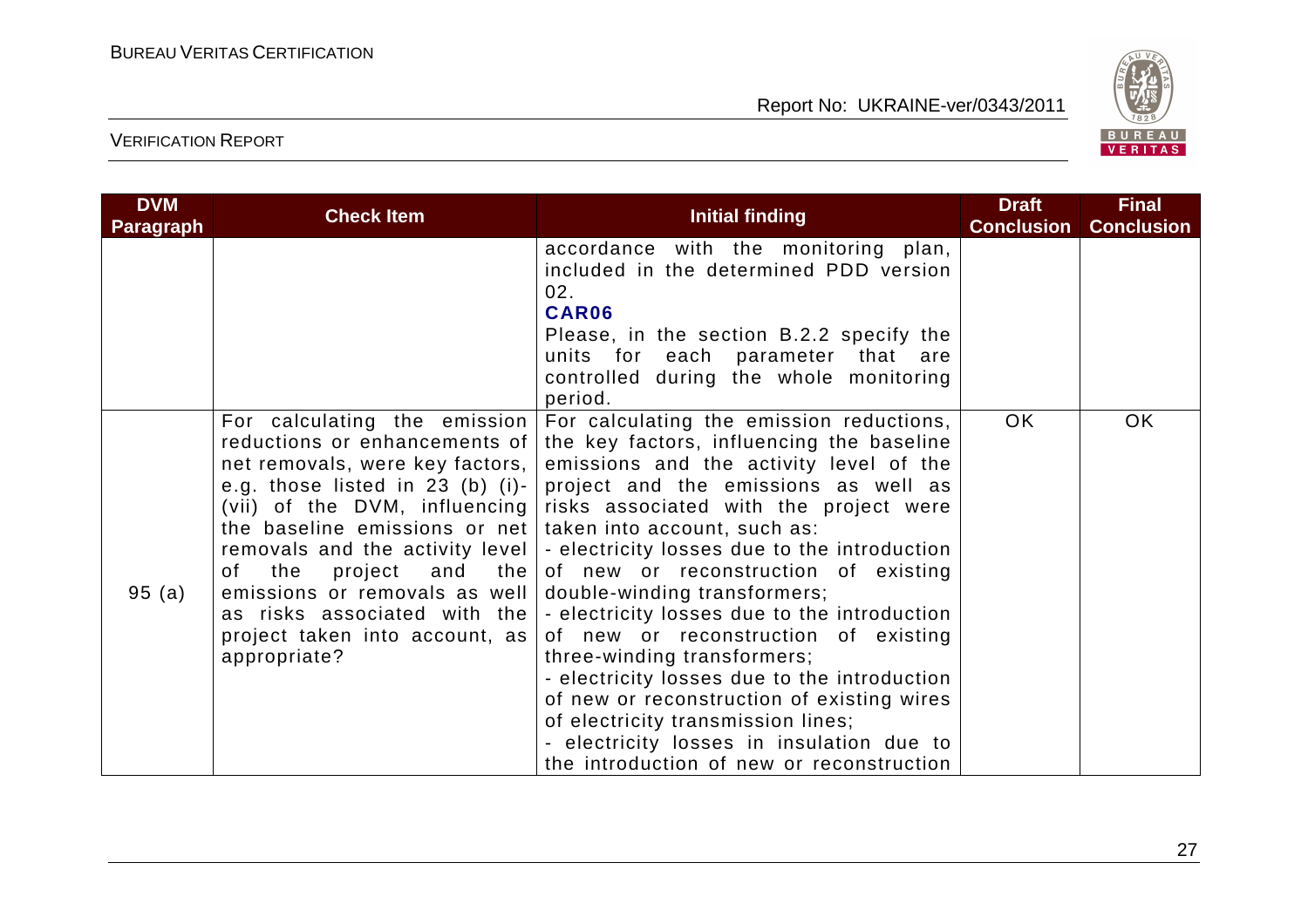

| <b>DVM</b><br><b>Paragraph</b> | <b>Check Item</b>                     | <b>Initial finding</b>                                                     | <b>Draft</b><br><b>Conclusion</b> | <b>Final</b><br><b>Conclusion</b> |
|--------------------------------|---------------------------------------|----------------------------------------------------------------------------|-----------------------------------|-----------------------------------|
|                                |                                       | electricity<br>of<br>wires<br>of<br>existing                               |                                   |                                   |
|                                |                                       | transmission lines;                                                        |                                   |                                   |
|                                |                                       | electricity losses<br>due<br>the<br>to                                     |                                   |                                   |
|                                |                                       | replacement of defected insulators of                                      |                                   |                                   |
|                                |                                       | electricity transmission lines;                                            |                                   |                                   |
|                                |                                       | electricity losses<br>due<br>to<br>the                                     |                                   |                                   |
|                                |                                       | replacement of signalling lamps with light                                 |                                   |                                   |
|                                |                                       | emitting diodes;                                                           |                                   |                                   |
|                                |                                       | electricity<br>losses<br>due<br>the<br>to                                  |                                   |                                   |
|                                |                                       | implementation of reactive<br>power                                        |                                   |                                   |
|                                |                                       | compensation devices at consumer's                                         |                                   |                                   |
|                                |                                       | place;                                                                     |                                   |                                   |
|                                |                                       | electricity losses<br>the<br>due<br>to                                     |                                   |                                   |
|                                |                                       | replacement of electricity meters;                                         |                                   |                                   |
|                                |                                       | electricity losses<br>due to<br>the                                        |                                   |                                   |
|                                |                                       | replacement of oil switches with vacuum                                    |                                   |                                   |
|                                |                                       | and sulphur hexafluoride switches;                                         |                                   |                                   |
|                                |                                       | - electricity losses due to replacement or                                 |                                   |                                   |
|                                |                                       | reconstruction of existing electric motors                                 |                                   |                                   |
|                                |                                       | of power transformers blower cooling;                                      |                                   |                                   |
|                                |                                       | electricity losses<br>due<br>to<br>the                                     |                                   |                                   |
|                                |                                       | replacement or reconstruction of existing                                  |                                   |                                   |
|                                |                                       | electricity lines with distributed load.                                   |                                   |                                   |
|                                | for<br>data<br>used<br>Are<br>sources | <b>CAR07</b>                                                               | <b>CAR07</b>                      | OK                                |
| 95(b)                          |                                       | calculating emission reductions   Please, adjust the MR in accordance with |                                   |                                   |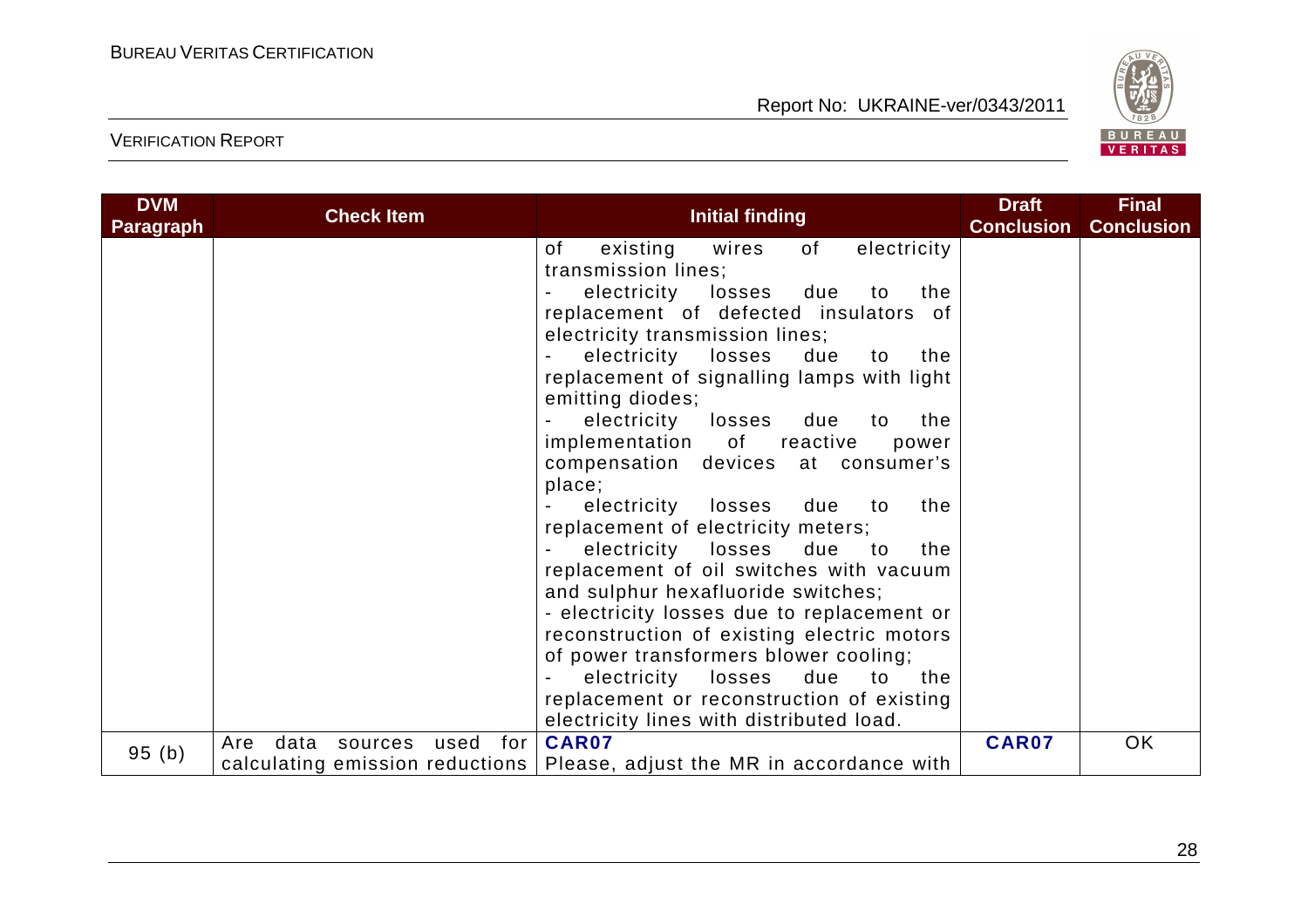

| <b>DVM</b><br><b>Paragraph</b> | <b>Check Item</b>                                                                                                                                                                                                                                                                             | <b>Initial finding</b>                                                                                                                                                                                                                                      | <b>Draft</b><br><b>Conclusion</b> | <b>Final</b><br><b>Conclusion</b> |
|--------------------------------|-----------------------------------------------------------------------------------------------------------------------------------------------------------------------------------------------------------------------------------------------------------------------------------------------|-------------------------------------------------------------------------------------------------------------------------------------------------------------------------------------------------------------------------------------------------------------|-----------------------------------|-----------------------------------|
|                                | of<br>enhancements<br>or<br>identified,<br>removals clearly<br>reliable and transparent?                                                                                                                                                                                                      | net the monitoring plan provided in the PDD<br>version 02. Please, add to the section B<br>the information concerning the actual<br>monitoring frequency for each parameter.                                                                                |                                   |                                   |
| 95(c)                          | Are emission factors, including<br>default emission factors, if<br>for<br>calculating<br>used<br>the<br>reductions<br>emission<br>or<br>enhancements of net removals,  <br>selected by carefully balancing  <br>accuracy and reasonableness,<br>and appropriately justified of<br>the choice? | <b>CAR08</b><br>Please, in the section B of the MR<br>provide clear and traceable references to<br>the data sources for the parameter<br>«Carbon dioxide emission factor» for<br>each year of the monitoring period.                                        | CAR08                             | OK                                |
| 95(d)                          | Is the calculation of emission<br>reductions or enhancements of<br>removals<br>based<br>net<br>on<br>conservative assumptions and<br>the most plausible scenarios in<br>a transparent manner?                                                                                                 | calculation<br>Yes,<br>the<br>0f<br>emission<br>reductions is based on conservative<br>assumptions and the most plausible<br>scenarios in a transparent manner.<br>CAR09<br>Please, indicate in the MR how the<br>of sulphur hexafluoride<br>leakage<br>and | CAR09                             | <b>OK</b>                         |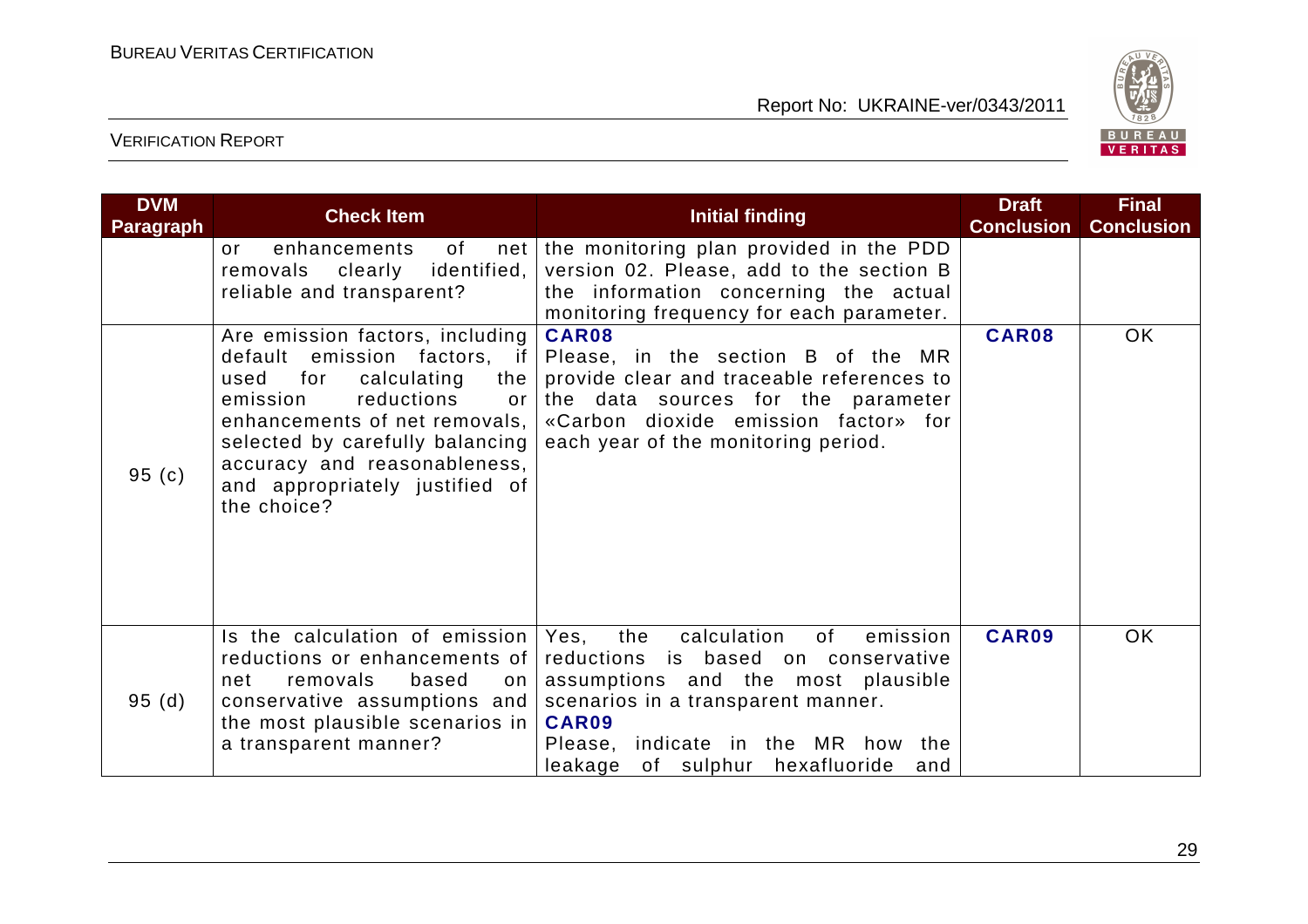

| <b>DVM</b><br><b>Paragraph</b>     | <b>Check Item</b>                                                                                                                                                                                                                                                                                                                                  | <b>Initial finding</b>                                                                                                                                 | <b>Draft</b><br><b>Conclusion</b> | <b>Final</b><br><b>Conclusion</b> |
|------------------------------------|----------------------------------------------------------------------------------------------------------------------------------------------------------------------------------------------------------------------------------------------------------------------------------------------------------------------------------------------------|--------------------------------------------------------------------------------------------------------------------------------------------------------|-----------------------------------|-----------------------------------|
|                                    |                                                                                                                                                                                                                                                                                                                                                    | indirect leakage of GHGs from fuel<br>extraction and transportation activities<br>were taken into consideration in emission<br>reduction calculations. |                                   |                                   |
| Applicable to JI SSC projects only |                                                                                                                                                                                                                                                                                                                                                    |                                                                                                                                                        |                                   |                                   |
| 96                                 | Is the relevant threshold to be<br>classified as JI SSC project not<br>during<br>exceeded<br>the<br>monitoring period on an annual<br>average basis?<br>If the threshold is exceeded, is<br>the<br>emission<br>maximum<br>reduction level estimated in the<br>PDD for the JI SSC project or<br>the bundle for the monitoring<br>period determined? | Not applicable                                                                                                                                         | Not<br>applicable                 | <b>Not</b><br>applicable          |
|                                    |                                                                                                                                                                                                                                                                                                                                                    | Applicable to bundled JI SSC projects only                                                                                                             |                                   |                                   |
| 97(a)                              | Has the composition of the<br>bundle not changed from that<br>is stated in F-JI-SSCBUNDLE?                                                                                                                                                                                                                                                         | Not applicable                                                                                                                                         | <b>Not</b><br>applicable          | <b>Not</b><br>applicable          |
| 97(b)                              | If<br>determination<br>the<br>was<br>conducted on the basis of an<br>overall monitoring plan, have<br>the<br>project<br>participants                                                                                                                                                                                                               | Not applicable                                                                                                                                         | <b>Not</b><br>applicable          | <b>Not</b><br>applicable          |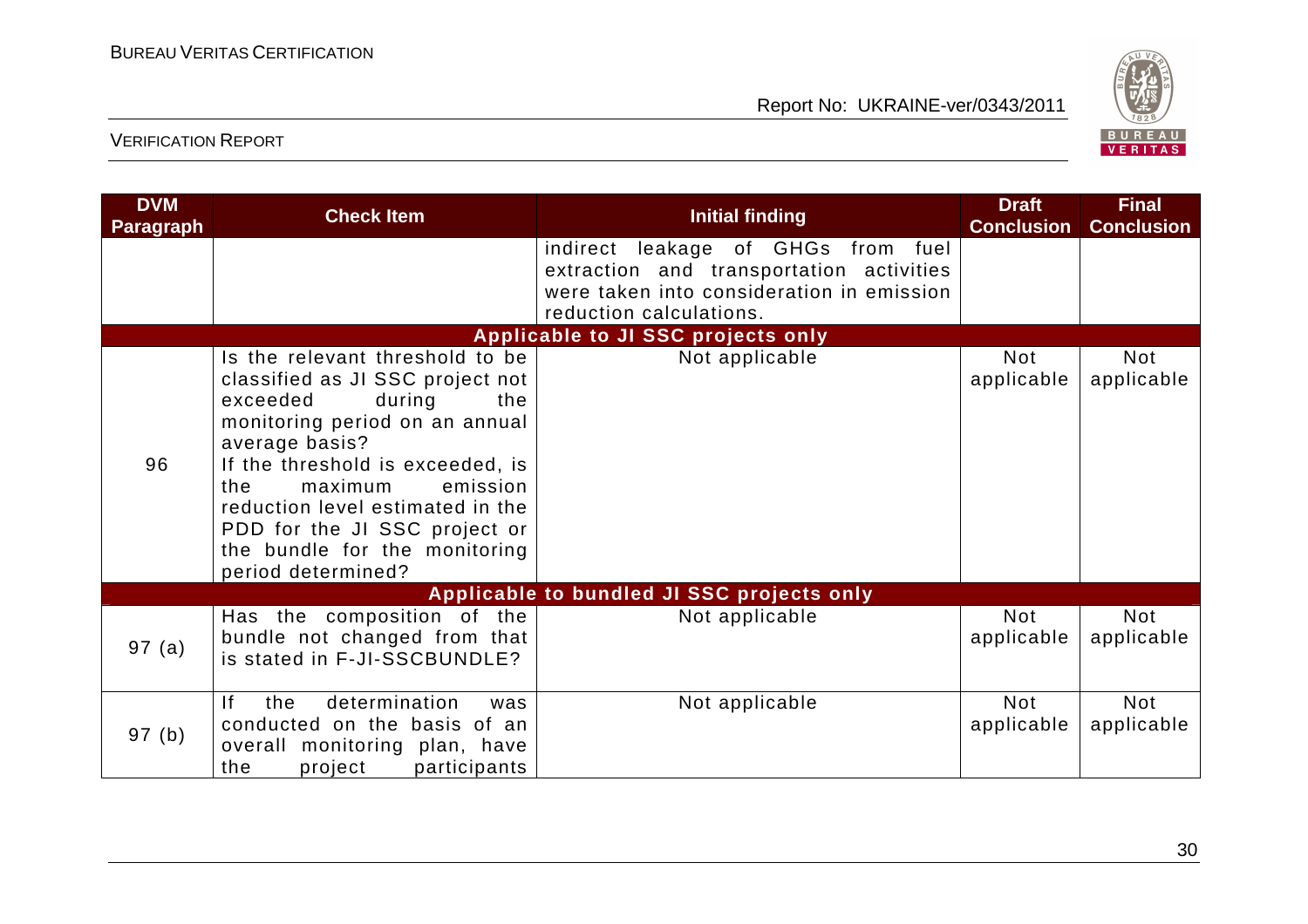

| <b>DVM</b><br><b>Paragraph</b> | <b>Check Item</b>                                                                                                                                                                                                                                                                                                                                            | <b>Initial finding</b>                                                                                              | <b>Draft</b><br><b>Conclusion</b> | <b>Final</b><br><b>Conclusion</b> |
|--------------------------------|--------------------------------------------------------------------------------------------------------------------------------------------------------------------------------------------------------------------------------------------------------------------------------------------------------------------------------------------------------------|---------------------------------------------------------------------------------------------------------------------|-----------------------------------|-----------------------------------|
|                                | submitted<br>common<br>a<br>monitoring report?                                                                                                                                                                                                                                                                                                               |                                                                                                                     |                                   |                                   |
| 98                             | If the monitoring is based on a<br>monitoring plan that provides<br>overlapping monitoring<br>for<br>periods, are the monitoring<br>periods per component of the<br>project clearly specified in the<br>monitoring report?<br>Do the monitoring periods not<br>overlap with those for which<br>verifications<br>were<br>already<br>deemed final in the past? | Not applicable                                                                                                      | Not<br>applicable                 | Not<br>applicable                 |
|                                |                                                                                                                                                                                                                                                                                                                                                              | <b>Revision of monitoring plan</b>                                                                                  |                                   |                                   |
|                                |                                                                                                                                                                                                                                                                                                                                                              | Applicable only if monitoring plan is revised by project participant                                                |                                   |                                   |
| 99(a)                          | provide<br>an<br>justification for the proposed<br>revision?                                                                                                                                                                                                                                                                                                 | Did the project participants There were no deviations and changes of<br>appropriate   the approved monitoring plan. | Not<br>applicable                 | Not<br>applicable                 |
| 99(b)                          | Does the proposed revision<br>improve the accuracy and/or<br>applicability<br>of information<br>collected compared to the<br>original monitoring plan without<br>changing conformity with the                                                                                                                                                                | Not applicable                                                                                                      | Not<br>applicable                 | Not<br>applicable                 |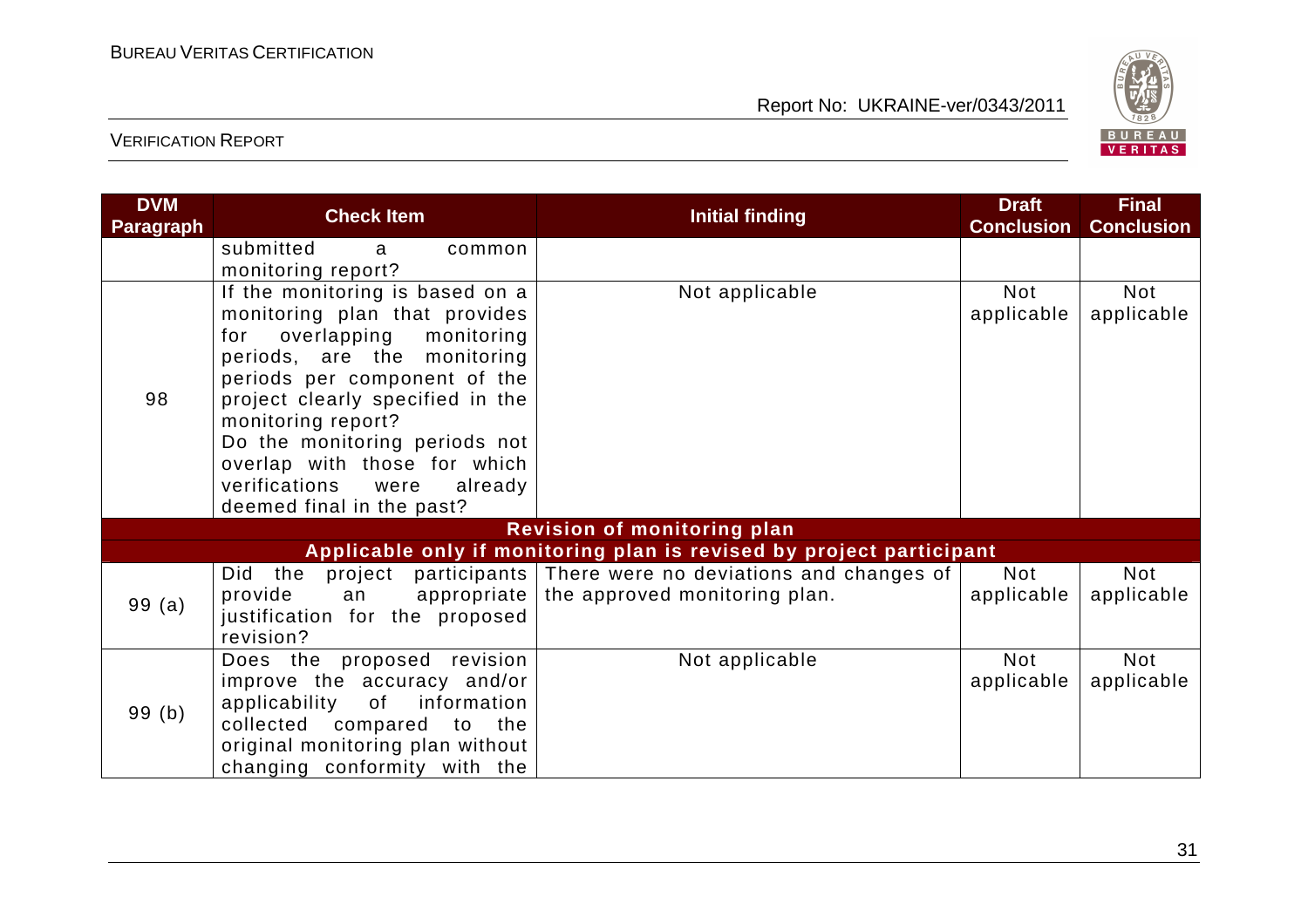

| <b>DVM</b><br><b>Paragraph</b> | <b>Check Item</b>                                                                                                                               | <b>Initial finding</b>                                                                                                                                                                                                                                                                                                                                                                                                                                                                                                                                                                                                                                                                                                                                                                      | <b>Draft</b><br><b>Conclusion</b>            | <b>Final</b><br><b>Conclusion</b> |
|--------------------------------|-------------------------------------------------------------------------------------------------------------------------------------------------|---------------------------------------------------------------------------------------------------------------------------------------------------------------------------------------------------------------------------------------------------------------------------------------------------------------------------------------------------------------------------------------------------------------------------------------------------------------------------------------------------------------------------------------------------------------------------------------------------------------------------------------------------------------------------------------------------------------------------------------------------------------------------------------------|----------------------------------------------|-----------------------------------|
|                                | relevant rules and regulations<br>establishment<br>for the<br>0f<br>monitoring plans?                                                           |                                                                                                                                                                                                                                                                                                                                                                                                                                                                                                                                                                                                                                                                                                                                                                                             |                                              |                                   |
|                                |                                                                                                                                                 | Data management                                                                                                                                                                                                                                                                                                                                                                                                                                                                                                                                                                                                                                                                                                                                                                             |                                              |                                   |
| 101 (a)                        | collection<br>procedures<br>in<br>accordance with the monitoring<br>plan, including the quality<br>control and quality assurance<br>procedures? | Is the implementation of data The implementation of data collection<br>procedures, including the quality control<br>and quality assurance procedures, are in<br>accordance with the PDD and the<br>determined monitoring plan.<br><b>CAR10</b><br>Please, in the section B.3 of the MR<br>provide the<br>description<br>of<br>all<br>abbreviations and abridgements when<br>first mentioned.<br><b>CAR11</b><br>Please, add to the MR information<br>concerning involvement of the third<br>parties in the monitoring in<br>the<br>framework of the project.<br><b>CAR12</b><br>Please, add to the MR information<br>concerning all types of the meters<br>(including their calibration<br>period)<br>involved in the project monitoring, which<br>are indicated in the supporting document | <b>CAR10</b><br><b>CAR11</b><br><b>CAR12</b> | OK.<br>OK.<br>OK                  |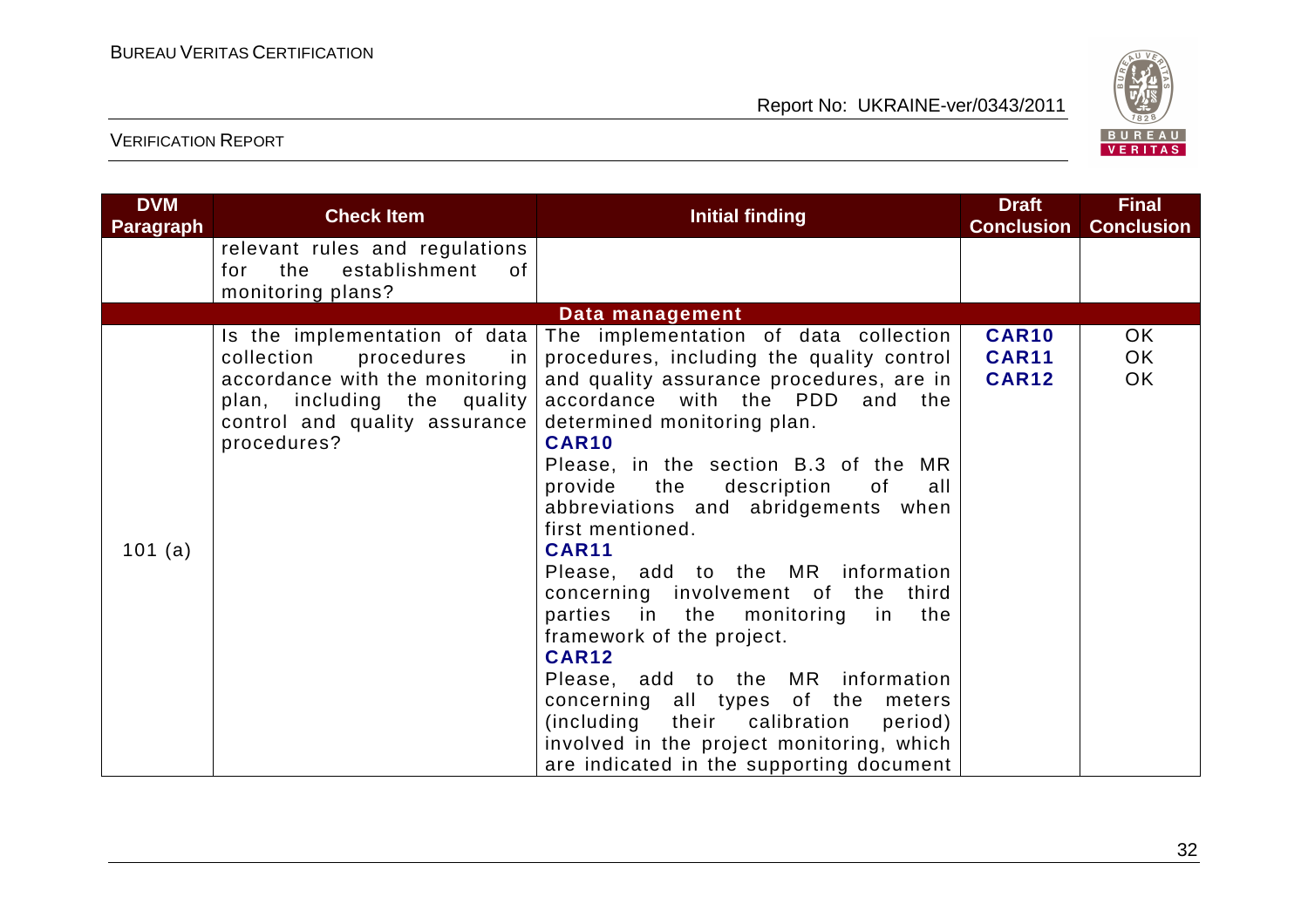

| <b>DVM</b><br><b>Paragraph</b> | <b>Check Item</b>                                                                                                    | Initial finding                                                                                                                                                                                                                                                                                                                                                                                                                                                                                                                                                                                   | <b>Draft</b><br><b>Conclusion</b> | <b>Final</b><br><b>Conclusion</b> |
|--------------------------------|----------------------------------------------------------------------------------------------------------------------|---------------------------------------------------------------------------------------------------------------------------------------------------------------------------------------------------------------------------------------------------------------------------------------------------------------------------------------------------------------------------------------------------------------------------------------------------------------------------------------------------------------------------------------------------------------------------------------------------|-----------------------------------|-----------------------------------|
|                                |                                                                                                                      | - Annex 3.                                                                                                                                                                                                                                                                                                                                                                                                                                                                                                                                                                                        |                                   |                                   |
| 101 (b)                        | function<br>of<br>the<br>the<br>Is.<br>monitoring<br>equipment,<br>including its calibration status,<br>is in order? | All the equipment, involved in the project<br>monitoring, operated, was calibrated and<br>maintained according to manufacturer's<br>instructions<br>standards of<br>and<br>the<br>industry.                                                                                                                                                                                                                                                                                                                                                                                                       | <b>OK</b>                         | <b>OK</b>                         |
| 101(c)                         | Are the evidence and records<br>for<br>the<br>monitoring  <br>used<br>in a traceable<br>maintained<br>manner?        | All the information that is necessary for<br>GHG emission reductions monitoring is<br>stored in paper and/or electronic formats.<br>During the determination process AIE<br>issued the Forward Action Request<br>concerning issuing of documented<br>instruction/order about storage of the<br>data necessary for monitoring and<br>calculation of emission reductions during<br>2 years after last transfer of emission<br>reductions.<br>To clarify this, CL was issued:<br><b>CL02</b><br>submit<br>documented<br>Please,<br>the<br>instruction/order about data storage to<br>AIE for review. | <b>CL02</b>                       | OK                                |
| 101(d)                         | data collection and<br>the<br>Is.                                                                                    | The data collection and management<br>management system for the system for the project is in accordance<br>project in accordance with the with the PDD and the monitoring plan.                                                                                                                                                                                                                                                                                                                                                                                                                   | OK.                               | <b>OK</b>                         |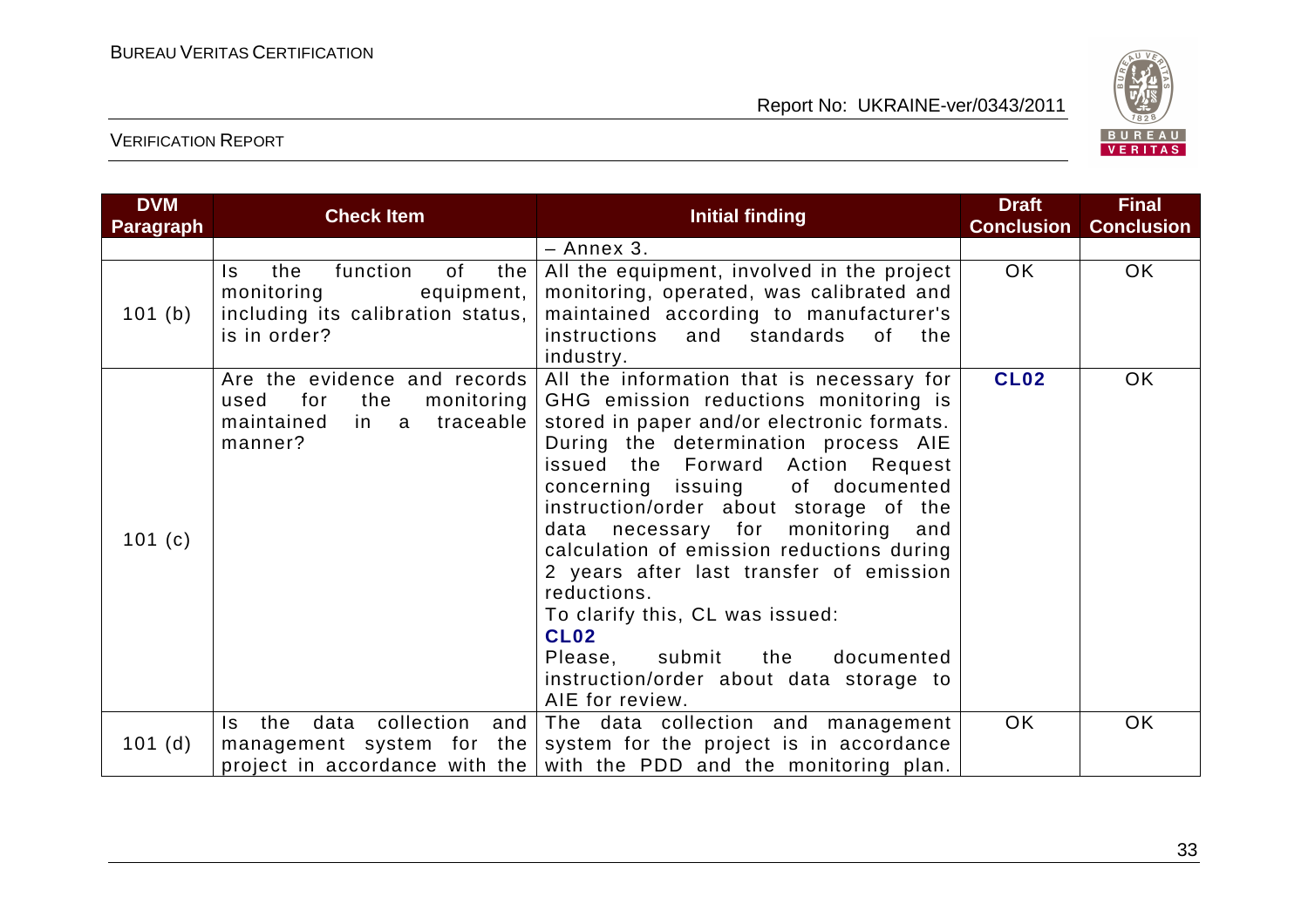

| <b>DVM</b><br><b>Paragraph</b> | <b>Check Item</b>                                                                                                                                                             | <b>Initial finding</b>                                                                                                                                                                  | <b>Draft</b><br><b>Conclusion</b> | <b>Final</b><br><b>Conclusion</b> |
|--------------------------------|-------------------------------------------------------------------------------------------------------------------------------------------------------------------------------|-----------------------------------------------------------------------------------------------------------------------------------------------------------------------------------------|-----------------------------------|-----------------------------------|
|                                | monitoring plan?                                                                                                                                                              | verification team confirms<br>the<br>The<br>effectiveness of the existing management<br>and operating systems and considers<br>them suitable for reliable monitoring of<br>the project. |                                   |                                   |
|                                |                                                                                                                                                                               | Verification regarding programs of activities (additional elements for assessment)                                                                                                      |                                   |                                   |
| 102                            | Is any JPA that has not been<br>added to the JI PoA not<br>verified?                                                                                                          | Not applicable                                                                                                                                                                          | <b>Not</b><br>applicable          | <b>Not</b><br>applicable          |
| 103                            | Is the verification based on the<br>monitoring reports of all JPAs<br>to be verified?                                                                                         | Not applicable                                                                                                                                                                          | Not<br>applicable                 | <b>Not</b><br>applicable          |
| 103                            | Does the verification ensure<br>the<br>accuracy<br>and<br>conservativeness<br>of<br>the<br>reductions<br>emission<br>or<br>enhancements of removals<br>generated by each JPA? | Not applicable                                                                                                                                                                          | <b>Not</b><br>applicable          | <b>Not</b><br>applicable          |
| 104                            | Does the monitoring period not<br>overlap<br>with<br>previous<br>monitoring periods?                                                                                          | Not applicable                                                                                                                                                                          | <b>Not</b><br>applicable          | <b>Not</b><br>applicable          |
| 105                            | the AIE learns<br>lf.<br>0f<br>an<br>erroneously included JPA, has<br>the AIE informed the JISC of<br>its findings in writing?                                                | Not applicable                                                                                                                                                                          | <b>Not</b><br>applicable          | <b>Not</b><br>applicable          |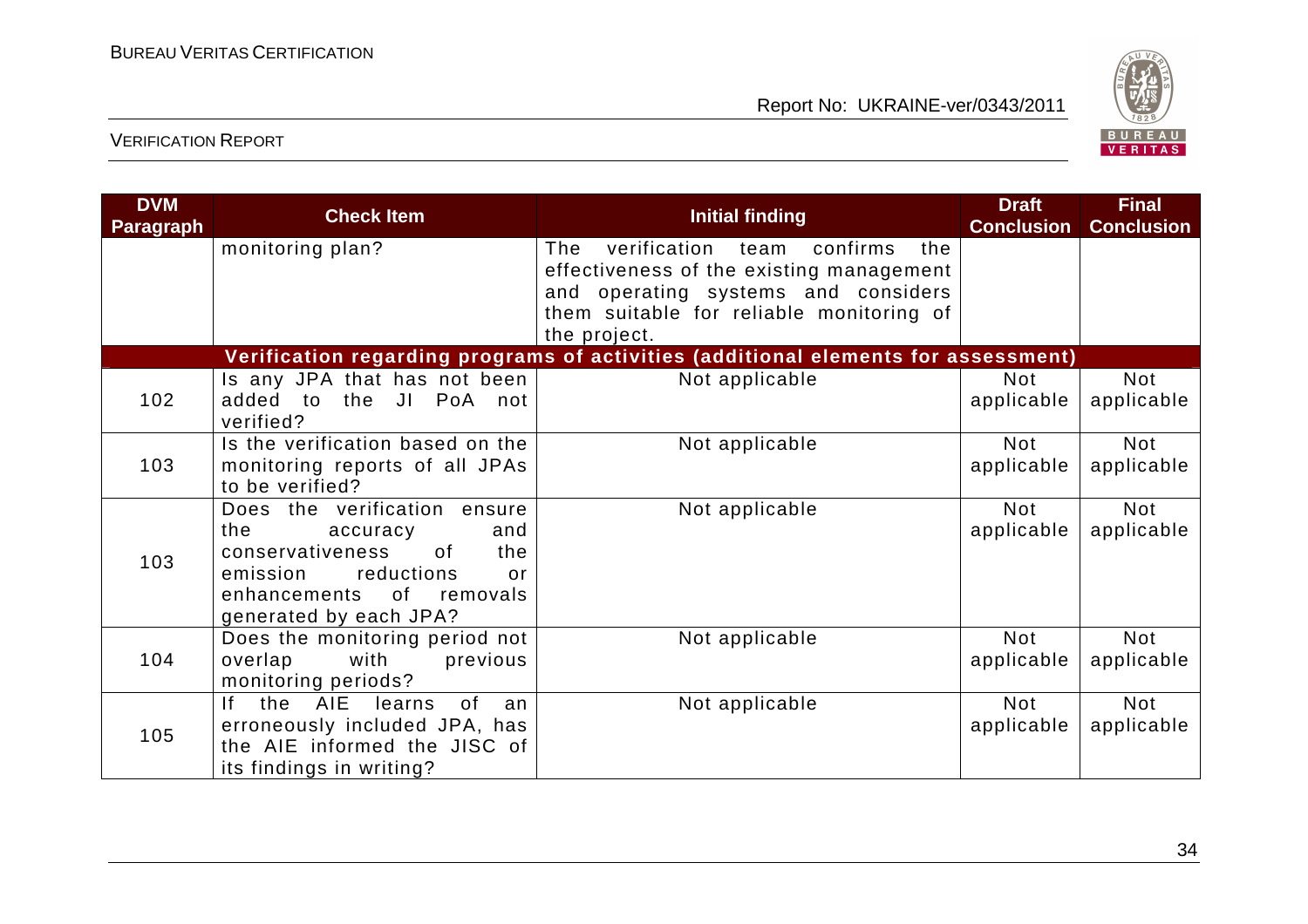

| <b>DVM</b><br><b>Paragraph</b> | <b>Check Item</b>                                                                                                                                                                                                                                                                                                                                                                                                                                                                                                                                                                                                                                                                | Initial finding                          | <b>Draft</b><br><b>Conclusion</b> | <b>Final</b><br><b>Conclusion</b> |
|--------------------------------|----------------------------------------------------------------------------------------------------------------------------------------------------------------------------------------------------------------------------------------------------------------------------------------------------------------------------------------------------------------------------------------------------------------------------------------------------------------------------------------------------------------------------------------------------------------------------------------------------------------------------------------------------------------------------------|------------------------------------------|-----------------------------------|-----------------------------------|
|                                |                                                                                                                                                                                                                                                                                                                                                                                                                                                                                                                                                                                                                                                                                  |                                          |                                   |                                   |
|                                |                                                                                                                                                                                                                                                                                                                                                                                                                                                                                                                                                                                                                                                                                  | Applicable to sample-based approach only |                                   |                                   |
| 106                            | sampling<br>Does<br>the<br>plan<br>prepared by the AIE:<br>Describe<br>sample<br>(a)<br>its<br>selection, taking into<br>account that:<br>(i) For each verification that<br>sample-based<br>uses<br>a<br>approach, the<br>sample<br>selection shall be sufficiently<br>representative of the JPAs in<br>the JI PoA such extrapolation<br>to all JPAs identified for that<br>reasonable,<br>verification is<br>taking<br>into <b>into</b><br>account<br>differences<br>the<br>among<br>characteristics of JPAs, such<br>as:<br>- The types of JPAs;<br>- The complexity of the<br>applicable technologies<br>and/or measures used;<br>- The geographical location<br>of each JPA; | Not applicable                           | <b>Not</b><br>applicable          | Not<br>applicable                 |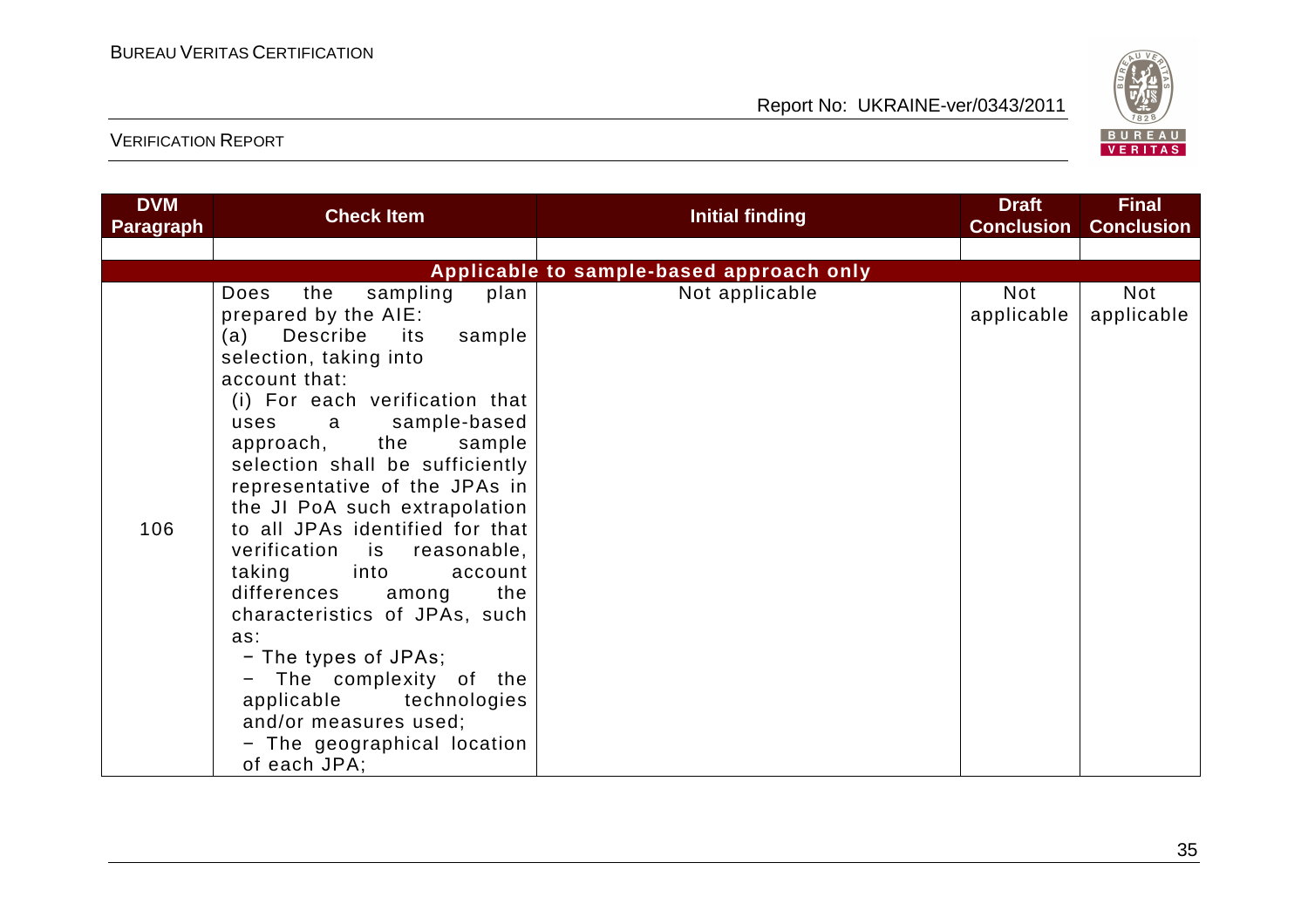

| <b>DVM</b><br><b>Paragraph</b> | <b>Check Item</b>                                                                                                                                                                                                                                                                                         | <b>Initial finding</b> | <b>Draft</b><br><b>Conclusion</b> | <b>Final</b><br><b>Conclusion</b> |
|--------------------------------|-----------------------------------------------------------------------------------------------------------------------------------------------------------------------------------------------------------------------------------------------------------------------------------------------------------|------------------------|-----------------------------------|-----------------------------------|
|                                | - The amounts of expected<br>emission reductions of the<br>JPAs being verified;<br>- The number of JPAs for<br>which emission reductions<br>are being verified;<br>- The length of monitoring<br>periods of the JPAs being<br>verified; and<br>- The samples selected for<br>prior verifications, if any? |                        |                                   |                                   |
| 107                            | Is the sampling plan ready for<br>publication<br>through<br>the<br>secretariat along with<br>the<br>verification<br>report<br>and<br>supporting documentation?                                                                                                                                            | Not applicable         | Not<br>applicable                 | Not<br>applicable                 |
| 108                            | the AIE made<br>Has<br>site<br>inspections of at least<br>the<br>square root of the number of<br>total JPAs, rounded to the<br>upper whole number? If the<br>AIE makes no site inspections<br>or fewer site inspections than<br>the square root of the number<br>of total JPAs, rounded to the            | Not applicable         | Not<br>applicable                 | Not<br>applicable                 |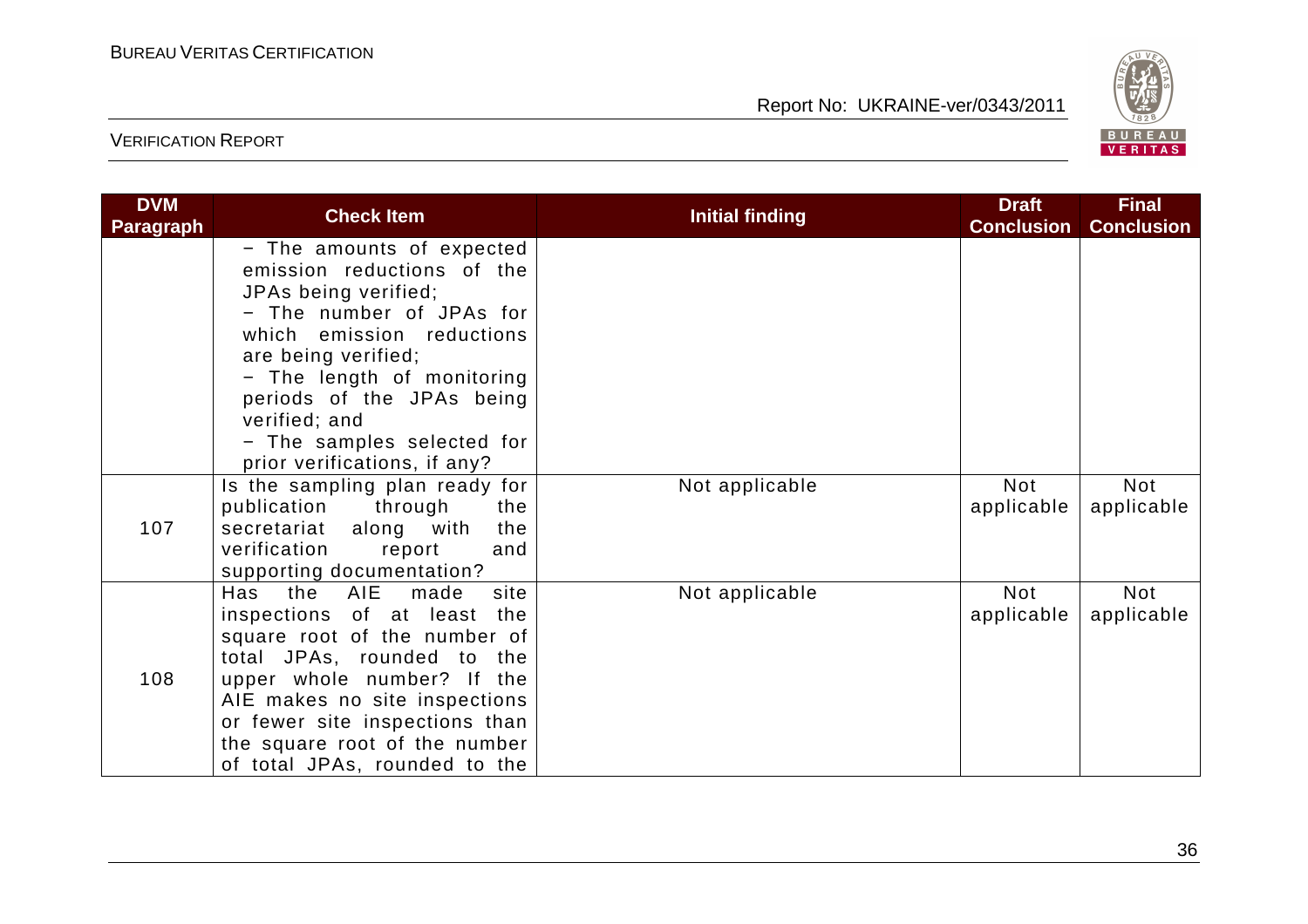

| <b>DVM</b><br>Paragraph | <b>Check Item</b>                                                                                                                                                                                                                                 | <b>Initial finding</b> | <b>Draft</b><br><b>Conclusion</b> | <b>Final</b><br><b>Conclusion</b> |
|-------------------------|---------------------------------------------------------------------------------------------------------------------------------------------------------------------------------------------------------------------------------------------------|------------------------|-----------------------------------|-----------------------------------|
|                         | whole number, then<br>upper<br>the AIE<br>provide<br>does<br>a<br>reasonable explanation<br>and<br>justification?                                                                                                                                 |                        |                                   |                                   |
| 109                     | Is the sampling plan available<br>submission to<br>the<br>for<br>secretariat for the JISC's ex<br>ante assessment? (Optional)                                                                                                                     | Not applicable         | Not<br>applicable                 | <b>Not</b><br>applicable          |
| 110                     | the AIE<br>learns<br>0f<br>lf.<br>$\mathbf{a}$<br>fraudulently included JPA, a<br>fraudulently monitored JPA or<br>an inflated number of emission<br>reductions claimed in a JI PoA,<br>has the AIE informed the JISC<br>of the fraud in writing? | Not applicable         | Not<br>applicable                 | <b>Not</b><br>applicable          |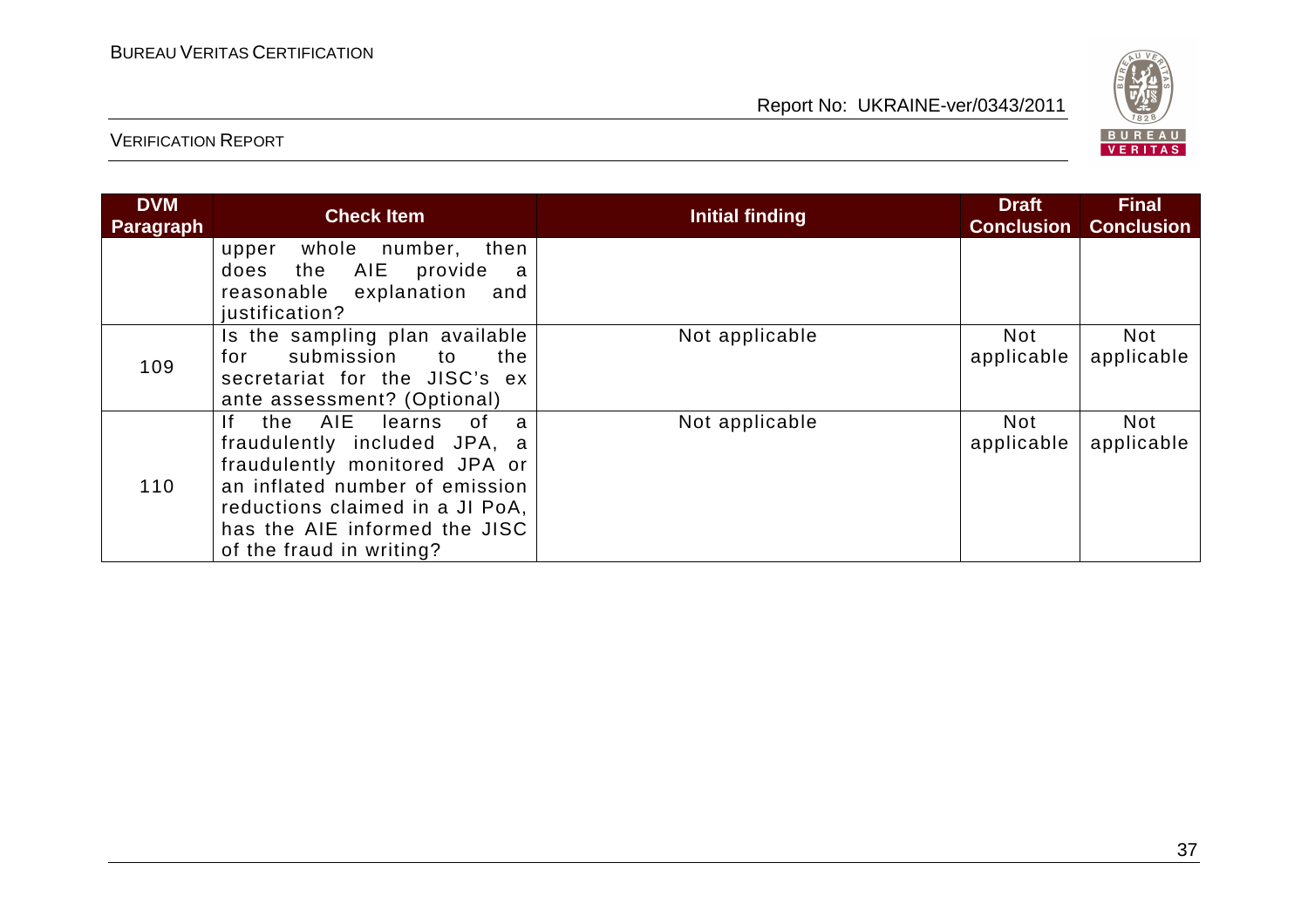

#### VERIFICATION REPORT

#### **Table 2. Resolution of Corrective Action and Clarification Requests**

| Draft report clarifications and<br>corrective action requests by<br>verification team                                                                                                                                                                                         | Ref. to<br>checklist<br>question<br>in table 1 | <b>Summary of project</b><br>participant response                                                                                                                                                                                                                                                                                                                                | <b>Verification team</b><br>conclusion                                                                                                                                                               |
|-------------------------------------------------------------------------------------------------------------------------------------------------------------------------------------------------------------------------------------------------------------------------------|------------------------------------------------|----------------------------------------------------------------------------------------------------------------------------------------------------------------------------------------------------------------------------------------------------------------------------------------------------------------------------------------------------------------------------------|------------------------------------------------------------------------------------------------------------------------------------------------------------------------------------------------------|
| CAR01<br>Please, submit the written project<br>approval by the sponsor Party.<br>Please, add the relevant information<br>concerning project approval to the<br>respective section of the Monitoring<br>Report.                                                                | 90                                             | The project was approved by the $ $<br>Party<br>which<br>sponsor<br>is I<br>Switzerland<br>with<br>Letter<br>of I<br>Approval $N2$ J294-0485, issued<br>by the Federal Office for the<br>(FOEN)<br>Environment<br>dated<br>28/06/2011.<br>of<br>The<br>respective letters<br>approval were submitted to the<br>verification team for review.                                     | The project approvals by<br>the Parties involved were<br>reviewed. The issue is<br>closed on the basis of the<br>documentation<br>provided<br>corresponding<br>and<br>corrections made in the<br>MR. |
| <b>CAR02</b><br>Please, indicate in the MR if the<br>actual<br>emission<br>amount<br>of<br>reductions, achieved during the<br>monitoring period, differs form the<br>amount foreseen and specified in<br>the determined PDD. If yes, please,<br>indicate the reason for this. | 92                                             | The actual estimated amount of   The issue is closed on the<br>emission reductions for each<br>project year is slightly different<br>from those values that were<br>provided in the PDD. This is<br>because at the stage of the PDD<br>development before the project<br>implementation<br>it.<br>was<br>impossible<br>to to<br>accurately<br>determine<br>duration<br>of<br>the | basis of the information<br>provided<br>and<br>the<br>corrections made in the<br>MR version 02.                                                                                                      |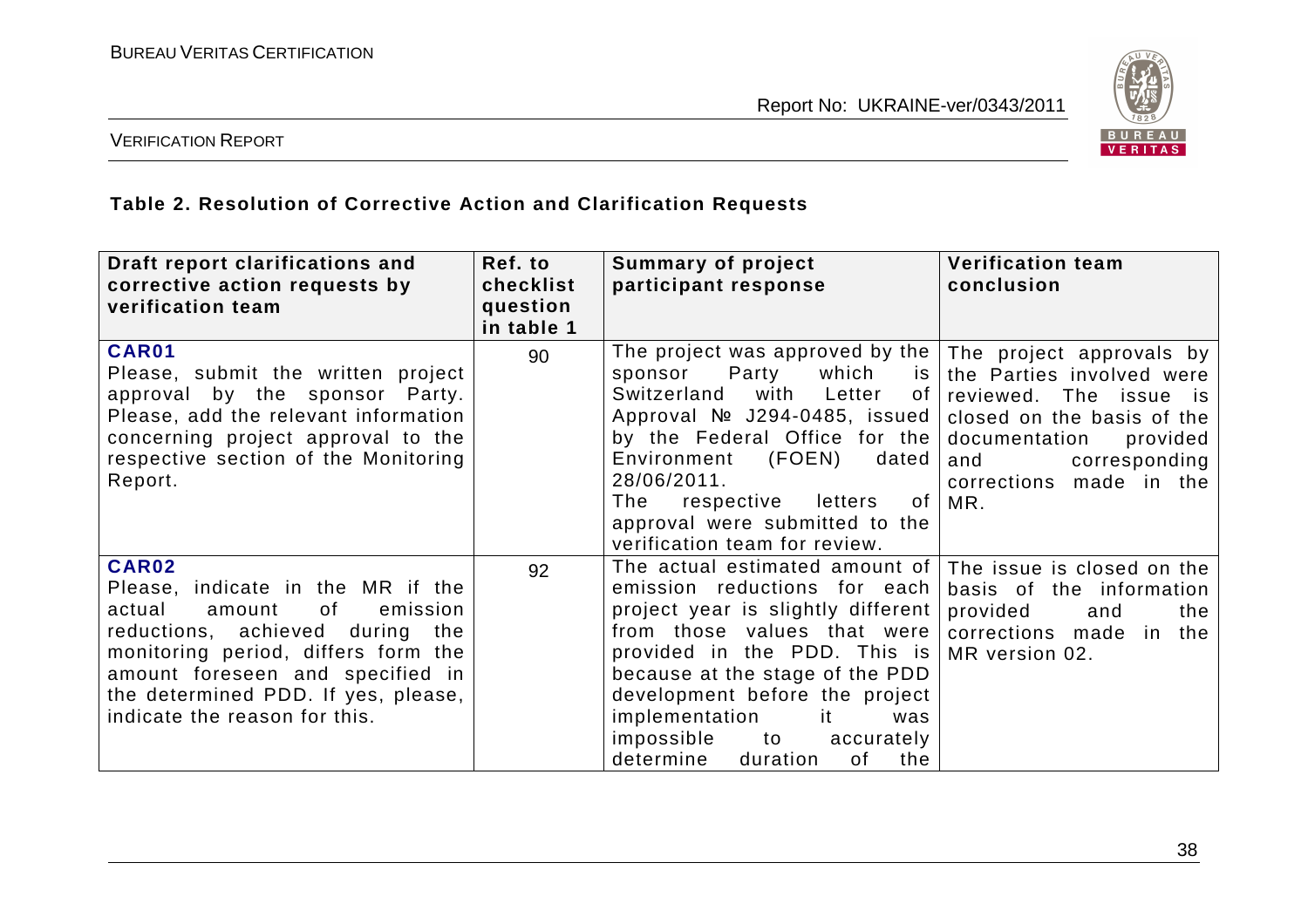

| CAR03                                                                                                                                                                                                                                | 92 | electrical equipment operation<br>per year and the number of days<br>electrical<br>(of<br>equipment<br>operation) with a temperature<br>below 5°C. So predicted values<br>were provided. The difference<br>between predicted and actual<br>values of these parameters also<br>led to differences in the number<br>of expected and actual emission<br>reductions under the project.<br>This information was also added<br>to the MR 02.<br>The<br>of the control<br>value | emission   The issue is closed taking                                                                |
|--------------------------------------------------------------------------------------------------------------------------------------------------------------------------------------------------------------------------------------|----|--------------------------------------------------------------------------------------------------------------------------------------------------------------------------------------------------------------------------------------------------------------------------------------------------------------------------------------------------------------------------------------------------------------------------------------------------------------------------|------------------------------------------------------------------------------------------------------|
| The amount of GHG<br>emission<br>reductions, project and<br>baseline<br>emissions, indicated in the MR<br>version 01 is not equal to the one<br>specified in the supplementary<br>Excel file. Please, make corrections<br>in the MR. |    | reductions indicated the MR and<br>the supplementary Excel files   corrections made in the<br>were checked. The necessary<br>corrections were made in the<br>MR version 02.                                                                                                                                                                                                                                                                                              | into<br>account<br>the<br>MR.                                                                        |
| CAR04<br>Please, add to the MR information<br>concerning amount of electricity<br>meters installed under the project<br>and the amount of oil switches<br>replaced with vacuum and sulphur                                           | 94 | information<br>The<br>amount of electricity meters<br>installed under the project and provided<br>the amount of oil switches   corrections made in the<br>with<br>replaced<br>vacuum<br>  and<br>sulphur hexafluoride switches                                                                                                                                                                                                                                           | concerning   The issue is closed on the<br>basis of the explanations<br>and<br>the<br>MR version 02. |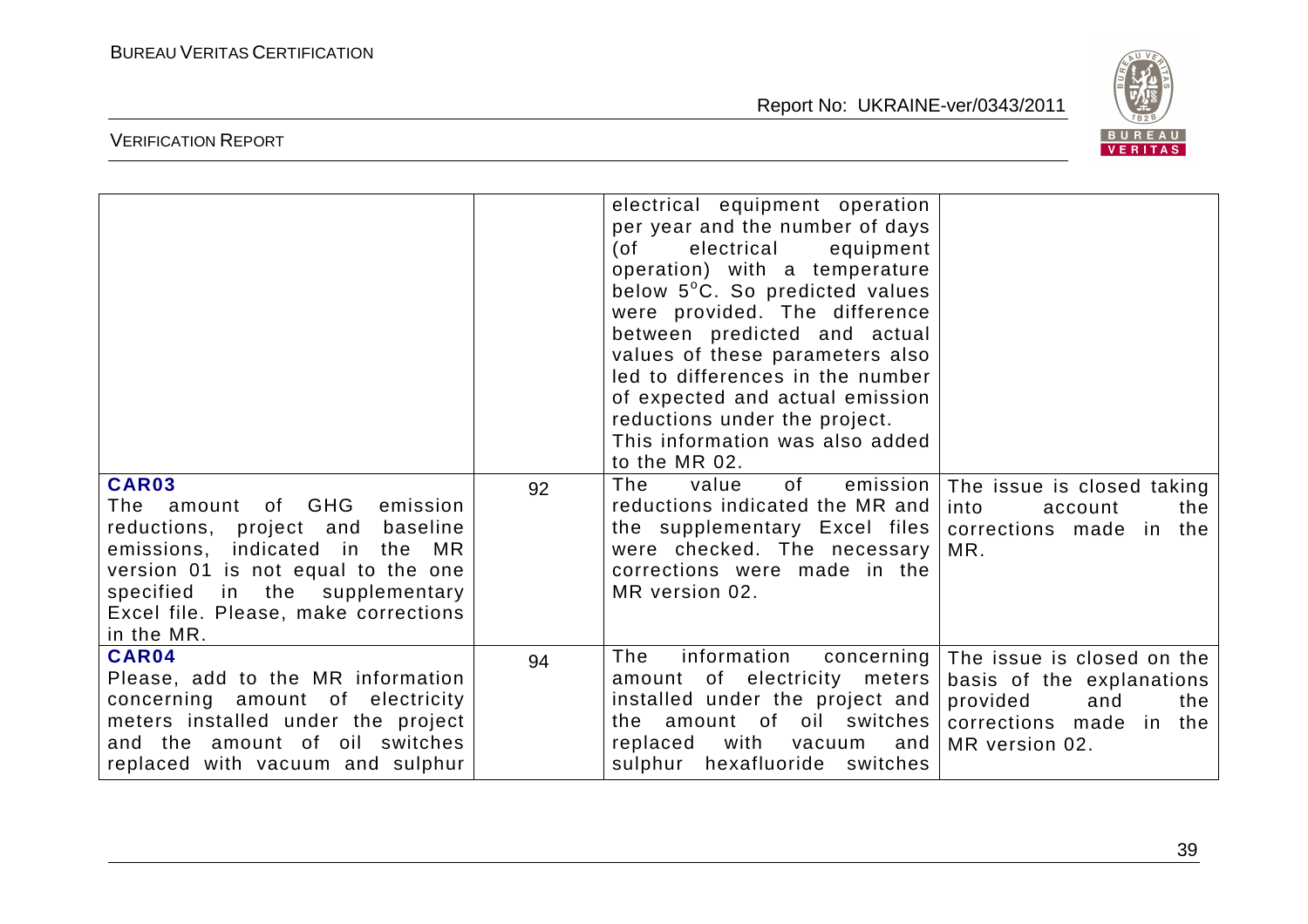

| hexafluoride switches.                                                                                                                                                                                                                                        |       | was added to the MR 02.                                                                                                                                                                                                                                                                                     |                                                                                                             |
|---------------------------------------------------------------------------------------------------------------------------------------------------------------------------------------------------------------------------------------------------------------|-------|-------------------------------------------------------------------------------------------------------------------------------------------------------------------------------------------------------------------------------------------------------------------------------------------------------------|-------------------------------------------------------------------------------------------------------------|
| <b>CAR05</b><br>Please, indicate in the section B.2.1<br>of the MR all fixed parameters that<br>not controlled<br>during the<br>are<br>monitoring period in accordance<br>with the monitoring plan, included in<br>the determined PDD version 02.             | 94    | The issue was addressed in the<br>MR version 02.<br>All fixed parameters that are not<br>controlled during the monitoring<br>period were added to the<br>section B of eth MR version 02.                                                                                                                    | The issue is closed based<br>on the corrections made in<br>the MR version 02.                               |
| <b>CAR06</b><br>Please, in the section B.2.2 specify<br>the units for each parameter that<br>are controlled during the whole<br>monitoring period.                                                                                                            | 95(a) | The necessary corrections were<br>made in the section B.2.2 of the<br>MR version 02.                                                                                                                                                                                                                        | The MR version 02 was<br>checked.<br>The issue is<br>closed on the basis of the<br>correction provided.     |
| <b>CAR07</b><br>MR<br>Please,<br>adjust<br>the<br>in.<br>accordance with the monitoring plan<br>provided in the PDD version 02.<br>Please, add to the section B the<br>information concerning the actual<br>monitoring<br>frequency for<br>each<br>parameter. | 95(b) | The issue was addressed in the<br>MR version 02. The information<br>concerning actual monitoring<br>frequency for each parameter<br>used for baseline and project<br>calculation,<br>emissions<br>in.<br>accordance with the monitoring<br>plan specified in the<br><b>PDD</b><br>version 02, was provided. | The MR version 02 was<br>The issue<br>checked.<br>is.<br>closed on the basis of the<br>correction provided. |
| CAR08<br>Please, in the section B of the MR<br>clear<br>provide<br>and<br>traceable<br>references to the data sources for<br>«Carbon<br>dioxide<br>the parameter                                                                                              | 95(c) | The necessary references to the<br>data sources for the parameter<br>dioxide<br>«Carbon<br>emission<br>factor» were added to the MR<br>version 02.                                                                                                                                                          | The MR version 02 was<br>checked.<br>The issue is<br>closed on the basis of the<br>correction provided.     |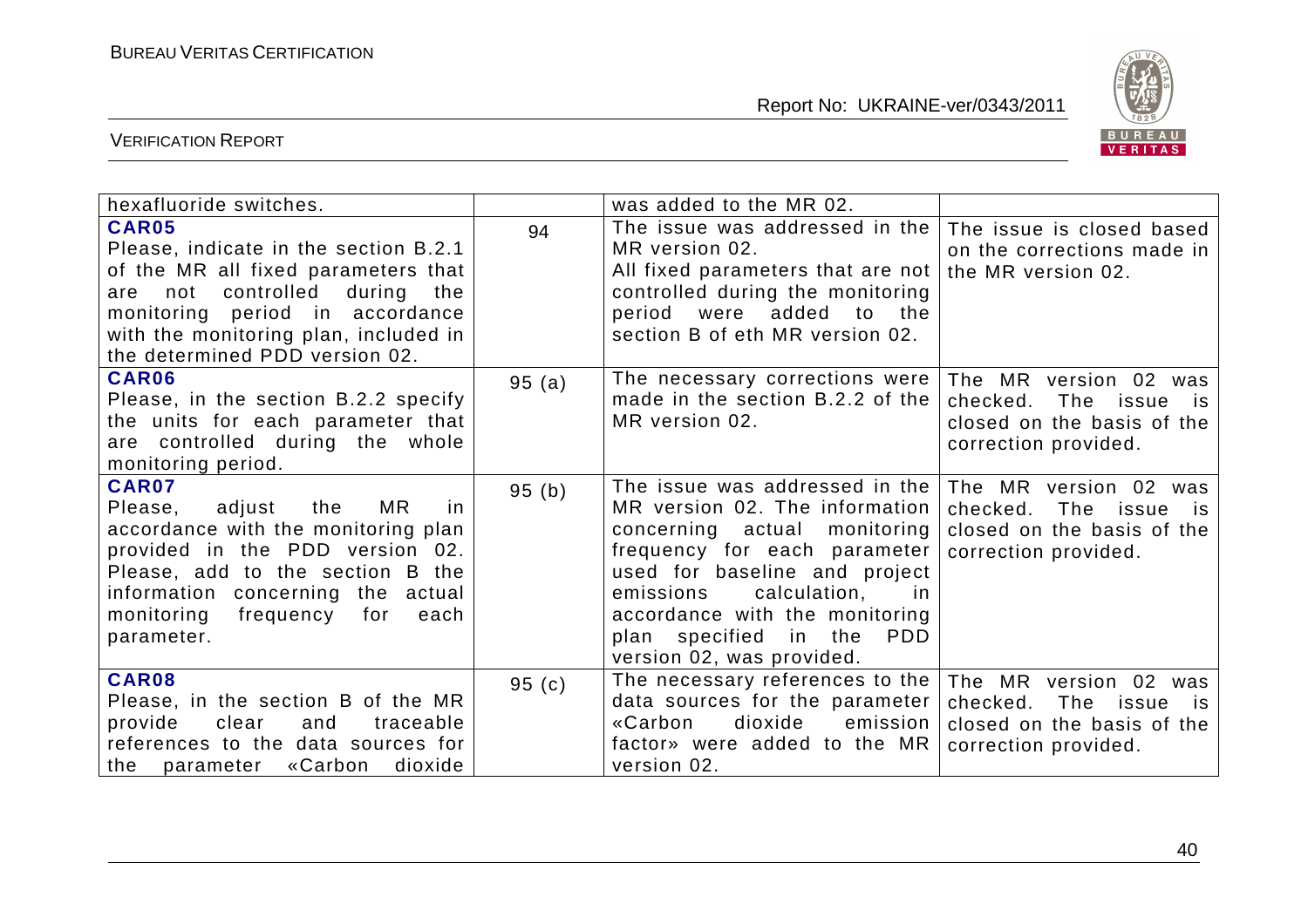

| emission factor» for each year of<br>the monitoring period.                                                                                                                                                                                                    |         |                                                                                                                                                                                                                                                                                                                                                                                                                                                 |                                                                                                                         |
|----------------------------------------------------------------------------------------------------------------------------------------------------------------------------------------------------------------------------------------------------------------|---------|-------------------------------------------------------------------------------------------------------------------------------------------------------------------------------------------------------------------------------------------------------------------------------------------------------------------------------------------------------------------------------------------------------------------------------------------------|-------------------------------------------------------------------------------------------------------------------------|
| CAR09<br>Please, indicate in the MR how the<br>leakage of sulphur hexafluoride and<br>indirect leakage of GHGs from fuel<br>extraction<br>and<br>transportation<br>taken<br>activities<br>were<br>into<br>consideration in emission reduction<br>calculations. | 95(d)   | The<br>hexafluoride<br>SF6<br>(Electronegative gas) that is<br>used as a heat rejection and<br>insulating medium in sulphur<br>hexafluoride circuit<br>breakers<br>and current transformers and<br>indirect extraneous leakage of<br>$CO2$ , $CH4$ , N <sub>2</sub> O from fuel<br>extraction and transportation<br>activities,<br>excluded<br>are<br>according to the monitoring<br>methodology provided in the<br>determined PDD, version 02. | leakage of sulphur The MR version 02 was<br>checked. The issue is<br>closed on the basis of the<br>correction provided. |
| <b>CAR10</b><br>Please, in the section B.3 of the MR<br>provide the description of all<br>abbreviations and<br>abridgements<br>when first mentioned.                                                                                                           | 101 (a) | The necessary description for<br>abbreviations<br>all a<br>and<br>abridgements was added to the $ $<br>MR version 02.                                                                                                                                                                                                                                                                                                                           | The issue is closed on the<br>basis of the corrections<br>made in the MR.                                               |
| <b>CAR11</b><br>Please, add to the MR information<br>concerning involvement of the third<br>parties in the monitoring in the<br>framework of the project.                                                                                                      | 101 (b) | The issue was addressed in the<br>MR version 02. The required<br>information<br>concerning<br>involvement of the third parties<br>the<br>monitoring in<br>the<br>in.<br>framework of the project was                                                                                                                                                                                                                                            | The issue is closed on the<br>basis of the corrections<br>made in the MR.                                               |